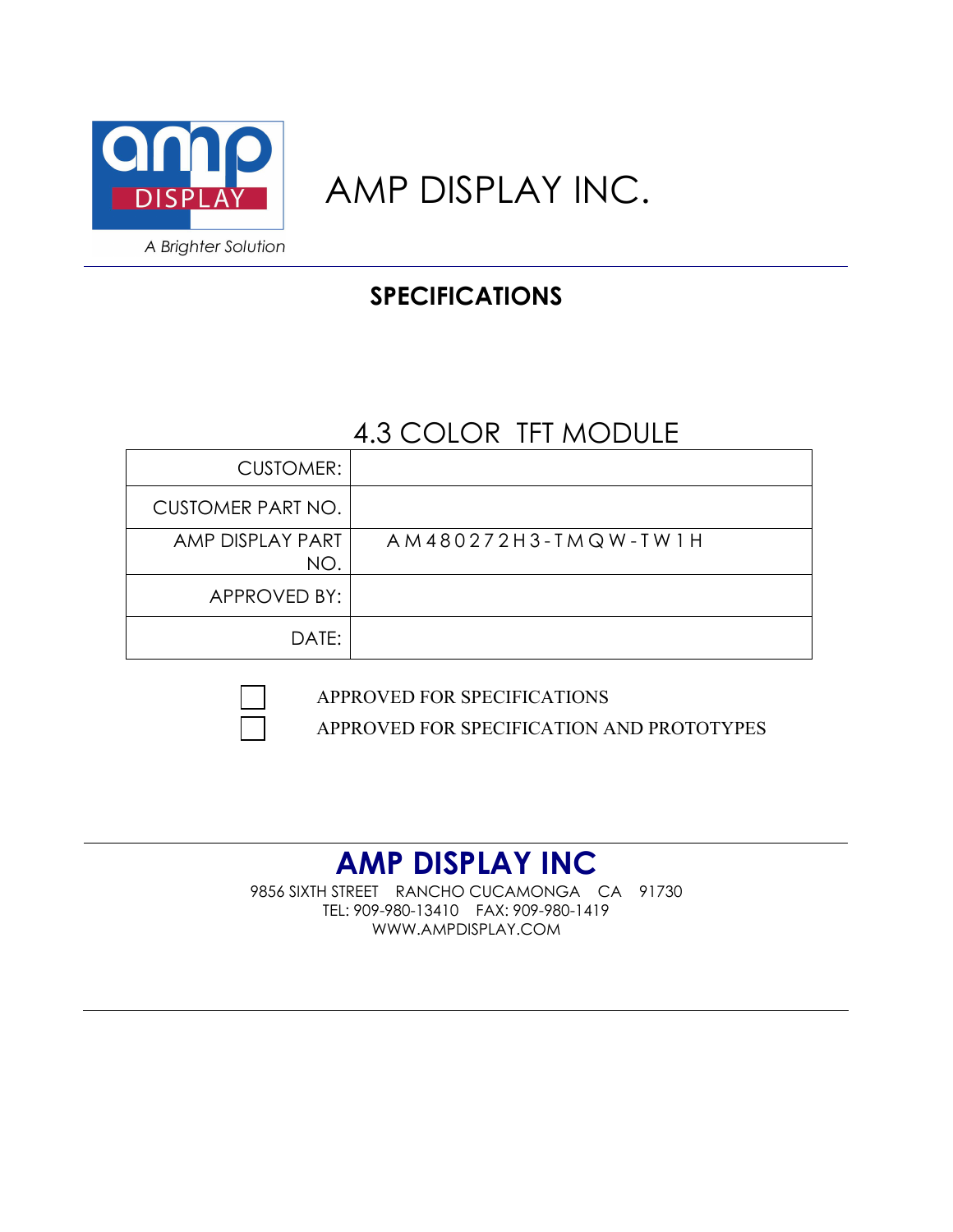|  |  |  | <b>RECORD OF REVISION</b> |
|--|--|--|---------------------------|
|--|--|--|---------------------------|

| <b>Revision Date Page</b> |                | <b>Contents</b>                                                     | Editor |
|---------------------------|----------------|---------------------------------------------------------------------|--------|
| 2009/4/17                 | $\overline{a}$ | New Release                                                         | Kokai  |
|                           |                | 80/8Bit MCU interface+Touch Panel+Touch Panel<br>controller TSC2046 |        |
|                           |                |                                                                     |        |
|                           |                |                                                                     |        |
|                           |                |                                                                     |        |
|                           |                |                                                                     |        |
|                           |                |                                                                     |        |
|                           |                |                                                                     |        |
|                           |                |                                                                     |        |
|                           |                |                                                                     |        |
|                           |                |                                                                     |        |
|                           |                |                                                                     |        |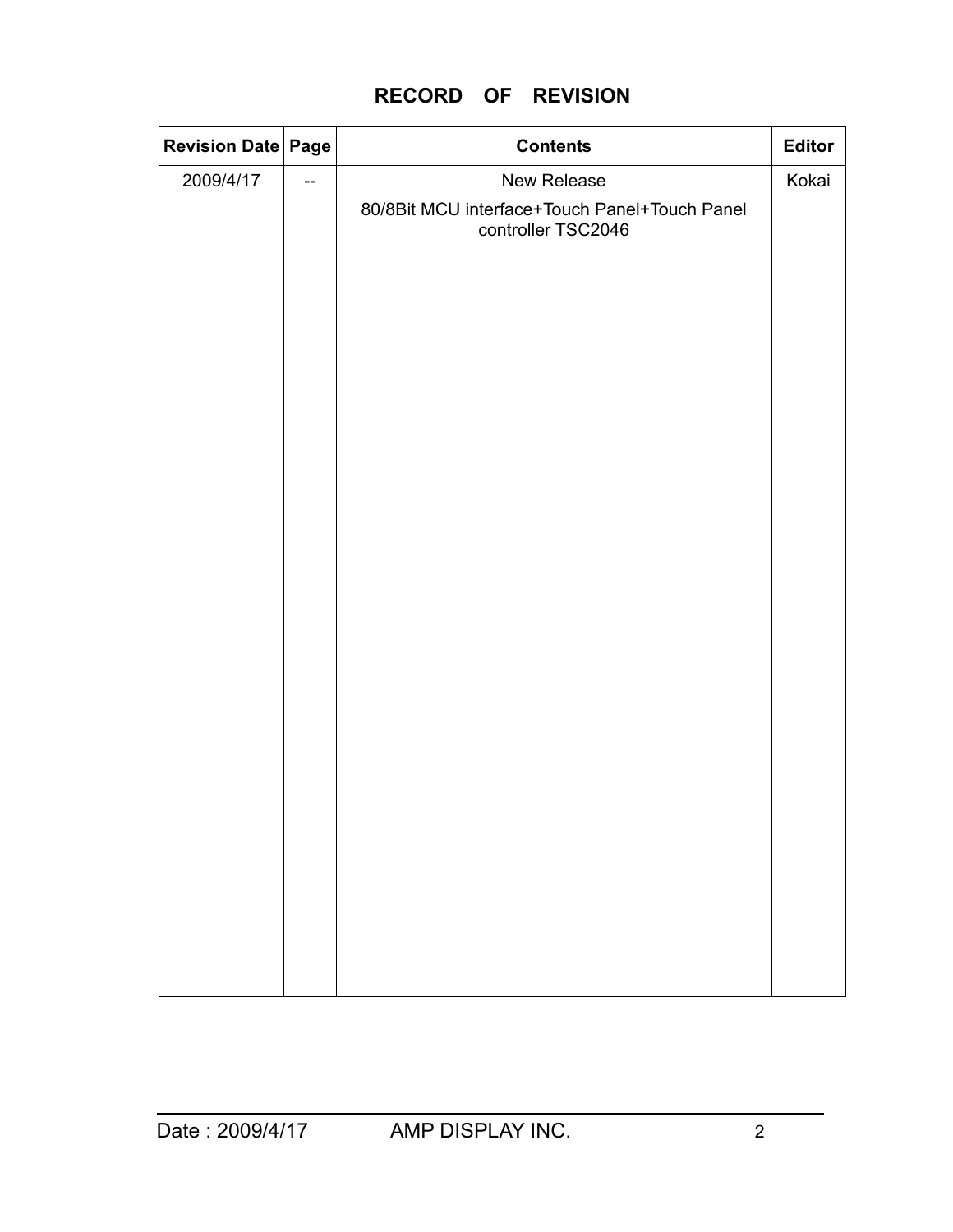# **1 Features**

4.3 inch Amorphous-TFT-LCD (Thin Film Transistor Liquid Crystal Display) module. This module is composed of a 4.3" TFT-LCD panel, LCD controller, power driver circuit, touch panel and backlight unit.

- 1.1 TFT Panel Feature :
	- (1) Construction: 4.3" a-Si color TFT-LCD, White LED Backlight and PCB.
	- (2) Resolution (pixel): 480(R.G.B) X 272
	- (3) Number of the Colors : 262K colors ( R , G , B 6 bit digital each)
	- (4) LCD type : Transmissive Color TFT LCD ( normally White)
	- (5) Interface: 40 pin pitch 0.5
	- (6) Power Supply Voltage: 3.3V single power input. Built-in power supply circuit.
	- (7) Viewing Direction: 6 O'clock ( The direction it's hard to be discolored ):
- 1.2 LCD Controller Feature:
	- (1) MCU interface 8/9/16/18 bit 80&68 series MCU interface.
	- (2) Display RAM size : 640x320x3x6 bits. Ex : 320x240 two frame buffer with 262K colors.
	- (3) Arbitrary display memory start position selection.
	- (4) MCU interface : 8 bit / 9 bit / 16bit / 18 bits 80/68 MPU interface.
	- (5) 8 bit / 16 bit interface support 65K ( R5G6B5) /262K(R6G6B6) colors data format.
	- (6) 9 bit / 18 bit interface support 262K(R6G6B6) colors data format only.

| Item                    | Specifications                           | Unit |
|-------------------------|------------------------------------------|------|
| Display resolution(dot) | 480(R.G.B.) (W) x 272(H)                 | mm   |
| Active area             | 95.04 (W) x 53.856 (H)                   | mm   |
| Screen size             | 4.3 (Diagonal)                           | mm   |
| Pixel size              | $0.198$ (W) x 0.198 (H)                  | um   |
| Color configuration     | R.G.B stripe                             |      |
| Overall dimension       | $105.5(W) \times 67.2(H) \times 7.61(D)$ | mm   |
| Weight                  | T.B.D                                    | mg   |
| Backlight unit          | I FD                                     |      |

# **2 Physical specifications**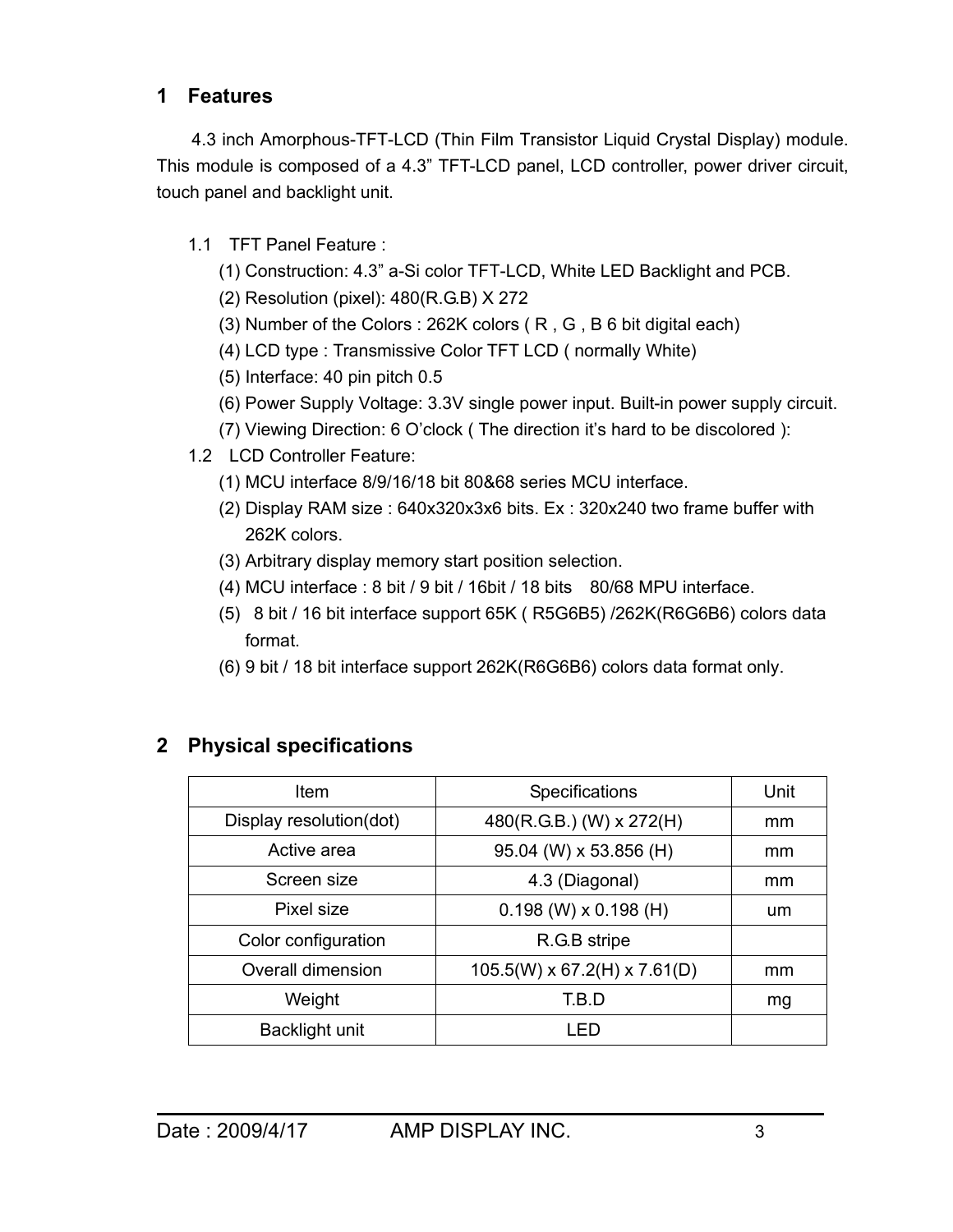# **3 Default Setting & Option**

## • Interface :

The user can select the MCU interface by change the Jumper & Resister Array.

| Setting            | JP1                     | RA <sub>1</sub> | RA <sub>2</sub> | RA <sub>3</sub> | RA4         | Remark         |
|--------------------|-------------------------|-----------------|-----------------|-----------------|-------------|----------------|
| Interface Type     |                         |                 |                 |                 |             |                |
| 80-18Bit interface | 1,2 short<br>$2,3$ open | 2K<br>ohm       | <b>OPEN</b>     | <b>OPEN</b>     | <b>OPEN</b> |                |
| 80-16Bit interface | 1,2 short<br>2,3 open   | <b>OPEN</b>     | 2K<br>ohm       | <b>OPEN</b>     | <b>OPEN</b> |                |
| 80-9Bit interface  | 1,2 short<br>$2,3$ open | <b>OPEN</b>     | <b>OPEN</b>     | 2K<br>ohm       | <b>OPEN</b> |                |
| 80-8Bit interface  | 1,2 short<br>2,3 open   | <b>OPEN</b>     | <b>OPEN</b>     | <b>OPEN</b>     | 2K<br>ohm   | <b>Default</b> |
| 68-18Bit interface | $1,2$ open<br>2,3 short | 2K<br>ohm       | <b>OPEN</b>     | <b>OPEN</b>     | <b>OPEN</b> |                |
| 68-16Bit interface | $1,2$ open<br>2,3 short | <b>OPEN</b>     | 2K<br>ohm       | <b>OPEN</b>     | <b>OPEN</b> |                |
| 68-9Bit interface  | $1,2$ open<br>2,3 short | <b>OPEN</b>     | <b>OPEN</b>     | 2K<br>ohm       | <b>OPEN</b> |                |
| 68-8Bit interface  | 1,2 open<br>2,3 short   | <b>OPEN</b>     | <b>OPEN</b>     | <b>OPEN</b>     | 2K<br>ohm   |                |

**•** LED Driver:

The user can select the LED driver built-in or not.

| Pin Define<br>Interface Type | PIN3 LEDA/PWM                                                                                                                                                                                                                                                                                                                         | PIN <sub>4</sub><br><b>LEDK</b>          | Remark         |
|------------------------------|---------------------------------------------------------------------------------------------------------------------------------------------------------------------------------------------------------------------------------------------------------------------------------------------------------------------------------------|------------------------------------------|----------------|
| <b>Without LED Driver</b>    | <b>LED Anode</b>                                                                                                                                                                                                                                                                                                                      | LED<br>Cathode                           |                |
| <b>With LED Driver</b>       | <b>PWM</b><br>The PWM pin combined enable and<br>brightness adjust function.<br>When PWM=High constantly, the LED<br>back-light is turn on.<br>When PWM=GND constantly, the LED<br>back-light is turn off.<br>When PWM signal (100Hz to 1KHz) input, the<br>LED Back-light brightness is relative to duty<br>cycle of the PWM signal. | <b>NC</b><br>This pin<br>must be<br>open | <b>Default</b> |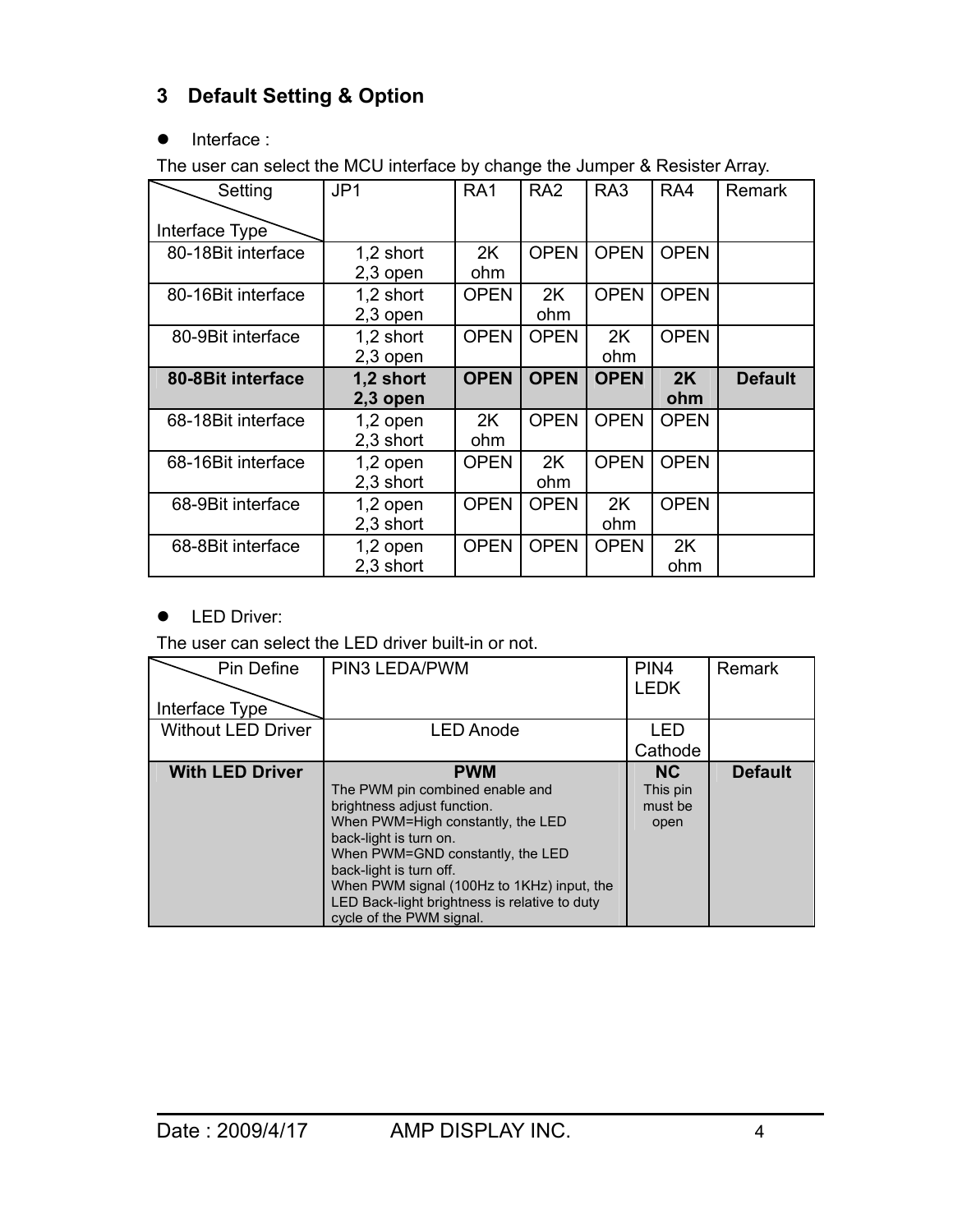$\bullet$  Touch panel and Touch panel controller:

| Pin Define                             | SK/X1          | DO/X2          | DI/Y1     | TPCS/Y2        | <b>IRQ</b> | Remark         |
|----------------------------------------|----------------|----------------|-----------|----------------|------------|----------------|
| Option                                 |                |                |           |                |            |                |
| <b>Without TP</b>                      | <b>NC</b>      | NC.            | <b>NC</b> | <b>NC</b>      | <b>NC</b>  |                |
| With TP / Without<br>TP controller     | X <sub>1</sub> | X <sub>2</sub> | Υ1        | Y <sub>2</sub> | <b>NC</b>  |                |
| With TP / With<br><b>TP controller</b> | <b>SK</b>      | DO             | DI        | <b>TPCS</b>    | <b>IRQ</b> | <b>Default</b> |

The user can select the with TP controller or without TP controller.

If user want to change the default setting for mass production, please contact with Ampire. We'll apply a new P/N for you.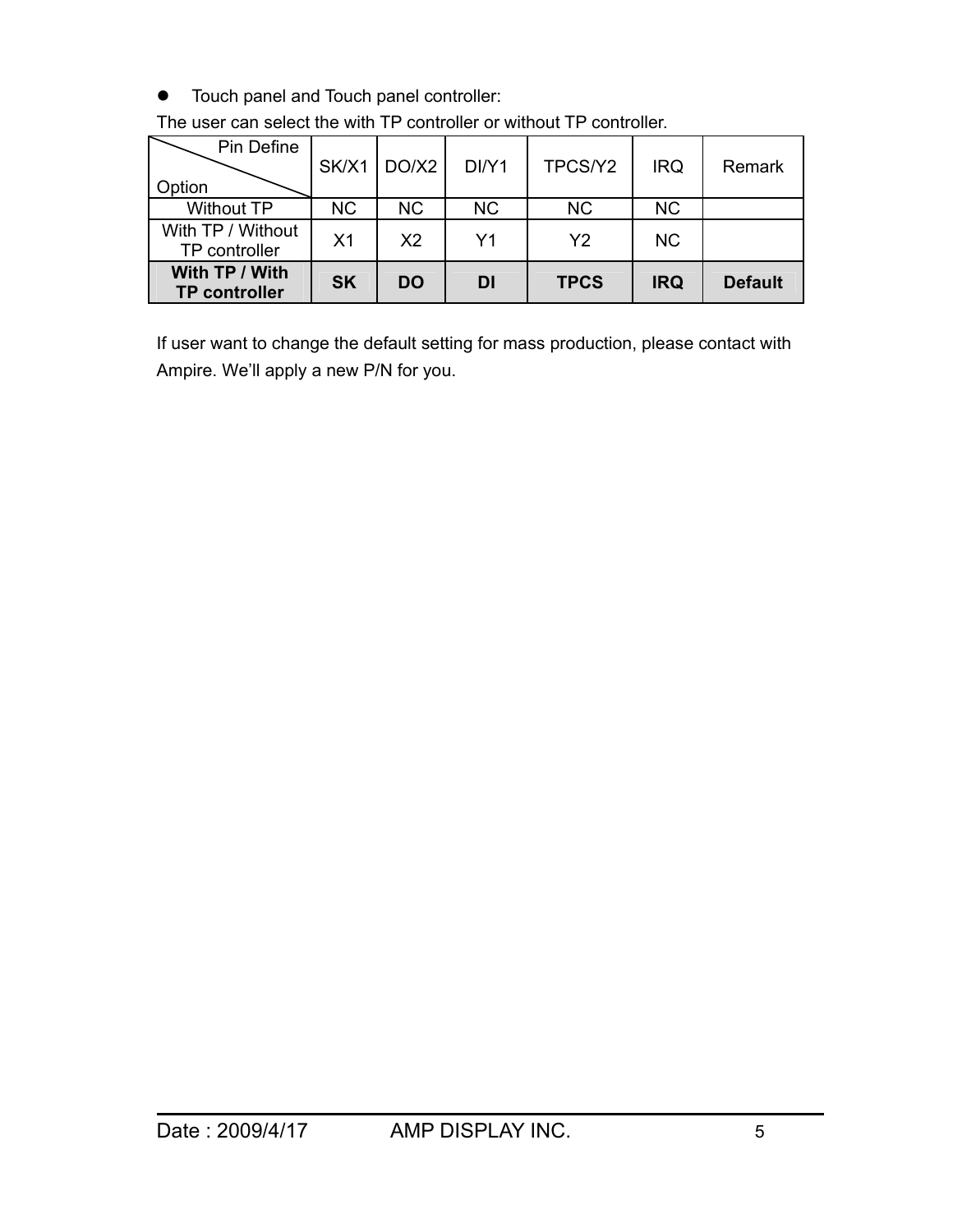# **4 Electrical specification**

### **4.1 Absolute max. ratings**

#### **4.1.1 Electrical Absolute max. ratings**

| Item          |                  | <b>Symbol Condition</b> | Min.   | Max.        | Unit | <b>Remark</b> |
|---------------|------------------|-------------------------|--------|-------------|------|---------------|
| Power voltage | VDD              | $VSS=0$                 | $-0.3$ | T.B.D       |      |               |
| Input voltege | V. <sub>in</sub> |                         | $-0.3$ | $ VDD+0.3 $ |      | Note 1        |

Note1: /CS,/WR,/RD,RS,DB0~DN17

#### **4.1.2 Environmental Absolute max. ratings**

|                      | <b>OPERATING</b> |            |                          | <b>STORAGE</b> |                 |  |
|----------------------|------------------|------------|--------------------------|----------------|-----------------|--|
| <b>Item</b>          | <b>MIN</b>       | <b>MAX</b> | <b>MAX</b><br><b>MIN</b> |                | <b>Remark</b>   |  |
| Temperature          | $-20$            | 70         | $-30$                    | 80             | Note2,3,4,5,6,7 |  |
| <b>Humidity</b>      | Note1            |            | Note1                    |                |                 |  |
| <b>Corrosive Gas</b> | Not Acceptable   |            | Not Acceptable           |                |                 |  |

Note1 : Ta  $\leq$  = 40°C : 85% RH max

Ta >  $40^{\circ}$ C : Absolute humidity must be lower than the humidity of 85%RH at  $40^{\circ}$ C

Note2 : For storage condition Ta at -30 $\degree$ C < 48h, at 80 $\degree$ C < 100h

For operating condition Ta at -20 $\degree$ C < 100h

- Note3 : Background color changes slightly depending on ambient temperature. This phenomenon is reversible.
- Note4 : The response time will be slower at low temperature.

Note5 : Only operation is guarantied at operating temperature. Contrast ,

response time, another display quality are evaluated at  $+25^{\circ}$ C

#### Note<sub>6</sub> ·

**EXA** LED BL: When LCM is operated over 40°C ambient temperature, the I<sub>LED</sub> of the LED back-light should be follow :

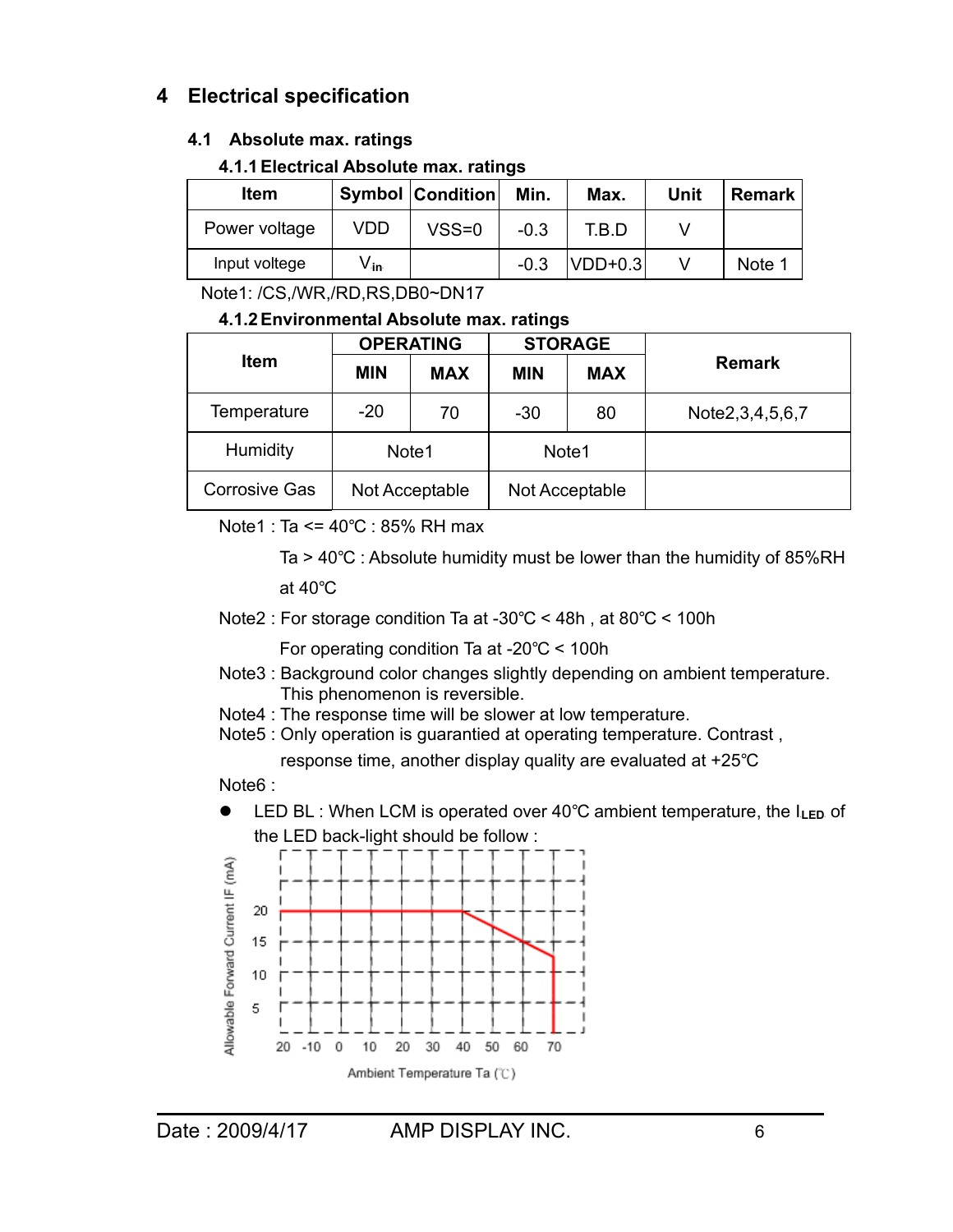Note7 : This is panel surface temperature, not ambient temperature. Note8 :

• LED BL: When LCM be operated over than 40°C, the life time of the LED back-light will be reduced.

| <b>Item</b>              | Symbol | <b>Ratings</b> | <b>Unit</b> | <b>Remark</b> |
|--------------------------|--------|----------------|-------------|---------------|
| Pulse Forward Current    | IF     | 100            | mA          |               |
| <b>Forward Current</b>   | IF     | 30             | mA          |               |
| Reverse Voltage          | VR     | 35             |             |               |
| <b>Power Dissipation</b> | Po     | 0.84           | W           |               |

### **4.1.3 LED back-light Unit Absolute max. ratings**

.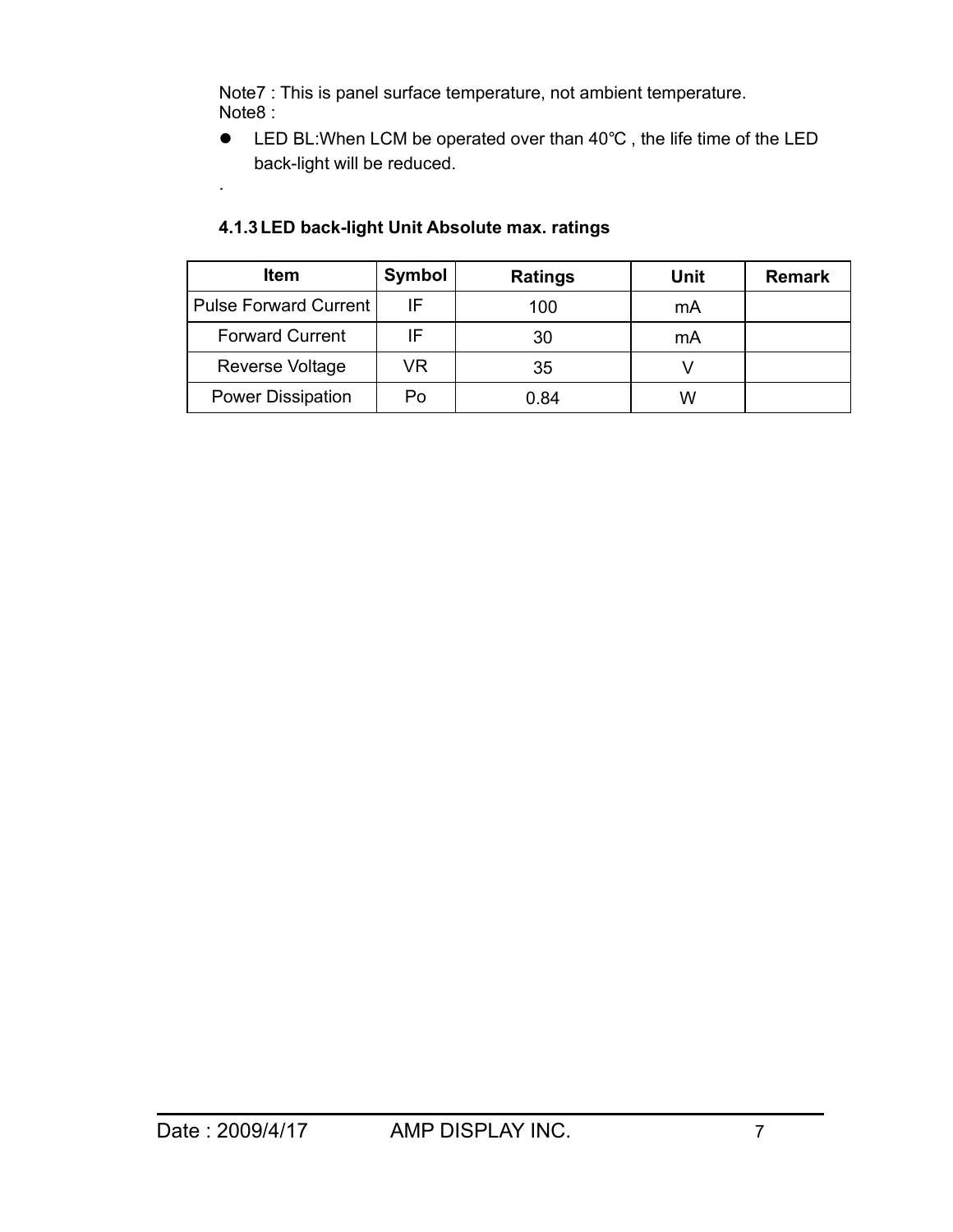## **4.2 Electrical characteristics**

| Typical operating conditions (VSS=0V) |         |                 |            |      |            |      |                   |
|---------------------------------------|---------|-----------------|------------|------|------------|------|-------------------|
| Item                                  |         | Symbol          | Min.       | Typ. | Max.       | Unit | Remark            |
| Power supply                          |         | <b>VDD</b>      | 3.0        | 3.3  | 5.0        | V    |                   |
| Input Voltage<br>for logic            | H Level | $V_{\rm IH}$    | 2.0        |      | 5.5        | V    | Note 1            |
|                                       | L Level | Vıl             | <b>VSS</b> |      | 0.8        | V    |                   |
| Output Voltage for<br>Logic           | H Level | V <sub>OH</sub> | 2.4        |      | <b>VDD</b> | V    | Note 2            |
|                                       | L Level | $V_{OL}$        | <b>VSS</b> |      | 0.4        | V    |                   |
| Power Supply current                  |         | <b>IDD</b>      |            | 450  |            | mA   | Note <sub>3</sub> |

#### **4.2.1 DC Electrical characteristic of the LCD**

Typical operating conditions (VSS=0V)

Note1: With 5V Tolerance Input , /CS, /WR,/RD,RS,DB0~DB17,TPCS, SK ,DI,DO,IRQ Note2: DB0~DB17

Note3: fv =60Hz, Ta=25°C, Display pattern : All Black

| -----                      | LIVOLIIVAI VIIAIUVLVIIVUV VI LLD DAVIL IIJIIL |      |      |      |      |                                      |
|----------------------------|-----------------------------------------------|------|------|------|------|--------------------------------------|
| Paramenter                 | Symbol                                        | Min. | ™ур. | Max. | Unit | Condiction                           |
| LED voltage                | V. <sub>AK</sub>                              | $-$  | 23.1 | $-$  |      | LLED.<br>$=20mA$ , Ta= $25^{\circ}C$ |
|                            | LLED.                                         |      | 20   | $-$  | mA   | Ta= $25^{\circ}$ C                   |
| <b>LED</b> forward current | <sup>I.</sup> LED.                            | --   | 15   | $-$  | mA   | Ta= $60^{\circ}$ C                   |

**4.2.2 Electrical characteristic of LED Back-light**

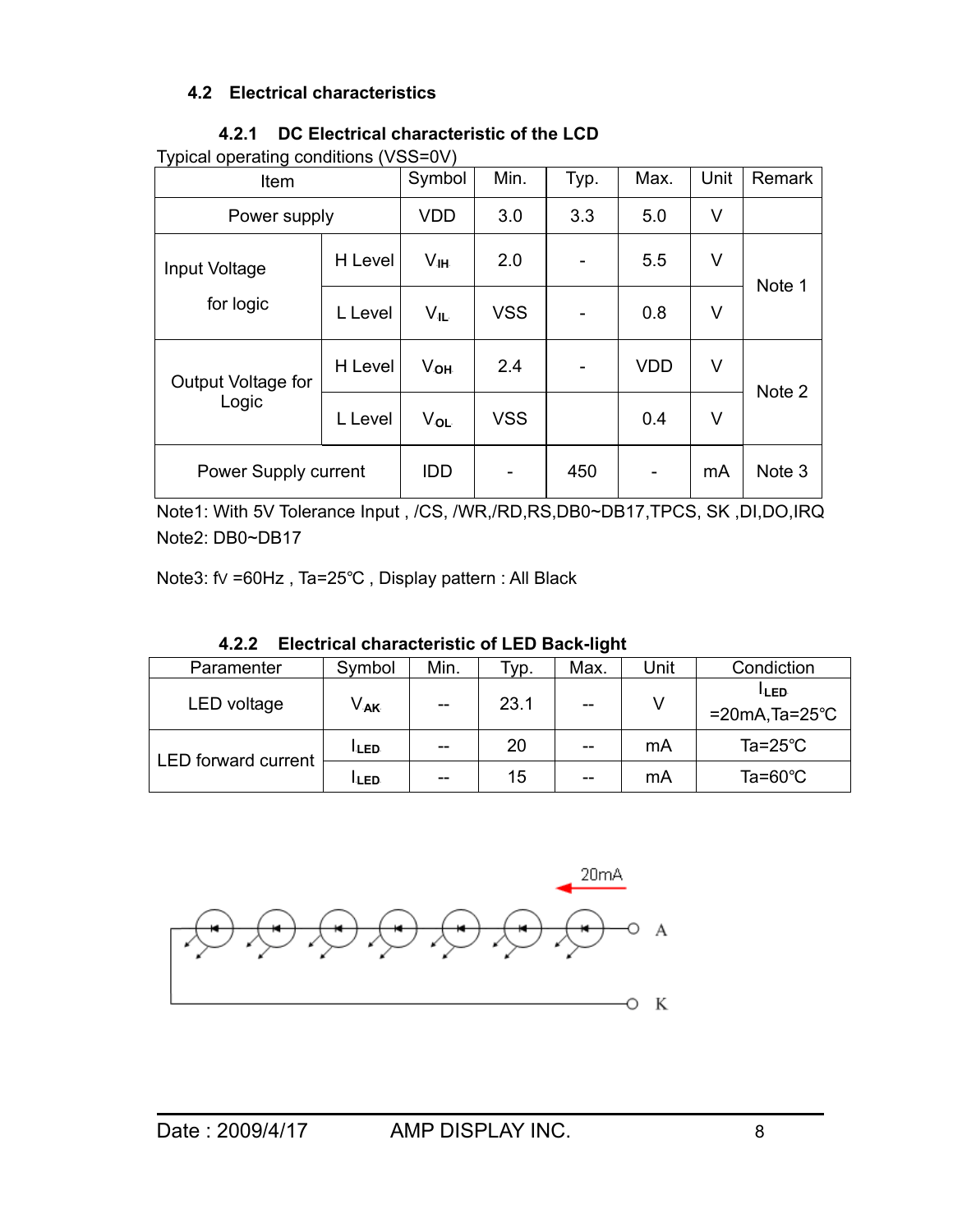■ The constant current source is needed for white LED back-light driving.

When LCM is operated over 60°C ambient temperature, the I<sub>LED</sub> of the LED back-light



should be adjusted to 15 mA.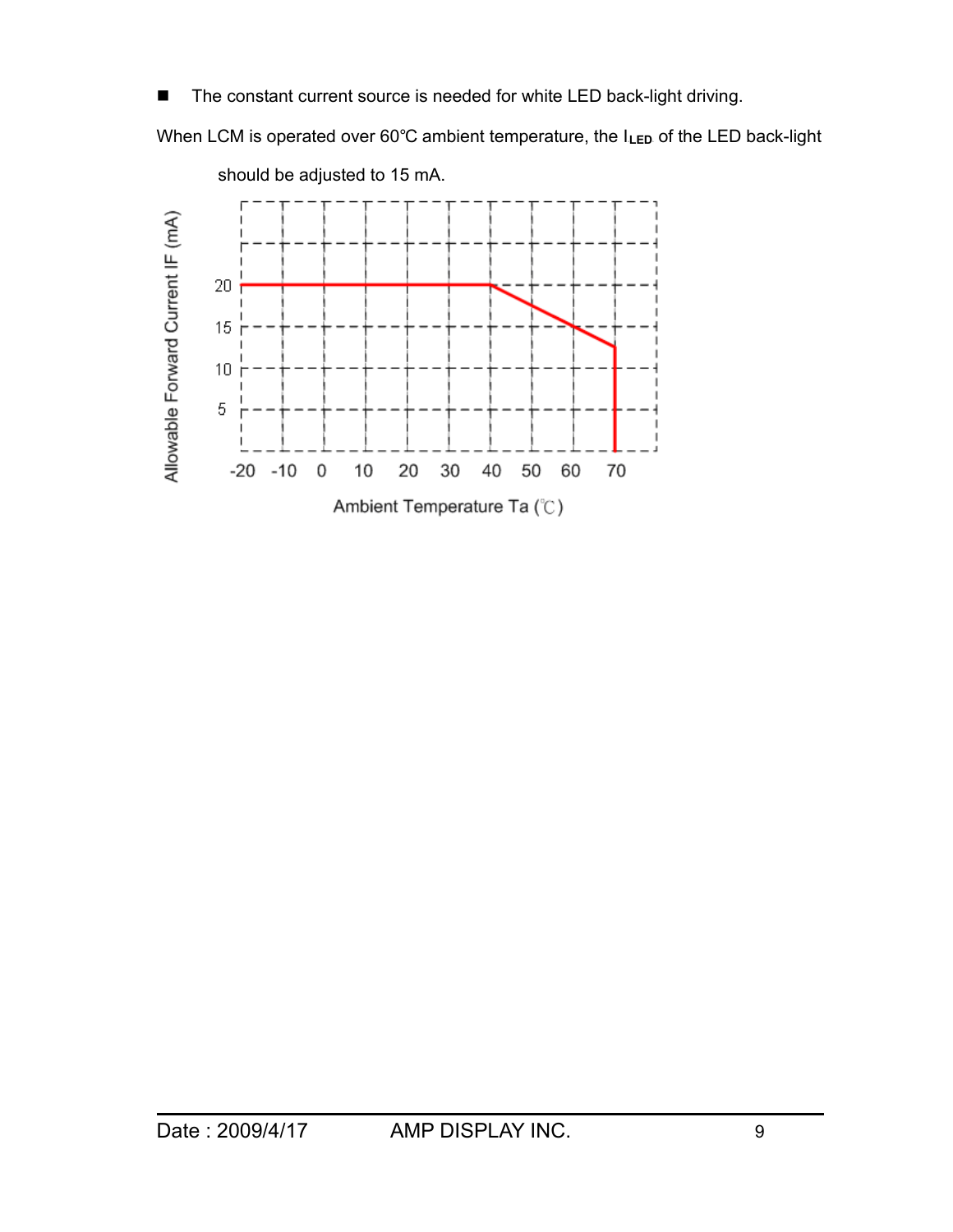

## **4.3.1 80 series Timing**

| Symbol            | Parameter                     | Min | Typ | Max | Unit | Remark |
|-------------------|-------------------------------|-----|-----|-----|------|--------|
| tcycle            | Enable cycle time             | 100 | 200 |     | ns   |        |
| <b>PWHW</b>       | Enable high-level pulse width | 66  | 70  |     | ns   |        |
| <b>PWLW</b>       | Enable low-level pulse width  | 33  | 130 |     | ns   |        |
| tas               | RS setup time                 | 16  | 25  |     | ns   |        |
| <b>t</b> ан       | RS hold time                  | 16  | 45  |     | ns   |        |
| t <sub>D</sub> sw | Write data setup time         | 50  | 50  |     | ns   |        |
| <b>t</b> HWR      | Write data hold time          | 40  | 50  |     | ns   |        |
| tcsb-s            | CSB setup time                | 16  | 20  |     | ns   |        |
| tcsb-h            | CSB hold time                 | 16  | 30  |     | ns   |        |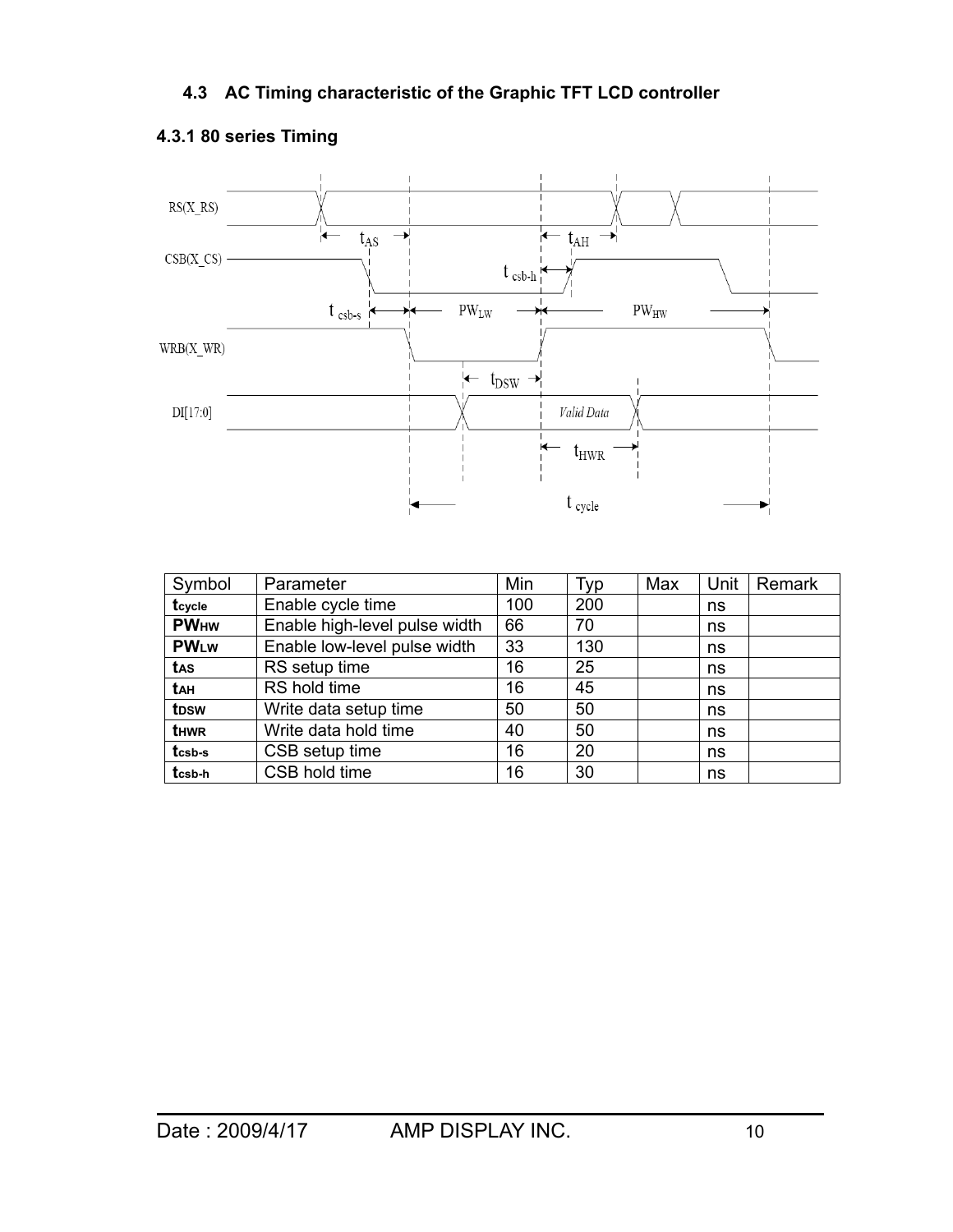# **5 Optical specification**

|          | Item                                          | Symbol         | Conditon                            | Min.    | Typ.    | Max.    | Unit                  | Remark                     |
|----------|-----------------------------------------------|----------------|-------------------------------------|---------|---------|---------|-----------------------|----------------------------|
| Response | <b>Rise</b>                                   | Tr             | $\Theta = 0^\circ$                  |         | 15      | 20      |                       |                            |
| Time     | Fall<br>Tr<br><b>CR</b><br>Contrast ratio     |                |                                     | --      | 35      | 50      | ms                    | Note 1,2,3,5               |
|          |                                               |                | At optimized<br>viewing angle       | 150     | 250     |         |                       | Note 1,2,4,5               |
|          | Top                                           |                |                                     |         | 55      |         |                       |                            |
| Viewing  | <b>Bottom</b>                                 |                | $CR \geq 10$                        |         | 35      |         |                       |                            |
| Angle    | Left                                          |                |                                     | --      | 70      |         | deg.                  | Note 1, 2, 5, 6            |
|          | Right<br><b>Brightness</b>                    |                |                                     | --      | 70      |         |                       |                            |
|          | <b>LED BL</b><br><b>Without TP</b>            | Y <sub>L</sub> | $l_{LED} = 20mA,$<br>$25^{\circ}$ C |         | 300     |         | cd/<br>m <sup>2</sup> | Note 7                     |
|          | <b>Brightness</b><br><b>LED BL</b><br>With TP | $Y_L$          | $l_{LED} = 20mA,$<br>$25^{\circ}$ C |         | 240     |         | cd/<br>m <sup>2</sup> | Note 7                     |
|          |                                               | <b>XR</b>      |                                     | (0.585) | (0.615) | (0.645) |                       |                            |
|          | Red chromaticity                              | ΥR             |                                     | (0.314) | (0.344) | (0.374) |                       | Note 7                     |
|          |                                               | XG             |                                     | (0.277) | (0.307) | (0.337) |                       | For reference              |
|          | Green chromaticity<br>YG                      |                | $\Theta = 0^\circ$                  | (0.532) | (0.562) | (0.592) |                       | only. These<br>data should |
|          | Χв                                            |                |                                     | (0.103) | (0.133) | (0.163) |                       | be update                  |
|          | Blue chromaticity<br>Yв                       |                |                                     | (0.120) | (0.150) | (0.180) |                       | according the              |
|          | Xw<br>White chromaticity                      |                |                                     | (0.279) | (0.309) | (0.339) |                       | prototype.                 |
|          |                                               | Yw             |                                     | (0.320) | (0.350) | (0.380) |                       |                            |

# **5.1 Optical characteristic :**

( )For reference only. These data should be update according the prototype. Note 1:

- LED BL : Ambient temperature=25, and lamp current I<sub>LED</sub>=20mA.To be measured in the dark room.
- Note 2:To be measured on the center area of panel with a viewing cone of 1°by Topcon luminance meter BM-7,after 10 minutes operation.

Note 3.Definition of response time:

 The output signals of photo detector are measured when the input signals are changed from "black" to "white"(falling time) and from "white" to "black" (rising time),respectively. The response time is defined as the time interval between the 10% and 90% of amplitudes. Refer to figure as below.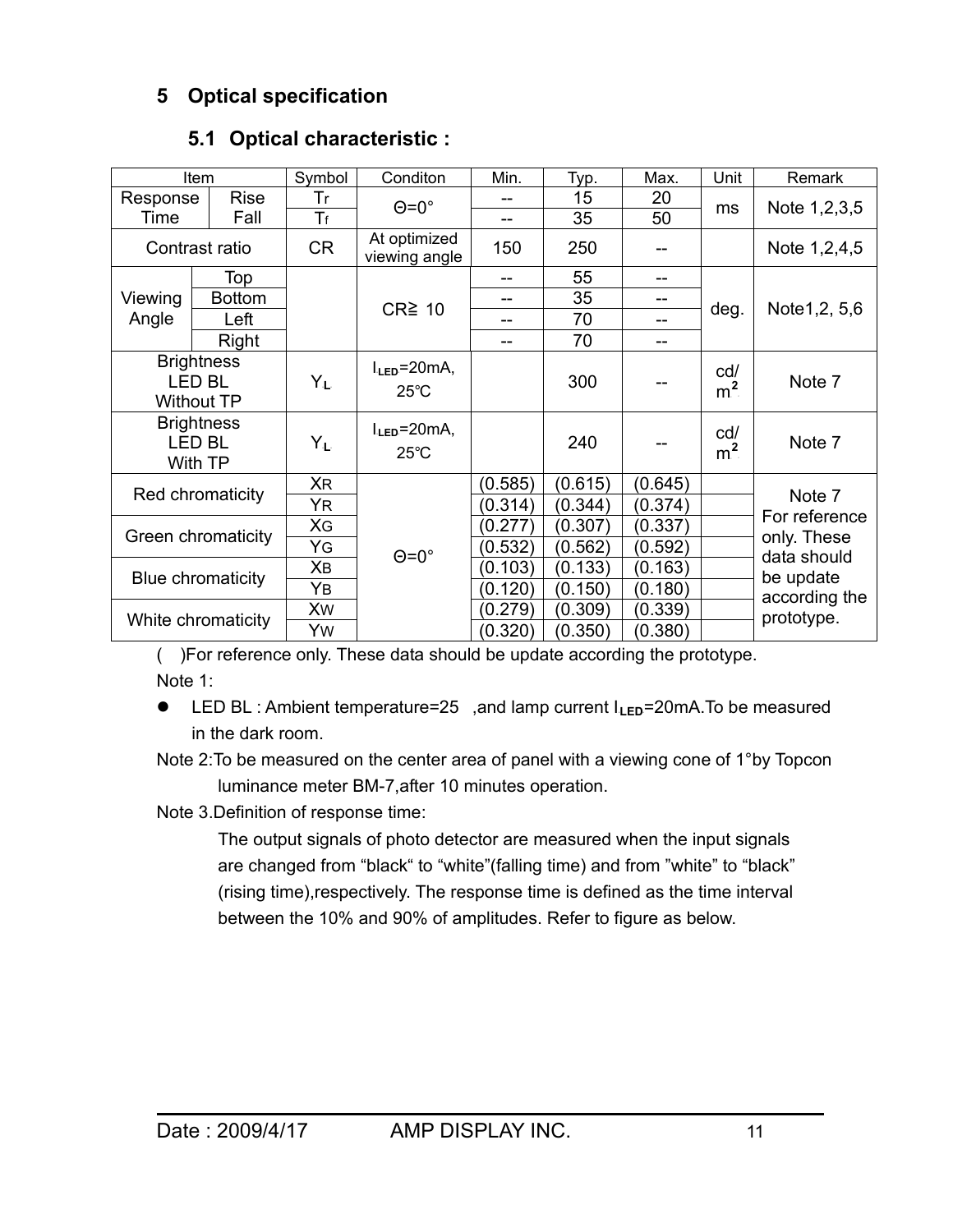

Note 4.Definition of contrast ratio:

Contrast ratio is calculated with the following formula.

 Contrast ratio(CR)= Photo detector output when LCD is at "White" state Photo detector Output when LCD is at "Black" state

Note 5: White V<sub>i</sub>=V<sub>i50</sub> + 1.5V

 $Black V_i = V_{i50} + 2.0V$ 

"±"means that the analog input signal swings in phase with V<sub>com</sub> signal. "- " means that the analog input signal swings out of phase with V<sub>com</sub> signal.

V<sub>i50</sub>: The analog input voltage when transmission is 50%.The 100% Transmission is defined as the transmission of LCD panel when all the Input terminals of module are electrically opened.

Note 6.Definition of viewing angle, Refer to figure as below.

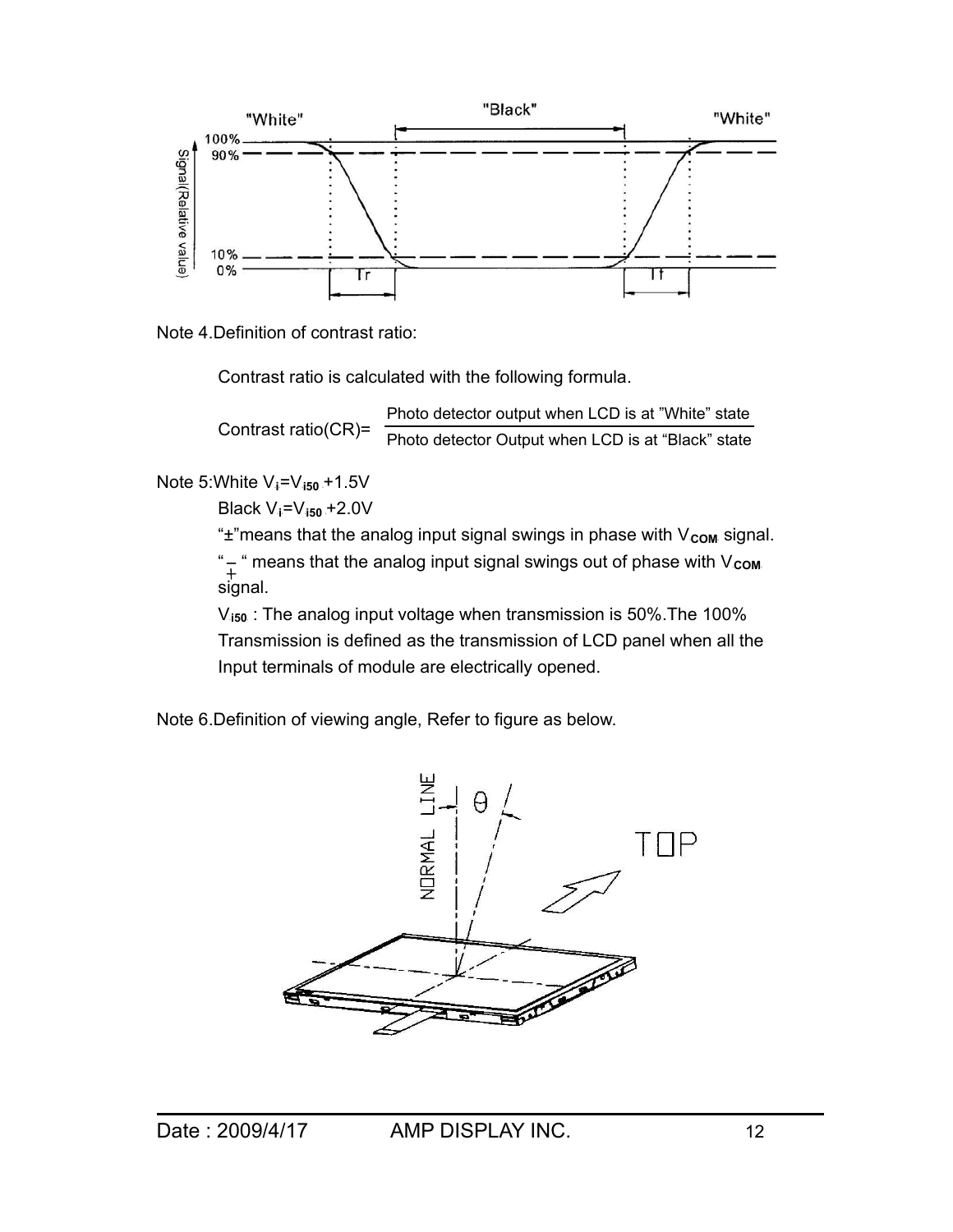Note 7.Measured at the center area of the panel when all the input terminals of LCD panel are electrically opened.

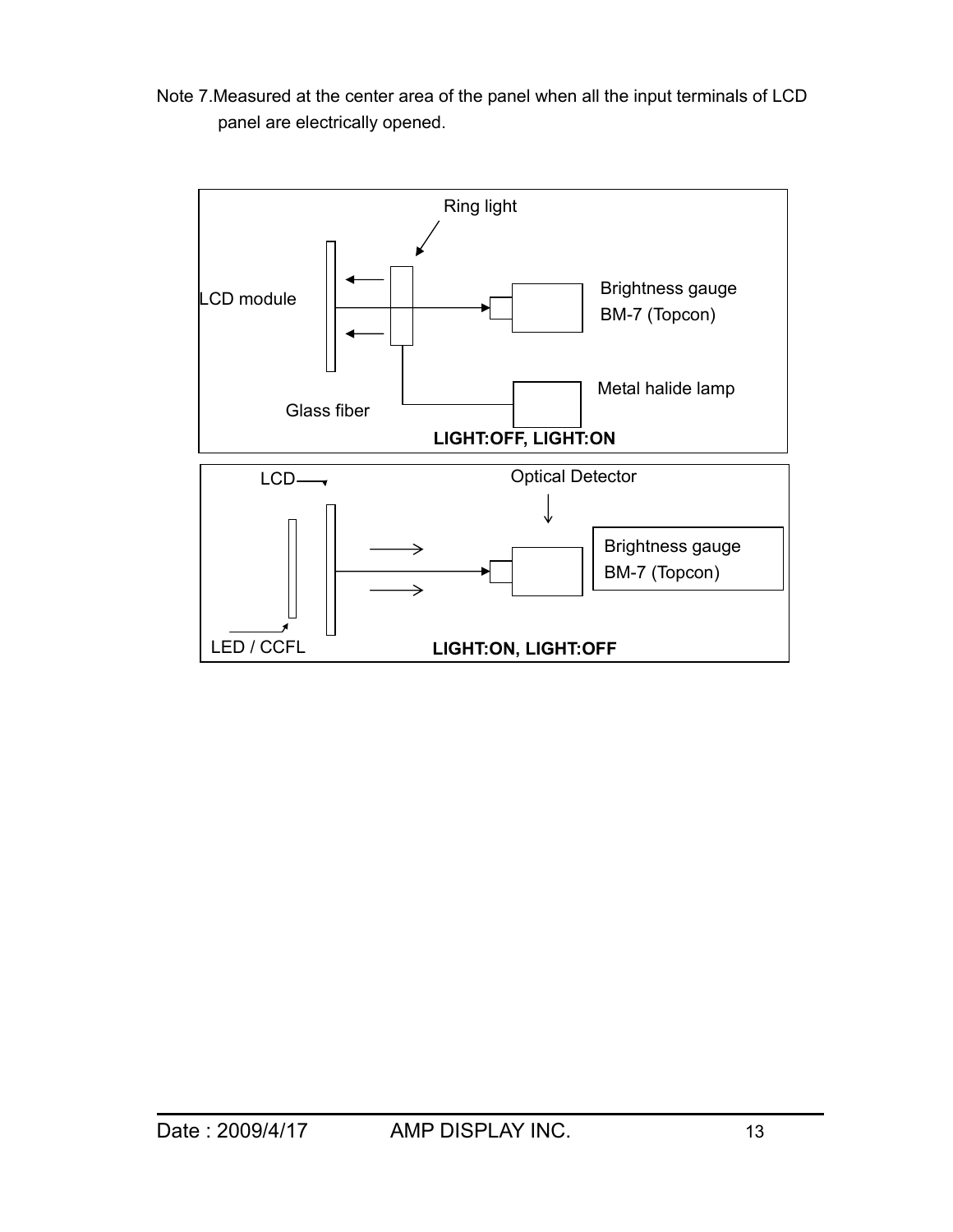# **5.2 Optical characteristic of the LED Back-light**

| <b>ITEM</b>                  | <b>MIN</b> | TYP    | <b>MAX</b>     | <b>UNIT</b> | <b>Condition</b>         |
|------------------------------|------------|--------|----------------|-------------|--------------------------|
| <b>Bare Brightness</b>       | $-$        | 3300   | $\overline{a}$ | Cd/m2       | $I_{LED}$ = 20 mA, Ta=25 |
| AVG, X of 1931 C.I.E.        | (0.26)     | (0.29) | (0.32)         | $-$         | $I_{LED}$ = 20 mA, Ta=25 |
| AVG. X of 1931 C.I.E.        | (0.25)     | (0.28) | (0.31)         | $ -$        | $I_{LED}$ = 20 mA, Ta=25 |
| <b>Brightness Uniformity</b> | 80         | $-$    | $- -$          | $\%$        | $I_{LED}$ = 20 mA, Ta=25 |

( )For reference only. These data should be update according the prototype.

Note1 : Measurement after 10 minutes from LED BL operating.

Note2 : Measurement of the following 9 places on the display.



Note3: The Uniformity definition (Min Brightness / Max Brightness) x 100%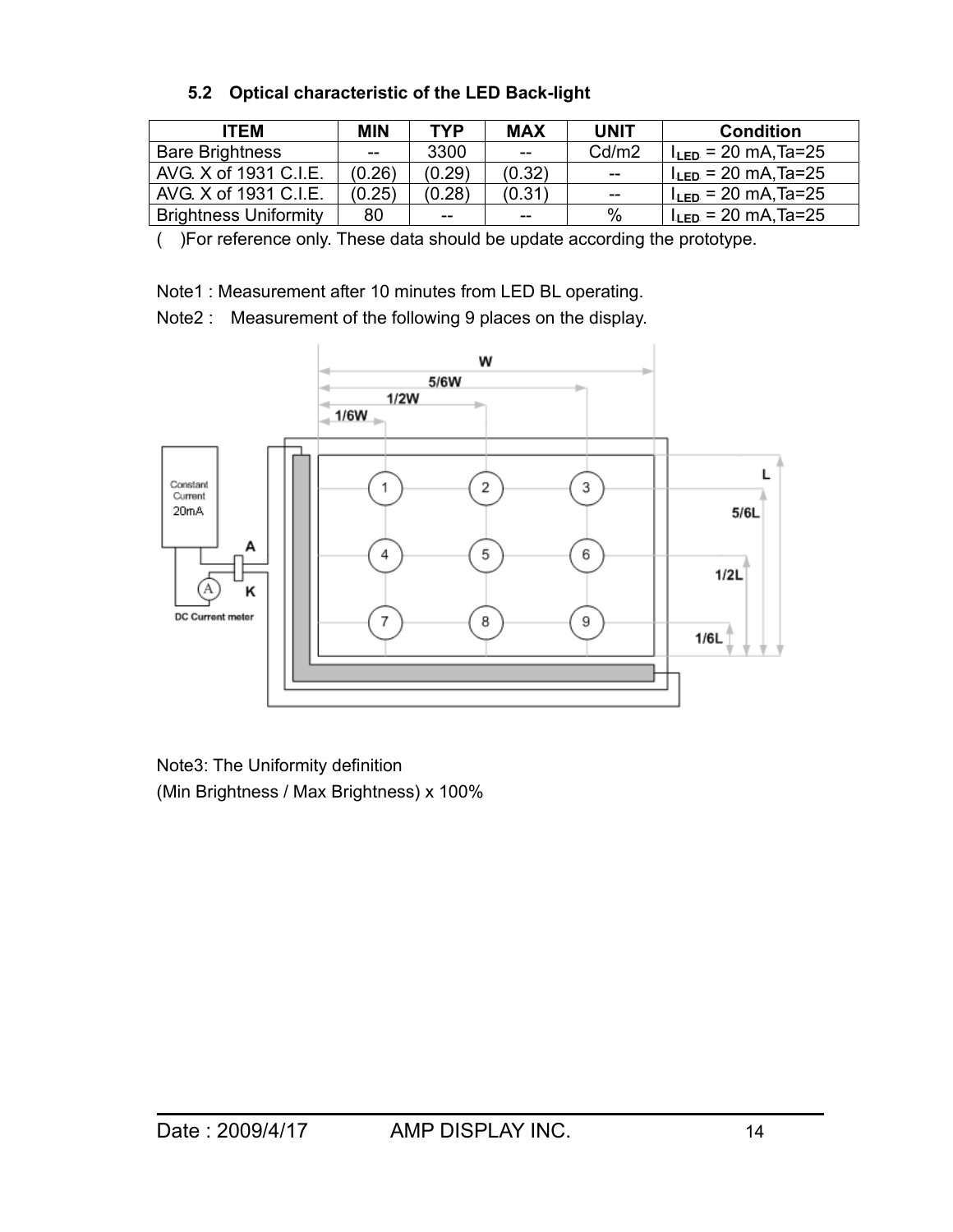| <b>Parameter</b>             | <b>Condition</b> | <b>Standard Value</b>  |
|------------------------------|------------------|------------------------|
| <b>Terminal Resistance</b>   | X Axis           | $500 \sim 1400 \Omega$ |
|                              | <b>Y</b> Axis    | 100 ~ 700 $\Omega$     |
| <b>Insulating Resistance</b> | <b>DC 25 V</b>   | More than $20M\Omega$  |
| Linearity                    |                  | ±1.5%                  |
| Notes life by Pen            | Note a           | 100,000 times(min)     |
| Input life by finger         | Note b           | 1,000,000 times (min)  |

# **5.3 Touch Panel Electrical Specification**

## **Note A .**

Notes area for pen notes life test is 10 x 9 mm.

Size of word is 7.5 x 6.72

Shape of pen end : R0.8

Load : 250 g

## **Note B**

By Silicon rubber tapping at same point

Shape of rubber end : R8

Load : 200g

Frequency : 5 Hz

## **Interface**

| No. | Symbol | <b>Function</b>                     |
|-----|--------|-------------------------------------|
|     | XR.    | Touch Panel Right Signal in X Axis  |
| 2   | YŊ     | Touch Panel Bottom Signal in Y Axis |
|     | XL     | Touch Panel Left Signal in X Axis   |
| Δ   | YH     | Touch Panel Top Signal in Y Axis    |

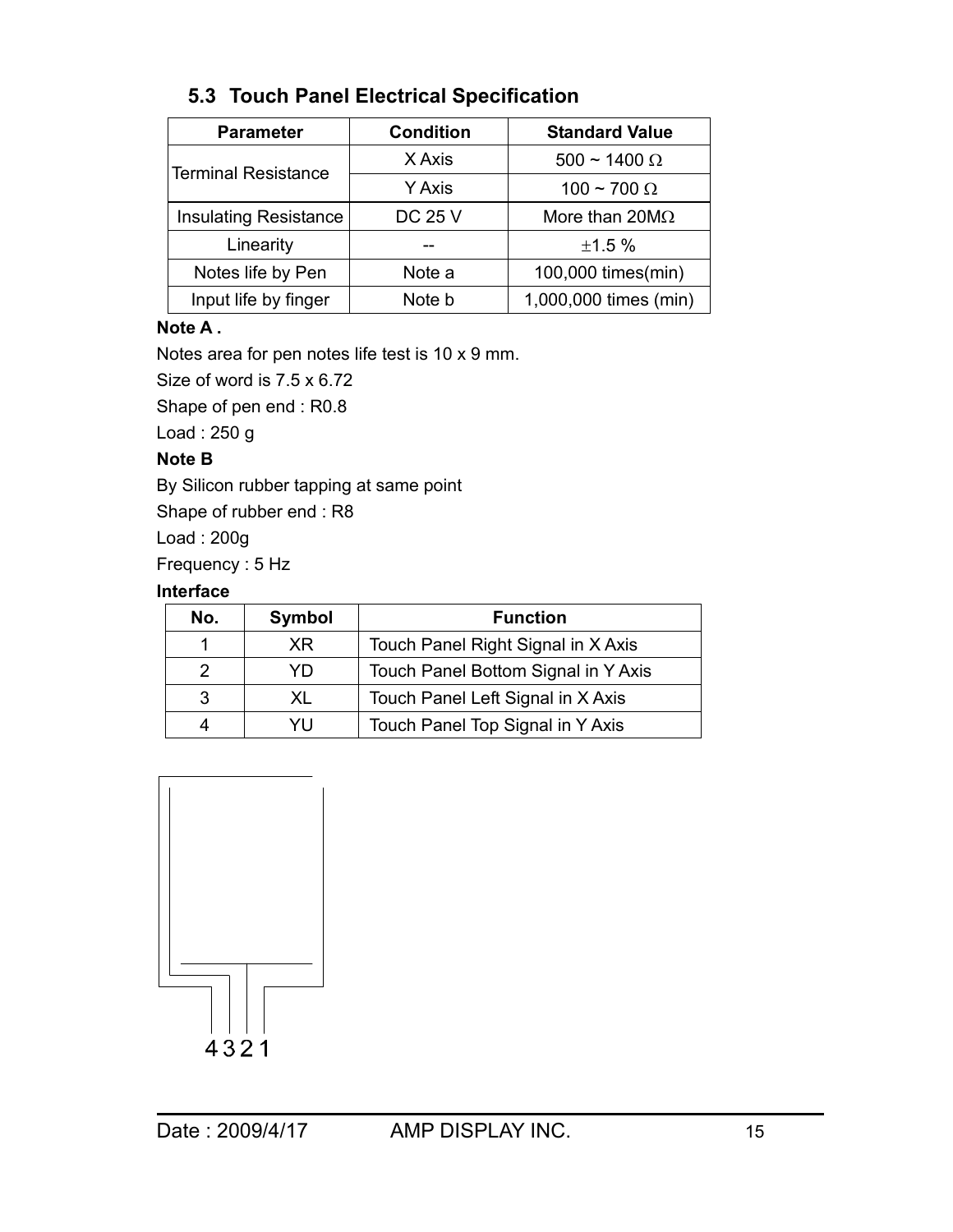# **6 Interface specifications**

| 6.1 Driving signals for the TFT panel |  |  |
|---------------------------------------|--|--|
|                                       |  |  |

| Pin no         | Symbol            | 1/O          |                                                                              | Description                               | Remark         |
|----------------|-------------------|--------------|------------------------------------------------------------------------------|-------------------------------------------|----------------|
| $1 - 2$        | <b>VSS</b>        |              | <b>GND</b>                                                                   |                                           |                |
| 3              | LED A/PWM         |              | Without LED driver                                                           | <b>LED Anode</b>                          |                |
|                |                   |              | <b>With LED Driver</b>                                                       | <b>PWM</b>                                | <b>Default</b> |
| 4              | LED <sub>K</sub>  |              | Without LED driver                                                           | <b>LED Cathode</b>                        |                |
|                |                   |              | <b>With LED Driver</b>                                                       | <b>Must be OPEN</b>                       | <b>Default</b> |
| 5              | /RESET            |              | Reset signal for TFT LCD controller                                          |                                           |                |
| 6              | <b>RS</b>         | $\mathbf{I}$ | Register and Data select for TFT LCD controller                              |                                           |                |
| $\overline{7}$ | /CS               | L            | Chip select low active signal for TFT LCD controller                         |                                           |                |
| 8              | /WR(E)            | L            | controller<br>68mode: E signal latch on rising edge                          | 80mode: /WR low active signal for TFT LCD |                |
| 9              | /RD(R/W)          |              | controller<br>68mode: R/W signal Hi: read Lo: Write                          | 80mode: /RD low active signal for TFT LCD |                |
| $10 - 27$      | $DB0 \sim DB17$   |              | I/O Data Bus                                                                 |                                           |                |
| 28             | 65K/262K          |              | Select colors data format<br>H: 262K L: 65K                                  |                                           |                |
| 29             | <b>VSS</b>        |              | <b>GND</b>                                                                   |                                           |                |
| 30             | SK/X1             |              | Serial clock for Touch panel controller<br>Touch Panel Left Signal in X Axis |                                           |                |
| 31             | DO/X <sub>2</sub> |              | Data Output for Touch panel controller<br>Touch Panel Right Signal in X Axis |                                           |                |
| 32             | DI/Y1             |              | Data In for Touch panel controller<br>Touch Panel Upper Signal in Y Axis     |                                           |                |
| 33             | TPCS / Y2         |              | Chip Select for Touch panel controller<br>Touch Panel Lower Signal in X Axis |                                           |                |
| 34             | <b>IRQ</b>        |              | Interrupt for Touch panel controller                                         |                                           |                |
| $35 \sim 37$   | <b>VDD</b>        |              | Power supply for the logic (3.3V)                                            |                                           |                |
| $38 - 40$      | <b>VSS</b>        |              | <b>GND</b>                                                                   |                                           |                |

30~33 : SK, DO, DI, CS, INT for Touch Panel controller TSC2046

/ X1, X2, Y1, Y2 for Touch Panel (without TSC2046)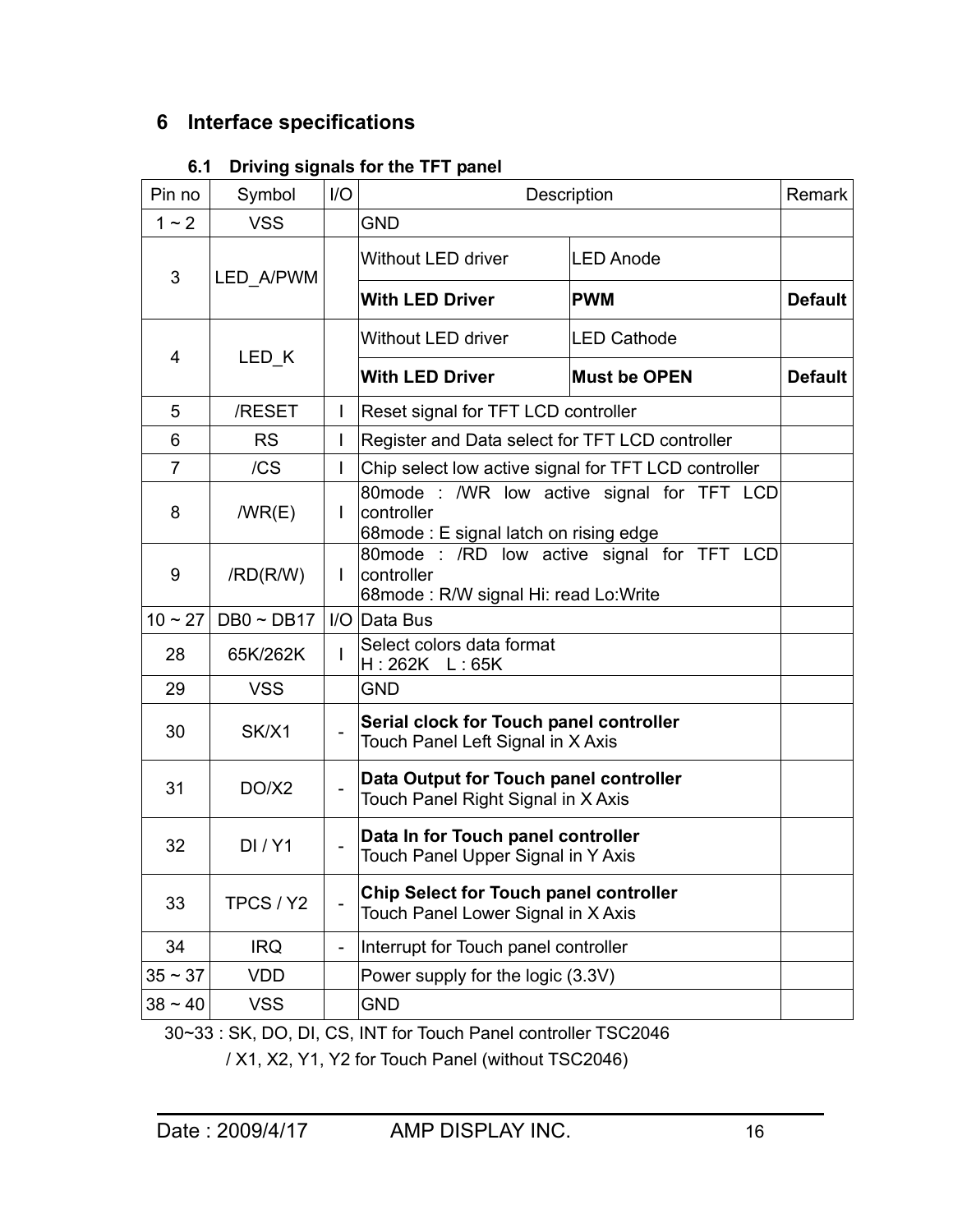# **7 BLOCK DIAGRAM**

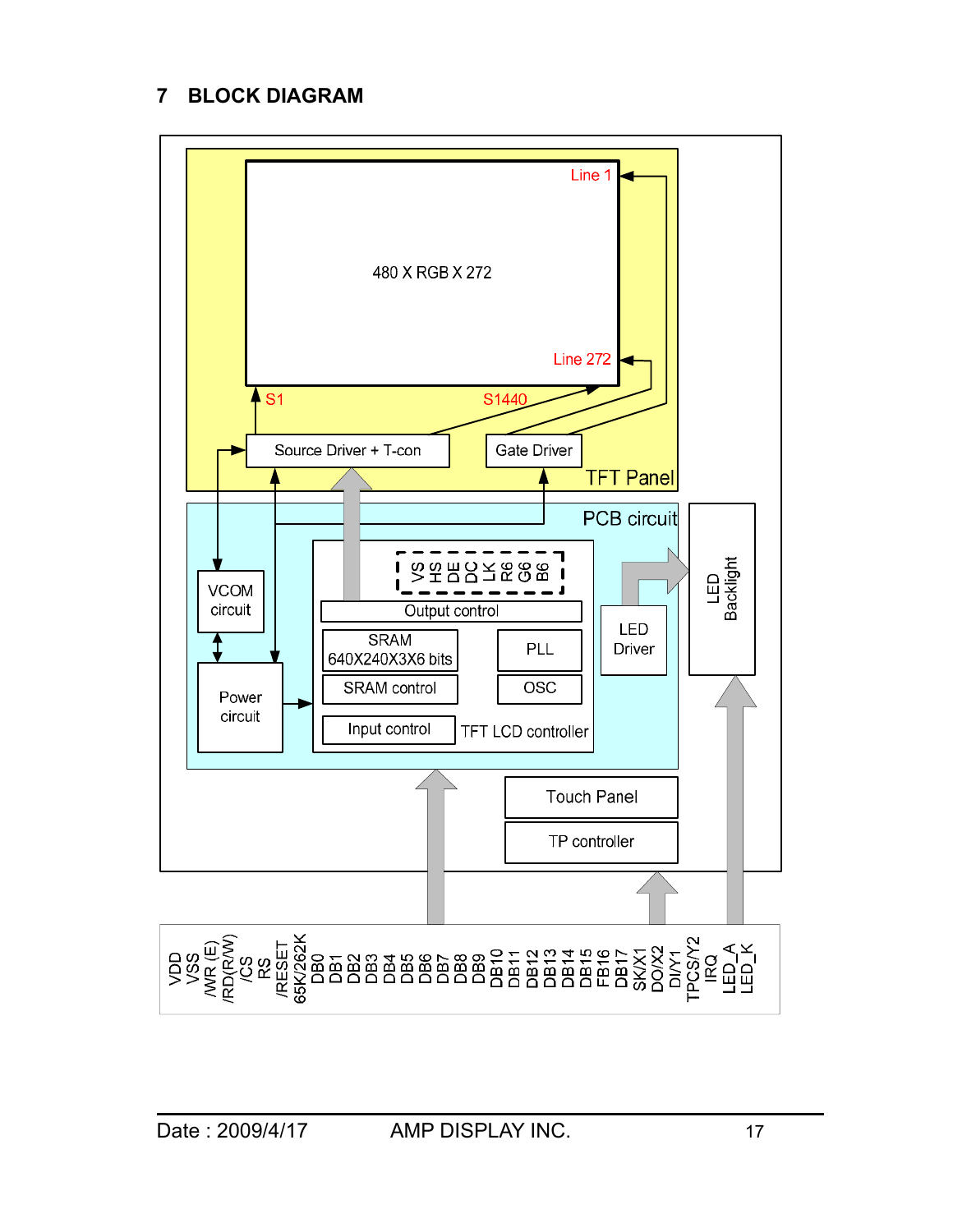# **8 Interface Protocol**



#### 8.1 18Bit-80/68-Write to Command Register

#### 8.2 18Bit-80/68-Write to Display RAM

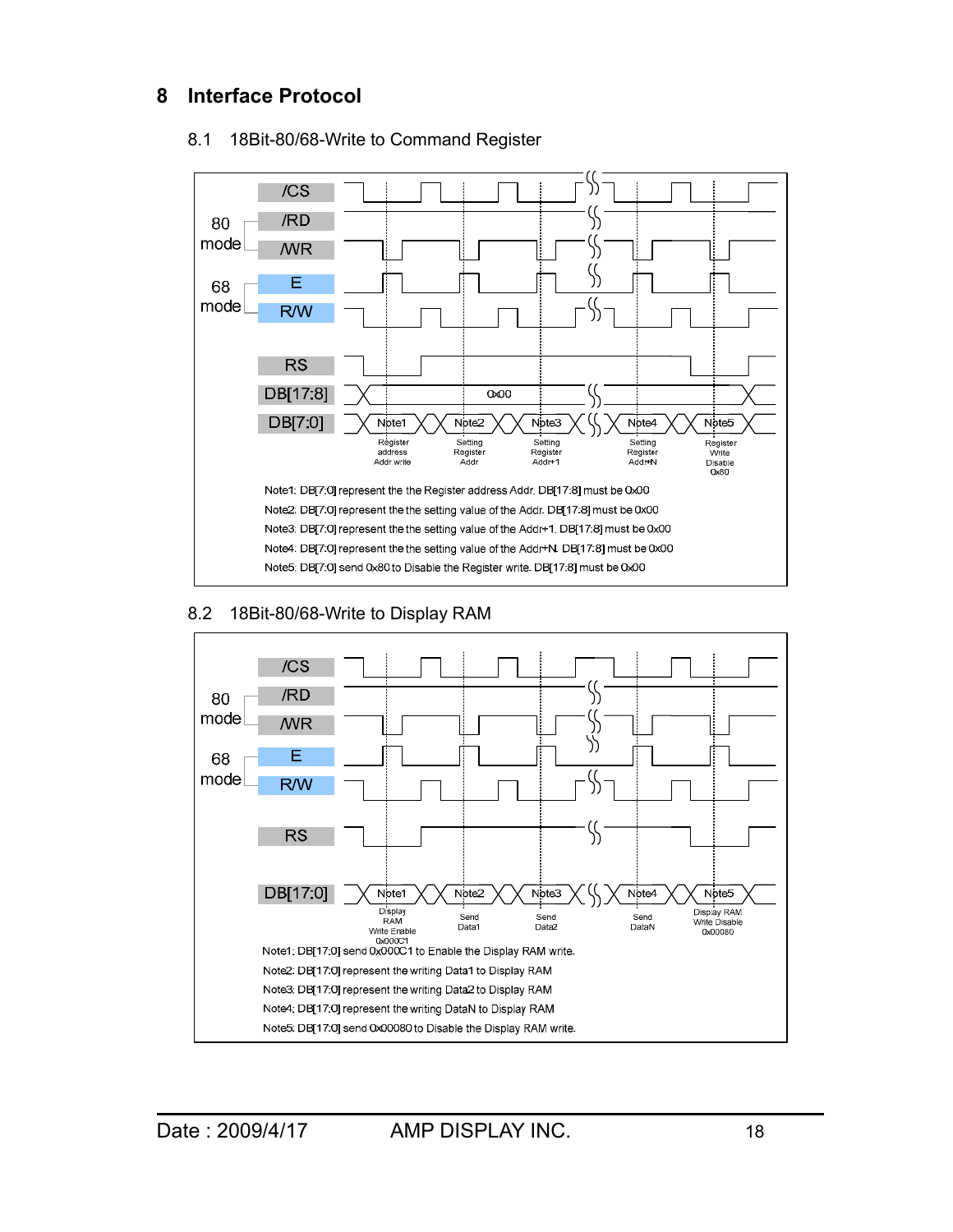#### 8.3 16Bit-80/68- Write to Command Register



### 8.4 16Bit-80/68-Write to Display RAM

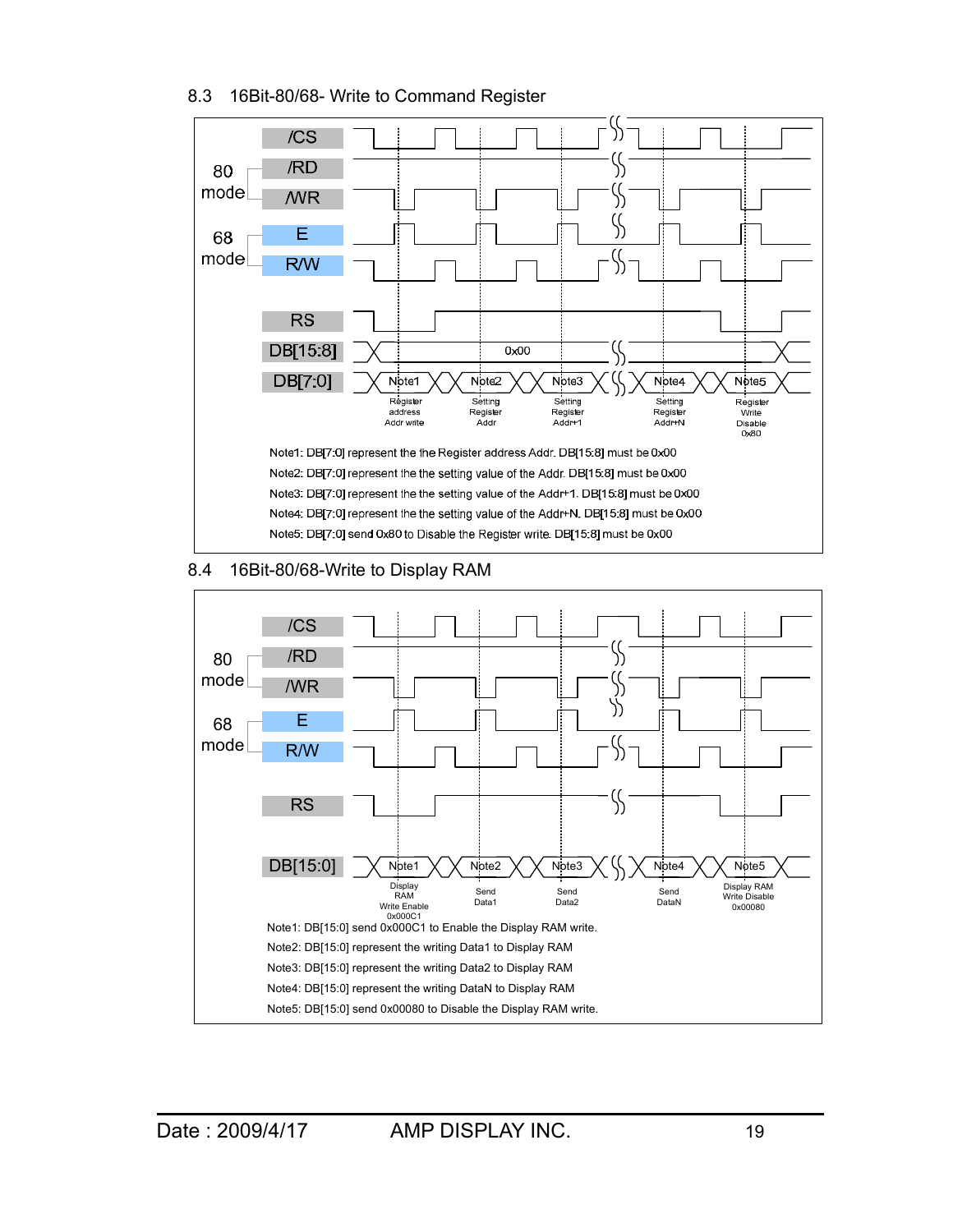#### 8.5 9Bit-80/68- Write to Command Register



#### 8.6 9Bit-80/68-Write to Display RAM

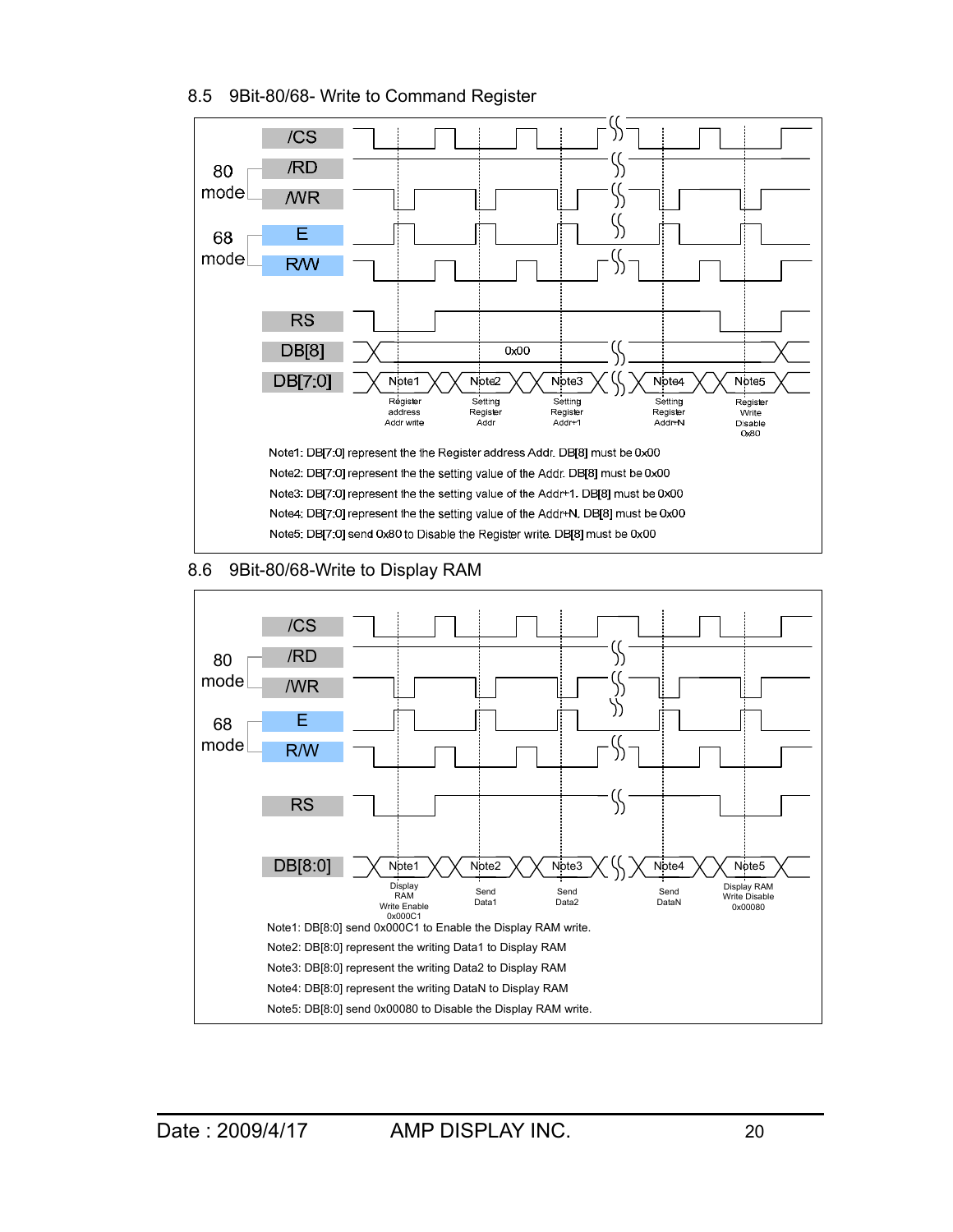#### 8.7 8Bit-80/68- Write to Command Register



#### 8.8 8Bit-80/68-Write to Display RAM

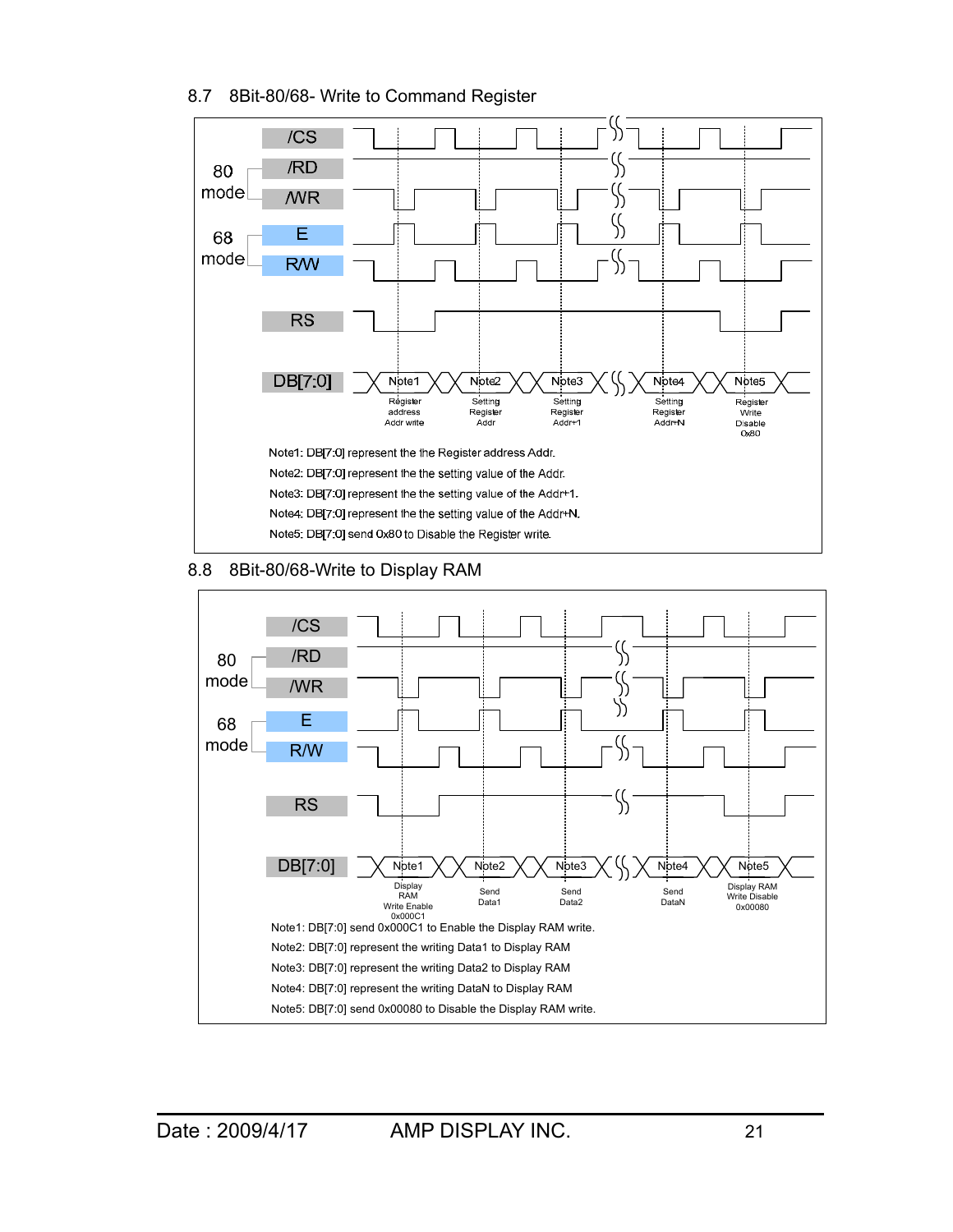### 8.9 Data transfer order Setting

8.9.1 18 bit interface 262K color only (Pin28 65K/262K =High)

| DB 17 16 15 14 13 12 11 10 9 8 7 6 5 4 3 2 1 0 |                                                                                            |  |  |  |  |  |  |  |  |
|------------------------------------------------|--------------------------------------------------------------------------------------------|--|--|--|--|--|--|--|--|
|                                                | \R5   R4   R3   R2   R1   R0   G5   G4   G3   G2   G1   G0   B5   B4   B3   B2   B1   B0 \ |  |  |  |  |  |  |  |  |

8.9.2 16 bit interface 65K color (Pin28 65K/262K =Low)

| $\overline{\phantom{a}}$ DB | $1.15$ 14 13 12 11 10 9 8 7 6 5 4 3 2 1 0 |                                                                               |  |  |  |  |  |  |  |
|-----------------------------|-------------------------------------------|-------------------------------------------------------------------------------|--|--|--|--|--|--|--|
|                             |                                           | R4   R3   R2   R1   R0   G5   G4   G3   G2   G1   G0   B4   B3   B2   B1   B0 |  |  |  |  |  |  |  |

#### 8.9.3 16 bit interface 262K color (Pin28 65K/262K =High)

|               |              |        |                |            |              |    |    |    |    |                | __             |           |     |     |           |                |
|---------------|--------------|--------|----------------|------------|--------------|----|----|----|----|----------------|----------------|-----------|-----|-----|-----------|----------------|
| DB            | 15           | 1 4    | $\overline{A}$ | $\sqrt{2}$ | 44           | 10 | ч  |    |    | ี              |                |           | ⌒   |     |           |                |
| ۰SL<br>data   | $\checkmark$ |        |                | v          | $\checkmark$ |    |    |    |    |                |                |           |     |     |           |                |
| $2^{nd}$ data | R3           | $\sim$ |                |            | G5           | G4 | G3 | G2 | G1 | G <sub>0</sub> | B <sub>5</sub> | <b>B4</b> | B3. | .B2 | <b>B1</b> | B <sub>0</sub> |

8.9.4 9 bit interface 262K color only (Pin28 65K/262K =High)

|               |                    |    |    |    |    |     | . . |                |                |    |        | ີ  |                |           |                |     |
|---------------|--------------------|----|----|----|----|-----|-----|----------------|----------------|----|--------|----|----------------|-----------|----------------|-----|
| DB            | 15                 | 14 | 13 | 10 | 44 | י ט | a   | Я              |                | 6  | -<br>ა | 4  | ົ              | $\sim$    |                |     |
| ⊿ St<br>data  | $\checkmark$<br>↗  |    |    |    |    |     |     | R <sub>5</sub> |                | w  |        |    | ×ч             | - 3       | G4             | CЗ  |
| $2^{nd}$ data | $\checkmark$<br>,, |    |    |    |    |     |     | G <sub>2</sub> | G <sub>1</sub> | G0 | B5     | B4 | B <sub>3</sub> | <b>B2</b> | B <sub>1</sub> | IB0 |

8.9.5 8 bit interface 65K color (Pin28 65K/262K =Low)

| $ $ DB                          | 15           | ۱Δ                   | Ι3           | $\Lambda$ | 11 | 10           | 9 | 8 | ⇁              | 6   | 5   |           |    |           |                |                |
|---------------------------------|--------------|----------------------|--------------|-----------|----|--------------|---|---|----------------|-----|-----|-----------|----|-----------|----------------|----------------|
| ຳວເ<br>data                     | $\checkmark$ |                      | $\checkmark$ |           |    | $\checkmark$ |   |   |                |     |     |           | w  |           | £4             | œ              |
| $\sim$ nd<br>data<br>$\epsilon$ |              | $\ddot{\phantom{1}}$ |              |           |    |              |   |   | G <sub>2</sub> | 7GZ | 150 | <b>B4</b> | B3 | <b>B2</b> | B <sub>1</sub> | B <sub>0</sub> |

8.9.6 8 bit interface 262K color (Pin28 65K/262K =High)

|                        |                           |                      |                      |            |    |              |                      |              |        |    | -         |           |                |                |                |           |
|------------------------|---------------------------|----------------------|----------------------|------------|----|--------------|----------------------|--------------|--------|----|-----------|-----------|----------------|----------------|----------------|-----------|
| DB                     | 15                        | 14                   | ີ<br>J               | $\sqrt{2}$ | 44 | -<br>$\cdot$ | 9                    | 8            |        | 6  | -<br>b    | 4         | ◡              | ◠              |                | ບ         |
| st<br>data             | v<br>$\lambda$            | ,,                   | v<br>↗               |            |    | $\cdot$      |                      | v            |        |    |           |           |                |                | R <sub>5</sub> | <b>R4</b> |
| n <sub>0</sub><br>data | v<br>$\lambda$            | ,,                   |                      | ,,         |    |              |                      |              | $\sim$ |    |           | ÷         | ÆF             | G.             | G3             | G2        |
| $3^{rd}$<br>data       | $\checkmark$<br>$\lambda$ | $\ddot{\phantom{1}}$ | $\ddot{\phantom{1}}$ |            |    |              | $\ddot{\phantom{1}}$ | $\mathbf{v}$ |        | 30 | <b>B5</b> | <b>B4</b> | B <sub>3</sub> | B <sub>2</sub> | B <sub>1</sub> | 'B0       |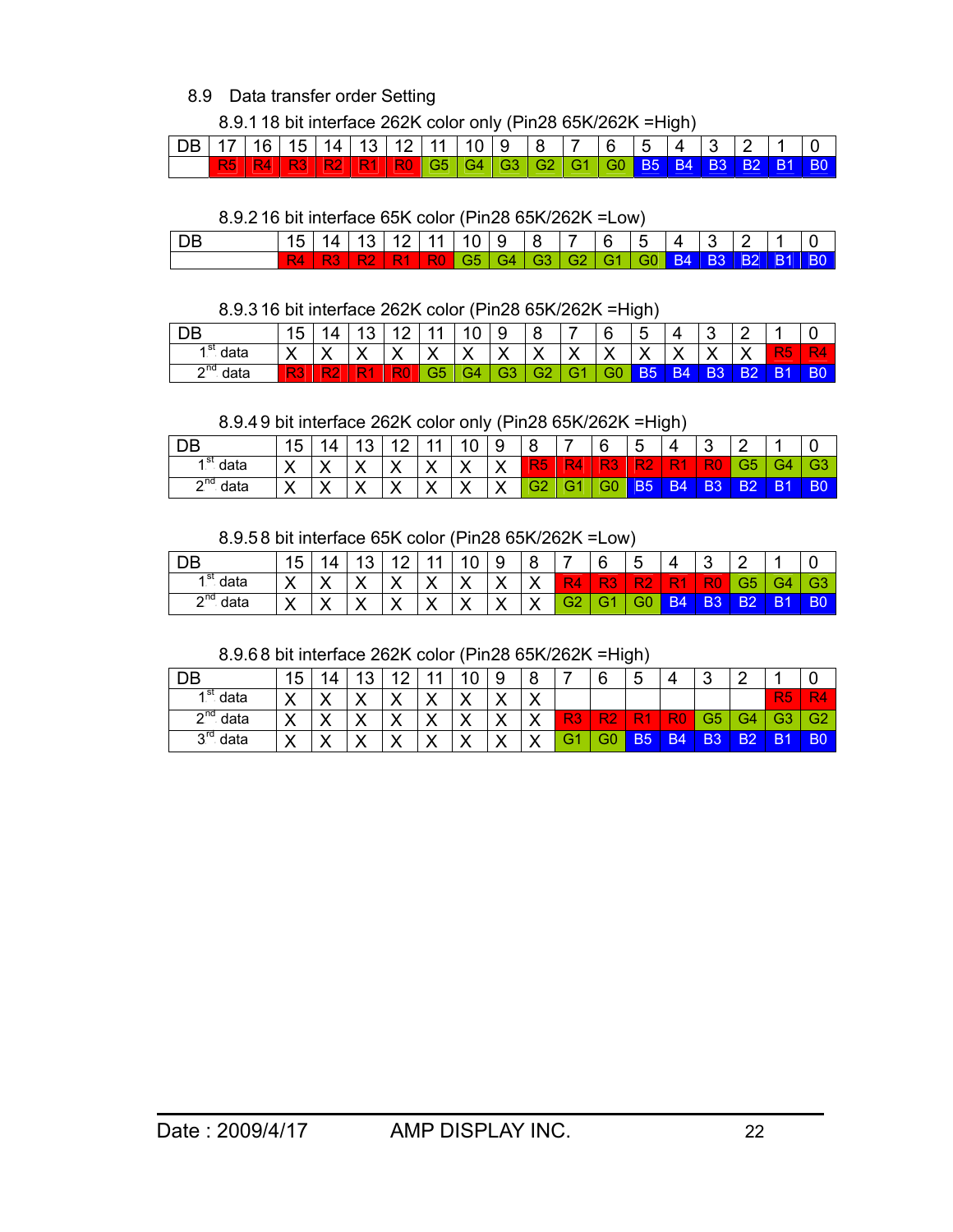# **9 Register Depiction**

| Register<br><b>Address</b><br>(Hex) | Default<br>(Hex)                                                                     | DB <sub>7</sub>                                             | DB <sub>6</sub> | DB <sub>5</sub>              | DB <sub>4</sub> | DB <sub>3</sub> | D <sub>B2</sub> | DB <sub>1</sub> | D <sub>B</sub> 0 | Remark |  |
|-------------------------------------|--------------------------------------------------------------------------------------|-------------------------------------------------------------|-----------------|------------------------------|-----------------|-----------------|-----------------|-----------------|------------------|--------|--|
| 00                                  | 00                                                                                   |                                                             |                 | MSB of X-axis start position |                 |                 |                 |                 |                  |        |  |
| Description                         | set the horizontals start position of display active region                          |                                                             |                 |                              |                 |                 |                 |                 |                  |        |  |
| Register<br><b>Address</b><br>(Hex) | <b>Default</b><br>(Hex)                                                              | DB7                                                         | D <sub>B6</sub> | DB <sub>5</sub>              | DB <sub>4</sub> | DB <sub>3</sub> | D <sub>B2</sub> | DB <sub>1</sub> | D <sub>B</sub> 0 | Remark |  |
| 01                                  | 00                                                                                   |                                                             |                 | LSB of X-axis start position |                 |                 |                 |                 |                  |        |  |
| Description                         |                                                                                      | set the horizontals start position of display active region |                 |                              |                 |                 |                 |                 |                  |        |  |
| Register<br><b>Address</b><br>(Hex) | Default<br>(Hex)                                                                     | DB7                                                         | DB <sub>6</sub> | DB <sub>5</sub>              | DB <sub>4</sub> | DB <sub>3</sub> | D <sub>B2</sub> | DB <sub>1</sub> | D <sub>B</sub> 0 | Remark |  |
| 02                                  | 01                                                                                   |                                                             |                 | MSB of X-axis end position   |                 |                 |                 |                 |                  |        |  |
| Description                         | set the horizontals end position of display active region                            |                                                             |                 |                              |                 |                 |                 |                 |                  |        |  |
| Register<br><b>Address</b><br>(Hex) | <b>Default</b><br>(Hex)                                                              | DB <sub>7</sub>                                             | DB <sub>6</sub> | DB <sub>5</sub>              | DB <sub>4</sub> | DB <sub>3</sub> | D <sub>B2</sub> | DB <sub>1</sub> | D <sub>B</sub> 0 | Remark |  |
| 03                                  | 3F                                                                                   |                                                             |                 | LSB of X-axis end position   |                 |                 |                 |                 |                  |        |  |
| Description                         | set the horizontals end position of display active region                            |                                                             |                 |                              |                 |                 |                 |                 |                  |        |  |
| Register<br><b>Address</b><br>(Hex) | <b>Default</b><br>(Hex)                                                              | DB7                                                         | DB <sub>6</sub> | DB <sub>5</sub>              | DB <sub>4</sub> | DB <sub>3</sub> | DB <sub>2</sub> | DB <sub>1</sub> | D <sub>B</sub> 0 | Remark |  |
| 04                                  | 00                                                                                   |                                                             |                 | MSB of Y-axis start position |                 |                 |                 |                 |                  |        |  |
| Description                         | set the vertical start position of display active region                             |                                                             |                 |                              |                 |                 |                 |                 |                  |        |  |
| Register<br><b>Address</b><br>(Hex) | Default<br>(Hex)                                                                     | DB7                                                         | DB <sub>6</sub> | DB <sub>5</sub>              | DB <sub>4</sub> | DB <sub>3</sub> | D <sub>B2</sub> | DB <sub>1</sub> | D <sub>B</sub> 0 | Remark |  |
| 05                                  | 00                                                                                   |                                                             |                 | LSB of Y-axis start position |                 |                 |                 |                 |                  |        |  |
| Description                         | Set the vertical start position of display active region                             |                                                             |                 |                              |                 |                 |                 |                 |                  |        |  |
| Register<br><b>Address</b><br>(Hex) | <b>Default</b><br>(Hex)                                                              | DB <sub>7</sub>                                             | DB <sub>6</sub> | DB <sub>5</sub>              | DB <sub>4</sub> | DB <sub>3</sub> | DB <sub>2</sub> | DB <sub>1</sub> | D <sub>B</sub> 0 | Remark |  |
| 06                                  | 00                                                                                   |                                                             |                 | MSB of Y-axis end position   |                 |                 |                 |                 |                  |        |  |
| Description                         | set the vertical end position of display active region                               |                                                             |                 |                              |                 |                 |                 |                 |                  |        |  |
| Register<br><b>Address</b><br>(Hex) | Default<br>(Hex)                                                                     | DB <sub>7</sub>                                             | DB <sub>6</sub> | DB <sub>5</sub>              | DB4             | DB <sub>3</sub> | DB <sub>2</sub> | DB <sub>1</sub> | D <sub>B</sub> 0 | Remark |  |
| 07                                  | EF                                                                                   |                                                             |                 |                              |                 |                 |                 |                 |                  |        |  |
| Description                         | LSB of Y-axis end position<br>Set the vertical end position of display active region |                                                             |                 |                              |                 |                 |                 |                 |                  |        |  |

To simplify the address control of display RAM access, the window area address function allows for writing data only within a window area of display RAM specified by registers REG[00]~REG[07] .

After writing data to the display RAM, the Address counter will be increased within setting window address-range which is specified by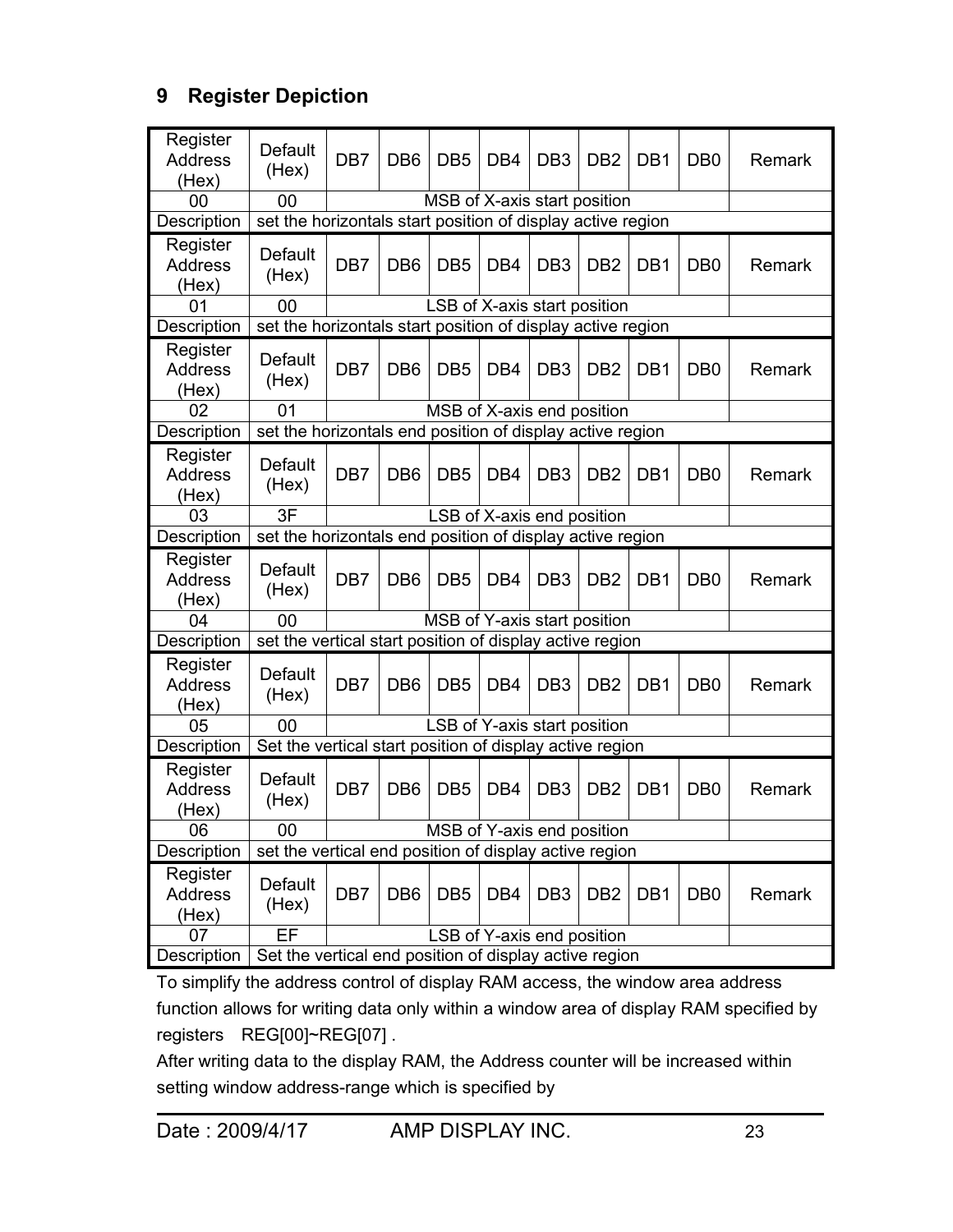MIN X address (REG[0] & REG[1])

MAX X address (REG[2] & REG[3])

MIN Y address (REG[4] & REG[5])

MAX Y address (REG[6] & REG[7])

Therefore, data can be written consecutively without thinking the data address.



| Register<br><b>Address</b><br>(Hex) | Default<br>(Hex)     | DB7 | DB <sub>6</sub> | DB <sub>5</sub> | DB <sub>4</sub> | DB <sub>3</sub>        | D <sub>B2</sub> | DB <sub>1</sub> | D <sub>B</sub> 0        | Remark |
|-------------------------------------|----------------------|-----|-----------------|-----------------|-----------------|------------------------|-----------------|-----------------|-------------------------|--------|
| 08                                  | 01                   | X   | X               | X               | X               | $\sf X$                | X               | н               | PanelXSize<br>Byte[1:0] |        |
| Description                         | Set the panel X size |     |                 |                 |                 |                        |                 |                 |                         |        |
| Register<br>Address<br>(Hex)        | Default<br>(Hex)     | DB7 | DB <sub>6</sub> | DB <sub>5</sub> | DB <sub>4</sub> | DB <sub>3</sub>        | D <sub>B2</sub> | DB <sub>1</sub> | D <sub>B</sub> 0        | Remark |
| 09                                  | 40                   |     |                 |                 |                 | PanelXSize L Byte[7:0] |                 |                 |                         |        |
| Description                         | Set the panel X size |     |                 |                 |                 |                        |                 |                 |                         |        |

The register REG[08] and REG[09] is use to calculate the RAM address. If you want to use the TFT as Landscape mode (320x240), the REG[08] & RGE[09 must set to 320. If you want to use the TFT as Portrait mode (240x320), the REG[08] & RGE[09] must set to 240.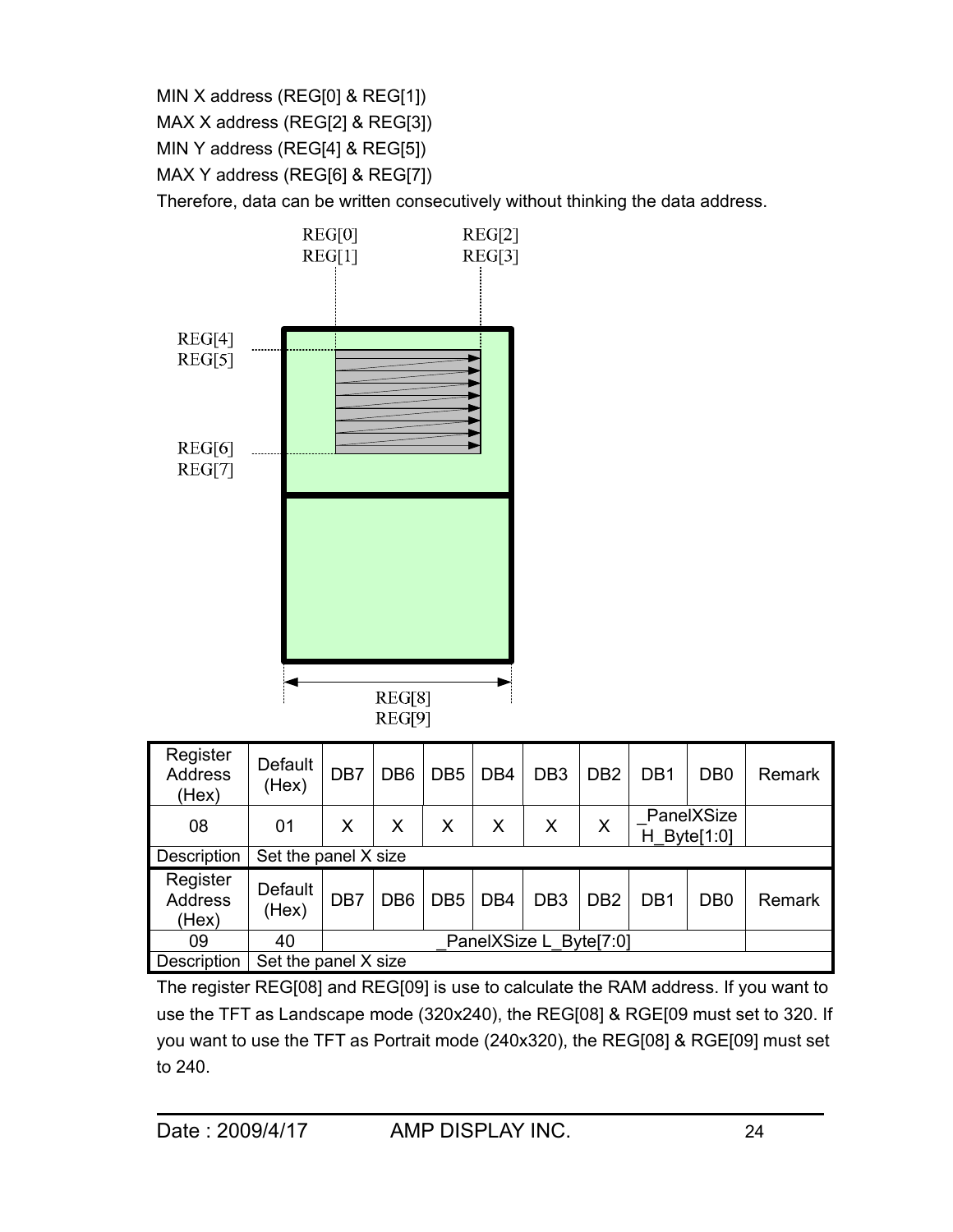| Register<br><b>Address</b><br>(Hex) | Default<br>(Hex)           | DB <sub>7</sub>                          | DB <sub>6</sub> | DB <sub>5</sub> | DB <sub>4</sub> | DB <sub>3</sub>                           | D <sub>B2</sub> | DB <sub>1</sub>                                    | D <sub>B</sub> 0 | Remark |
|-------------------------------------|----------------------------|------------------------------------------|-----------------|-----------------|-----------------|-------------------------------------------|-----------------|----------------------------------------------------|------------------|--------|
| 0A                                  | $00\,$                     | X                                        | $\mathsf{X}$    | X               | X               | X                                         |                 | $[17:16]$ bits of<br>memory write start<br>address |                  |        |
| Description                         | Memory write start address |                                          |                 |                 |                 |                                           |                 |                                                    |                  |        |
| Register<br><b>Address</b><br>(Hex) | Default<br>(Hex)           | DB <sub>7</sub>                          | D <sub>B6</sub> | DB <sub>5</sub> | DB <sub>4</sub> | DB <sub>3</sub>                           | D <sub>B2</sub> | DB <sub>1</sub>                                    | DB <sub>0</sub>  | Remark |
| 0B                                  | 00                         |                                          |                 |                 |                 | [15:8] bits of memory write start address |                 |                                                    |                  |        |
| Description                         | Memory write start address |                                          |                 |                 |                 |                                           |                 |                                                    |                  |        |
| Register<br><b>Address</b><br>(Hex) | Default<br>(Hex)           | DB <sub>7</sub>                          | D <sub>B6</sub> | DB <sub>5</sub> | DB <sub>4</sub> | DB <sub>3</sub>                           | D <sub>B2</sub> | DB <sub>1</sub>                                    | D <sub>B</sub> 0 | Remark |
| OC                                  | 00                         | [7:0] bits of memory write start address |                 |                 |                 |                                           |                 |                                                    |                  |        |
| Description                         |                            | Memory write start address               |                 |                 |                 |                                           |                 |                                                    |                  |        |

| Register<br><b>Address</b><br>(Hex) | Default<br>(Hex)                                                                                 | DB <sub>7</sub>                                                                                                                                                       | DB <sub>6</sub>                                                                                     | DB <sub>5</sub> | DB <sub>4</sub> | DB <sub>3</sub> | D <sub>B2</sub> | DB <sub>1</sub> | DB <sub>0</sub> | Remark |  |  |  |
|-------------------------------------|--------------------------------------------------------------------------------------------------|-----------------------------------------------------------------------------------------------------------------------------------------------------------------------|-----------------------------------------------------------------------------------------------------|-----------------|-----------------|-----------------|-----------------|-----------------|-----------------|--------|--|--|--|
| 0x10                                | 0x0D                                                                                             | Bit_SWAP                                                                                                                                                              | OUT_TEST                                                                                            |                 | <b>BUS_SEL</b>  | Blanking        | P/S_SEL         |                 | CLK_SEL         |        |  |  |  |
|                                     |                                                                                                  | "0x10_Clk_sel[1:0]": The TFT controller built-in 40Mhz PLL clock. These bits<br>are for select the TFT panel dot clock frequency.<br>00: 20Mhz 01: 10Mhz 02: 5 Mhz    |                                                                                                     |                 |                 |                 |                 |                 |                 |        |  |  |  |
|                                     |                                                                                                  | "0x10_ps_sel[2]": The TFT controller support parallel and serial RGB<br>interface. These bits are for select the output timing.<br>0 : serial Panel 1: Parallel panel |                                                                                                     |                 |                 |                 |                 |                 |                 |        |  |  |  |
| Description                         |                                                                                                  | "0x10 blanking tmp[3]"<br>0 : OFF (blanking) 1: ON ( normal operation)                                                                                                |                                                                                                     |                 |                 |                 |                 |                 |                 |        |  |  |  |
|                                     |                                                                                                  | $00 = R$ , $01 = G$ , $10 = B$                                                                                                                                        | "0x10 bus sel[5:4]" : It only for serial Panel                                                      |                 |                 |                 |                 |                 |                 |        |  |  |  |
|                                     |                                                                                                  |                                                                                                                                                                       | "0x10_out_test[6]" : Self test<br>0 : normal operation 1: for test (don't use for normal operation) |                 |                 |                 |                 |                 |                 |        |  |  |  |
|                                     |                                                                                                  | Bout=(Reg 2c[6:0])                                                                                                                                                    | When set the bit to "1", the Rout=(Reg 2a[6:0]) Gout=(Reg 2b[6:0])                                  |                 |                 |                 |                 |                 |                 |        |  |  |  |
|                                     |                                                                                                  |                                                                                                                                                                       | "0x10_bit_swap[7]" : 0-normal                                                                       |                 |                 |                 |                 |                 |                 |        |  |  |  |
|                                     |                                                                                                  |                                                                                                                                                                       | The default setting is suitable for AM320240N1. Don't need to modify it.                            |                 |                 |                 |                 |                 |                 |        |  |  |  |
| Register<br><b>Address</b><br>(Hex) | Default<br>(Hex)                                                                                 | DB <sub>7</sub>                                                                                                                                                       | DB <sub>6</sub>                                                                                     | DB <sub>5</sub> | DB <sub>4</sub> | DB <sub>3</sub> | DB <sub>2</sub> | DB <sub>1</sub> | DB <sub>0</sub> | Remark |  |  |  |
| 0x11                                | 00<br>$\mathsf{x}$<br>$\mathsf{x}$<br><b>EVEN</b><br>ODD                                         |                                                                                                                                                                       |                                                                                                     |                 |                 |                 |                 |                 |                 |        |  |  |  |
| Description                         | " Even line of serial panel data out sequence or data bus order of parallel<br>panel<br>000: RGB |                                                                                                                                                                       |                                                                                                     |                 |                 |                 |                 |                 |                 |        |  |  |  |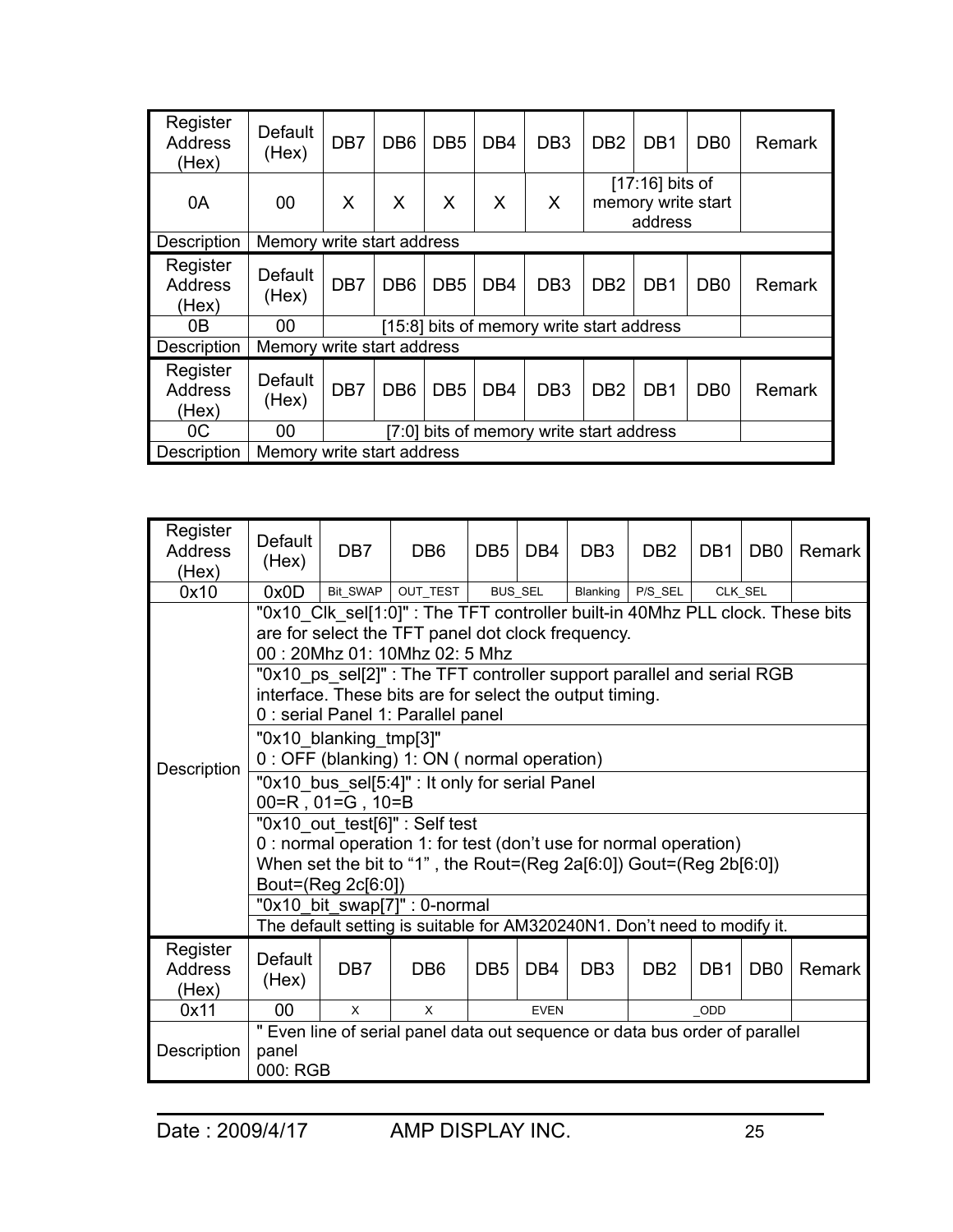| 001: RBG                                   |
|--------------------------------------------|
| 010: GRB                                   |
| 011: GBR                                   |
| 100: BRG                                   |
| 101: BGR                                   |
| Others: reserved                           |
| Odd line of serial panel data out sequence |
| 000: RGB                                   |
| 001: RBG                                   |
| 010: GRB                                   |
| 011: GBR                                   |
| 100: BRG                                   |
| <b>101: BGR</b>                            |
| Others: reserved                           |
| Must Set to 0x05 for AM320240N1            |

| Register<br><b>Address</b><br>(Hex) | Default<br>(Hex)                                                                                                                                                        | DB <sub>7</sub>                                                                                                                                              | DB <sub>6</sub> | DB <sub>5</sub> | DB <sub>4</sub> | DB <sub>3</sub> | D <sub>B2</sub>     | DB <sub>1</sub> | D <sub>B</sub>   | Remark |
|-------------------------------------|-------------------------------------------------------------------------------------------------------------------------------------------------------------------------|--------------------------------------------------------------------------------------------------------------------------------------------------------------|-----------------|-----------------|-----------------|-----------------|---------------------|-----------------|------------------|--------|
| 0x12                                | 00                                                                                                                                                                      |                                                                                                                                                              |                 |                 |                 |                 | Hsync_stH_Byte[3:0] |                 |                  |        |
| Description                         | For TFT output timing adjust:<br>Hsync start position H-Byte<br>The default setting is suitable for AM320240N1. Don't need to modify it.                                |                                                                                                                                                              |                 |                 |                 |                 |                     |                 |                  |        |
| Register<br><b>Address</b><br>(Hex) | <b>Default</b><br>(Hex)                                                                                                                                                 | DB7                                                                                                                                                          | DB <sub>6</sub> | DB <sub>5</sub> | DB <sub>4</sub> | DB <sub>3</sub> | D <sub>B2</sub>     | DB <sub>1</sub> | D <sub>B</sub> 0 | Remark |
| 0x13                                | 00                                                                                                                                                                      | Hsync_stL_Byte[7:0]                                                                                                                                          |                 |                 |                 |                 |                     |                 |                  |        |
| Description                         | For TFT output timing adjust:<br>Hsync start position L-Byte<br>The default setting is suitable for AM320240N1. Don't need to modify it.                                |                                                                                                                                                              |                 |                 |                 |                 |                     |                 |                  |        |
| Register<br><b>Address</b><br>(Hex) | Default<br>(Hex)                                                                                                                                                        | DB7                                                                                                                                                          | DB <sub>6</sub> | DB <sub>5</sub> | DB <sub>4</sub> | DB <sub>3</sub> | DB <sub>2</sub>     | DB <sub>1</sub> | DB <sub>0</sub>  | Remark |
| 0x14                                | 00                                                                                                                                                                      |                                                                                                                                                              |                 |                 |                 |                 | Hsync_pwH_Byte[3:0] |                 |                  |        |
| Description                         | For TFT output timing adjust:<br>Hsync pulse width H-Byte<br>The default setting is suitable for AM320240N1. Don't need to modify it.                                   |                                                                                                                                                              |                 |                 |                 |                 |                     |                 |                  |        |
| Register<br><b>Address</b><br>(Hex) | Default<br>(Hex)                                                                                                                                                        | DB7                                                                                                                                                          | DB <sub>6</sub> | DB <sub>5</sub> | DB <sub>4</sub> | DB <sub>3</sub> | D <sub>B2</sub>     | DB <sub>1</sub> | D <sub>B</sub>   | Remark |
| 0x15                                | 10                                                                                                                                                                      |                                                                                                                                                              |                 |                 |                 |                 |                     |                 |                  |        |
| Description                         |                                                                                                                                                                         | Hsync pwL Byte[7:0]<br>For TFT output timing adjust:<br>Hsync pulse width L-Byte<br>The default setting is suitable for AM320240N1. Don't need to modify it. |                 |                 |                 |                 |                     |                 |                  |        |
| Register<br><b>Address</b><br>(Hex) | Default<br>DB <sub>7</sub><br>DB <sub>6</sub><br>DB <sub>5</sub><br>DB <sub>4</sub><br>DB <sub>3</sub><br>D <sub>B2</sub><br>DB <sub>1</sub><br>D <sub>B</sub><br>(Hex) |                                                                                                                                                              |                 |                 |                 |                 |                     |                 |                  | Remark |
| 0x16                                | 00                                                                                                                                                                      |                                                                                                                                                              |                 |                 |                 |                 | Hact stH_Byte[3:0]  |                 |                  |        |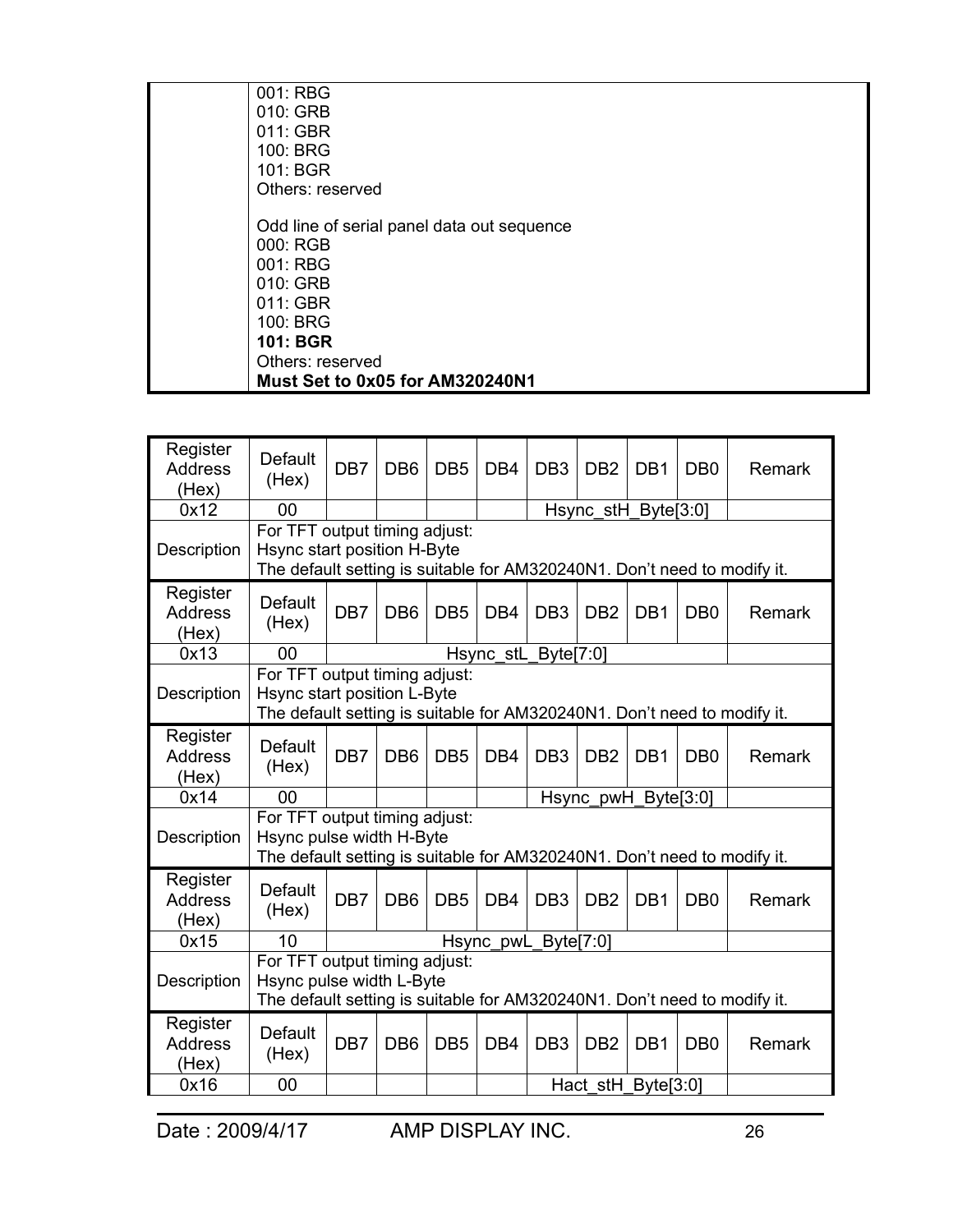| Description                         | For TFT output timing adjust:<br>DE pulse start position H-Byte<br>The default setting is suitable for AM320240N1. Don't need to modify it. |                                                                                                                                                                      |                 |                 |                 |                    |                    |                 |                 |               |  |  |
|-------------------------------------|---------------------------------------------------------------------------------------------------------------------------------------------|----------------------------------------------------------------------------------------------------------------------------------------------------------------------|-----------------|-----------------|-----------------|--------------------|--------------------|-----------------|-----------------|---------------|--|--|
| Register<br><b>Address</b><br>(Hex) | Default<br>(Hex)                                                                                                                            | DB <sub>7</sub>                                                                                                                                                      | DB <sub>6</sub> | DB <sub>5</sub> | DB <sub>4</sub> | DB <sub>3</sub>    | DB <sub>2</sub>    | DB <sub>1</sub> | DB <sub>0</sub> | <b>Remark</b> |  |  |
| 0x17                                | 38                                                                                                                                          | Hact_stL_Byte[7:0]                                                                                                                                                   |                 |                 |                 |                    |                    |                 |                 |               |  |  |
| Description                         | For TFT output timing adjust:<br>DE pulse start position L-Byte<br>The default setting is suitable for AM320240N1. Don't need to modify it. |                                                                                                                                                                      |                 |                 |                 |                    |                    |                 |                 |               |  |  |
| Register<br><b>Address</b><br>(Hex) | Default<br>(Hex)                                                                                                                            | DB <sub>7</sub><br>DB <sub>6</sub><br>DB <sub>5</sub><br>DB <sub>4</sub><br>DB <sub>3</sub><br>DB <sub>2</sub><br>DB <sub>1</sub><br>D <sub>B</sub><br><b>Remark</b> |                 |                 |                 |                    |                    |                 |                 |               |  |  |
| 0x18                                | 01                                                                                                                                          |                                                                                                                                                                      |                 |                 |                 |                    | Hact pwH_Byte[3:0] |                 |                 |               |  |  |
| Description                         | For TFT output timing adjust:<br>DE pulse width H-Byte<br>The default setting is suitable for AM320240N1. Don't need to modify it.          |                                                                                                                                                                      |                 |                 |                 |                    |                    |                 |                 |               |  |  |
| Register<br><b>Address</b><br>(Hex) | Default<br>(Hex)                                                                                                                            | DB <sub>7</sub>                                                                                                                                                      | DB <sub>6</sub> | DB <sub>5</sub> | DB <sub>4</sub> | DB <sub>3</sub>    | DB <sub>2</sub>    | DB <sub>1</sub> | DB <sub>0</sub> | <b>Remark</b> |  |  |
| 0x19                                | 40                                                                                                                                          |                                                                                                                                                                      |                 |                 |                 | Hact pwL Byte[7:0] |                    |                 |                 |               |  |  |
| Description                         | For TFT output timing adjust:<br>DE pulse width L-Byte<br>The default setting is suitable for AM320240N1. Don't need to modify it.          |                                                                                                                                                                      |                 |                 |                 |                    |                    |                 |                 |               |  |  |

| Register<br><b>Address</b><br>(Hex) | Default<br>(Hex)                                                                                                                         | DB <sub>7</sub>                                                                                                                        | DB <sub>6</sub> | DB <sub>5</sub> | DB <sub>4</sub> | DB <sub>3</sub>   | DB <sub>2</sub>   | D <sub>B</sub> 1 | DB <sub>0</sub>  | Remark |
|-------------------------------------|------------------------------------------------------------------------------------------------------------------------------------------|----------------------------------------------------------------------------------------------------------------------------------------|-----------------|-----------------|-----------------|-------------------|-------------------|------------------|------------------|--------|
| 0x1A                                | 01                                                                                                                                       |                                                                                                                                        |                 |                 |                 |                   | HtotalH Byte[3:0] |                  |                  |        |
| Description                         |                                                                                                                                          | For TFT output timing adjust:<br>Hsync total clocks H-Byte<br>The default setting is suitable for AM320240N1. Don't need to modify it. |                 |                 |                 |                   |                   |                  |                  |        |
| Register<br><b>Address</b><br>(Hex) | Default<br>(Hex)                                                                                                                         | DB7                                                                                                                                    | DB <sub>6</sub> | DB <sub>5</sub> | DB <sub>4</sub> | DB <sub>3</sub>   | D <sub>B2</sub>   | DB <sub>1</sub>  | D <sub>B</sub> 0 | Remark |
| 0x1B                                | B <sub>8</sub>                                                                                                                           |                                                                                                                                        |                 |                 |                 | HtotalL Byte[7:0] |                   |                  |                  |        |
| Description                         | For TFT output timing adjust:<br>Hsync total clocks H-Byte<br>The default setting is suitable for AM320240N1. Don't need to modify it.   |                                                                                                                                        |                 |                 |                 |                   |                   |                  |                  |        |
| Register<br><b>Address</b><br>(Hex) | Default<br>(Hex)                                                                                                                         | DB7                                                                                                                                    | DB <sub>6</sub> | DB <sub>5</sub> | DB <sub>4</sub> | DB <sub>3</sub>   | DB <sub>2</sub>   | DB <sub>1</sub>  | D <sub>B</sub> 0 | Remark |
| 0x1C                                | 00                                                                                                                                       | Vsync stH Byte[3:0]                                                                                                                    |                 |                 |                 |                   |                   |                  |                  |        |
| Description                         | For TFT output timing adjust:<br>Vsync start position H-Byte<br>The default setting is suitable for AM320240N1. Don't need to modify it. |                                                                                                                                        |                 |                 |                 |                   |                   |                  |                  |        |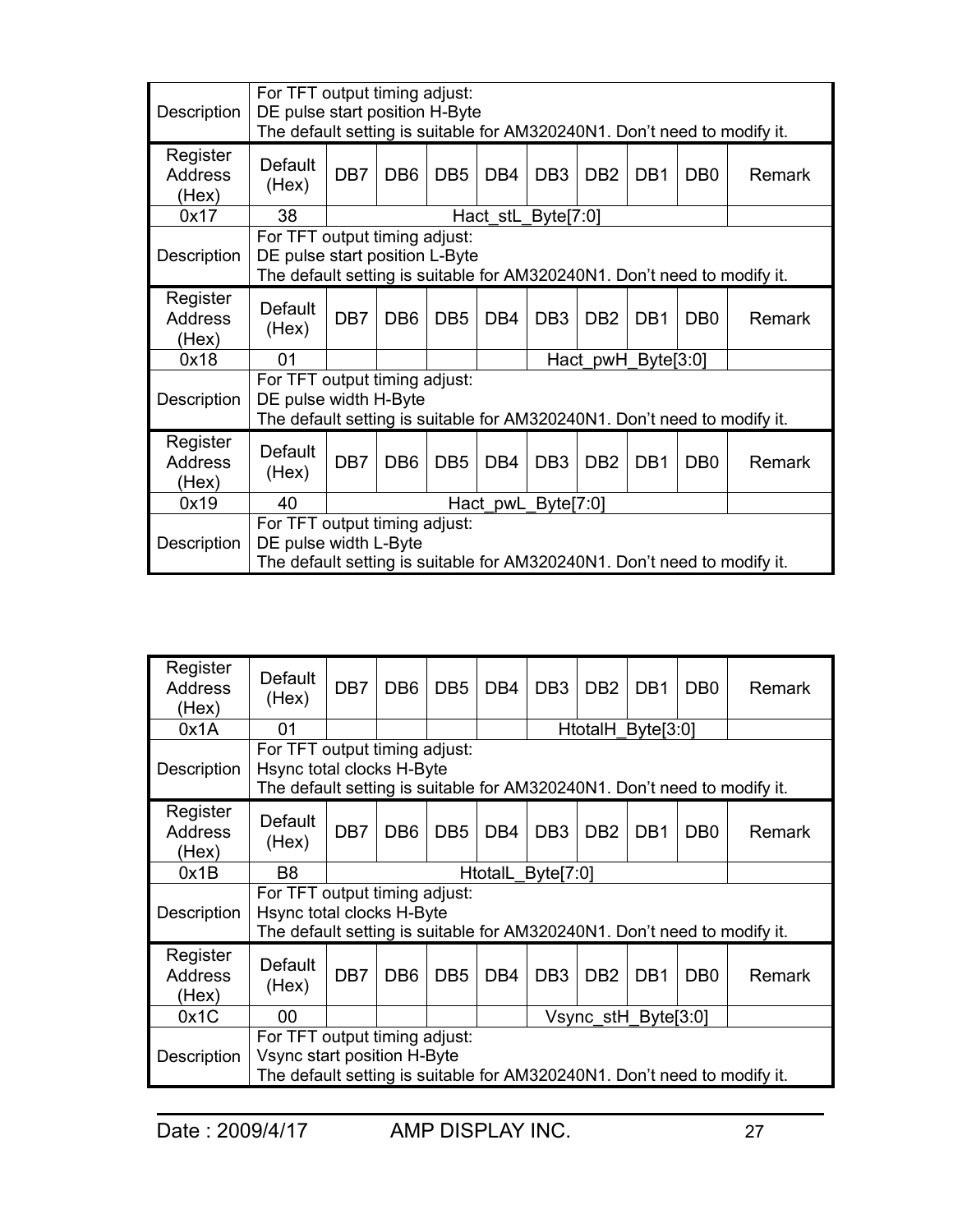| Register<br><b>Address</b><br>(Hex) | Default<br>(Hex)                                                                                                                                                | DB <sub>7</sub> | DB <sub>6</sub> | DB <sub>5</sub> | DB <sub>4</sub> | DB <sub>3</sub>     | DB <sub>2</sub>     | DB <sub>1</sub> | D <sub>B</sub> 0 | Remark |
|-------------------------------------|-----------------------------------------------------------------------------------------------------------------------------------------------------------------|-----------------|-----------------|-----------------|-----------------|---------------------|---------------------|-----------------|------------------|--------|
| 0x1D                                | 00                                                                                                                                                              |                 |                 |                 |                 | Vsync_stL_Byte[7:0] |                     |                 |                  |        |
| Description                         | For TFT output timing adjust:<br>Vsync start position L-Byte<br>The default setting is suitable for AM320240N1. Don't need to modify it.                        |                 |                 |                 |                 |                     |                     |                 |                  |        |
| Register<br><b>Address</b><br>(Hex) | <b>Default</b><br>(Hex)                                                                                                                                         | DB <sub>7</sub> | DB <sub>6</sub> | DB <sub>5</sub> | DB <sub>4</sub> | DB <sub>3</sub>     | DB <sub>2</sub>     | DB <sub>1</sub> | D <sub>B</sub> 0 | Remark |
| 0x1E                                | 00                                                                                                                                                              |                 |                 |                 |                 |                     | Vsync pwH Byte[3:0] |                 |                  |        |
| Description                         | For TFT output timing adjust:<br>Vsync pulse width H-Byte<br>The default setting is suitable for AM320240N1. Don't need to modify it.                           |                 |                 |                 |                 |                     |                     |                 |                  |        |
| Register<br><b>Address</b><br>(Hex) | Default<br>(Hex)                                                                                                                                                | DB7             | DB <sub>6</sub> | DB <sub>5</sub> | DB <sub>4</sub> | DB <sub>3</sub>     | D <sub>B2</sub>     | DB1             | D <sub>B</sub> 0 | Remark |
| 0x1F                                | 08                                                                                                                                                              |                 |                 |                 |                 | Vsync_pwL_Byte[7:0] |                     |                 |                  |        |
| Description                         | For TFT output timing adjust:<br>Vsync pulse width L-Byte<br>The default setting is suitable for AM320240N1. Don't need to modify it.                           |                 |                 |                 |                 |                     |                     |                 |                  |        |
| Register<br><b>Address</b><br>(Hex) | Default<br>(Hex)                                                                                                                                                | DB7             | DB <sub>6</sub> | DB <sub>5</sub> | DB <sub>4</sub> | DB <sub>3</sub>     | DB <sub>2</sub>     | DB <sub>1</sub> | DB <sub>0</sub>  | Remark |
| 0x20                                | 00                                                                                                                                                              |                 |                 |                 |                 |                     | Vact_stH_Byte[3:0]  |                 |                  |        |
| Description                         | For TFT output timing adjust:<br>Vertical DE pulse start position H-Byte<br>The default setting is suitable for AM320240N1. Don't need to modify it.            |                 |                 |                 |                 |                     |                     |                 |                  |        |
| Register<br><b>Address</b><br>(Hex) | Default<br>(Hex)                                                                                                                                                | DB <sub>7</sub> | DB <sub>6</sub> | DB <sub>5</sub> | DB <sub>4</sub> | DB <sub>3</sub>     | D <sub>B2</sub>     | DB1             | DB <sub>0</sub>  | Remark |
| 0x21                                | 12                                                                                                                                                              |                 |                 |                 |                 | Vact_stL_Byte[7:0]  |                     |                 |                  |        |
| Description                         | For TFT output timing adjust:<br>Vertical DE pulse start position L-Byte<br>The default setting is suitable for AM320240N1. Don't need to modify it.            |                 |                 |                 |                 |                     |                     |                 |                  |        |
| Register<br><b>Address</b><br>(Hex) | Default<br>(Hex)                                                                                                                                                | DB7             | DB <sub>6</sub> | DB <sub>5</sub> | DB <sub>4</sub> | DB <sub>3</sub>     | DB <sub>2</sub>     | DB <sub>1</sub> | DB <sub>0</sub>  | Remark |
| 0x22                                | 00                                                                                                                                                              |                 |                 |                 |                 |                     | Vact_pwH_Byte[3:0]  |                 |                  |        |
| Description                         | For TFT output timing adjust:<br>Vertical Active width H-Byte<br>The default setting is suitable for AM320240N1. Don't need to modify it.                       |                 |                 |                 |                 |                     |                     |                 |                  |        |
| Register<br><b>Address</b><br>(Hex) | Default<br>(Hex)                                                                                                                                                | DB7             | DB <sub>6</sub> | DB <sub>5</sub> | DB <sub>4</sub> | DB <sub>3</sub>     | DB <sub>2</sub>     | DB1             | D <sub>B</sub> 0 | Remark |
| 0x23                                | F <sub>0</sub>                                                                                                                                                  |                 |                 |                 |                 |                     |                     |                 |                  |        |
| Description                         | Vact_pwL_Byte[7:0]<br>For TFT output timing adjust:<br>Vertical Active width H-Byte<br>The default setting is suitable for AM320240N1. Don't need to modify it. |                 |                 |                 |                 |                     |                     |                 |                  |        |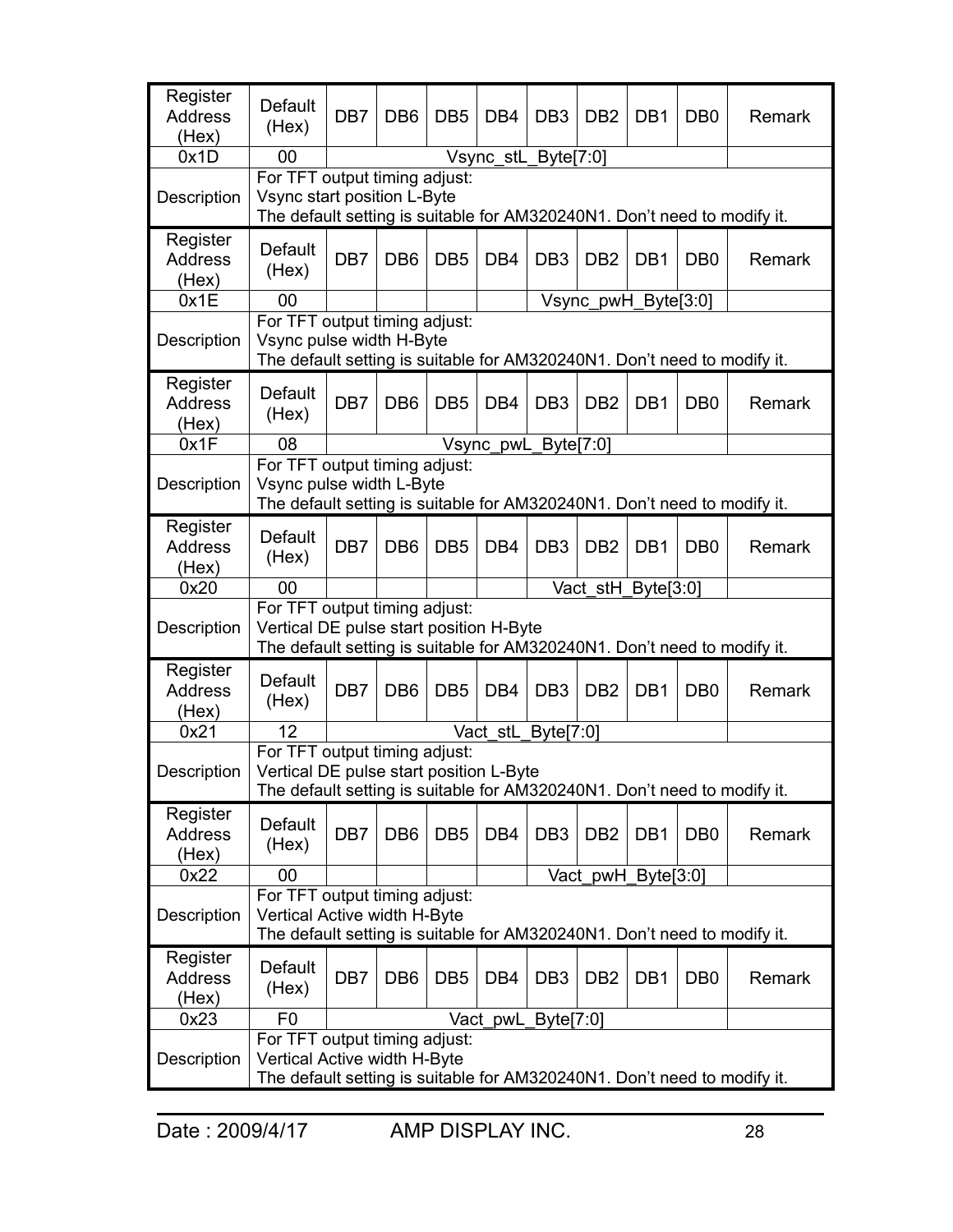| Register<br><b>Address</b><br>(Hex) | Default<br>(Hex) | DB7                                                                                                                                      | DB <sub>6</sub>                                                                                                                            | DB <sub>5</sub> | DB <sub>4</sub> | DB <sub>3</sub>   | DB <sub>2</sub> | DB <sub>1</sub> | D <sub>B</sub> 0 | Remark |  |  |
|-------------------------------------|------------------|------------------------------------------------------------------------------------------------------------------------------------------|--------------------------------------------------------------------------------------------------------------------------------------------|-----------------|-----------------|-------------------|-----------------|-----------------|------------------|--------|--|--|
| 0x24                                | 01               | VtotalH Byte[3:0]                                                                                                                        |                                                                                                                                            |                 |                 |                   |                 |                 |                  |        |  |  |
| Description                         |                  | For TFT output timing adjust:<br>Vertical total width H-Byte<br>The default setting is suitable for AM320240N1. Don't need to modify it. |                                                                                                                                            |                 |                 |                   |                 |                 |                  |        |  |  |
| Register                            |                  |                                                                                                                                          | DB <sub>6</sub><br>DB <sub>4</sub><br>DB <sub>3</sub><br>DB <sub>5</sub><br>D <sub>B2</sub><br>DB <sub>1</sub><br>D <sub>B</sub><br>Remark |                 |                 |                   |                 |                 |                  |        |  |  |
| <b>Address</b><br>(Hex)             | Default<br>(Hex) | DB7                                                                                                                                      |                                                                                                                                            |                 |                 |                   |                 |                 |                  |        |  |  |
| 0x25                                | 09               |                                                                                                                                          |                                                                                                                                            |                 |                 | VtotalL Byte[7:0] |                 |                 |                  |        |  |  |

| Register<br><b>Address</b><br>(Hex) | Default<br>(Hex)          | DB7                                      | DB <sub>6</sub> | DB <sub>5</sub> | DB <sub>4</sub> | DB <sub>3</sub>                           | D <sub>B2</sub> | DB <sub>1</sub>                                   | D <sub>B</sub> 0 | Remark |
|-------------------------------------|---------------------------|------------------------------------------|-----------------|-----------------|-----------------|-------------------------------------------|-----------------|---------------------------------------------------|------------------|--------|
| 26                                  | 00                        | X                                        | X               | X               | X               | $\boldsymbol{\mathsf{X}}$                 |                 | $[17:16]$ bits of<br>memory read start<br>address |                  |        |
| Description                         | Memory read start address |                                          |                 |                 |                 |                                           |                 |                                                   |                  |        |
| Register<br><b>Address</b><br>(Hex) | Default<br>(Hex)          | DB7                                      | DB <sub>6</sub> | DB <sub>5</sub> | DB <sub>4</sub> | DB <sub>3</sub>                           | D <sub>B2</sub> | DB <sub>1</sub>                                   | D <sub>B</sub> 0 | Remark |
| 27                                  | 00                        |                                          |                 |                 |                 | [15:8] bits of memory write start address |                 |                                                   |                  |        |
| Description                         | Memory read start address |                                          |                 |                 |                 |                                           |                 |                                                   |                  |        |
| Register<br><b>Address</b><br>(Hex) | Default<br>(Hex)          | DB7                                      | DB <sub>6</sub> | DB <sub>5</sub> | DB <sub>4</sub> | DB <sub>3</sub>                           | D <sub>B2</sub> | DB <sub>1</sub>                                   | D <sub>B</sub> 0 | Remark |
| 28                                  | 00                        | [7:0] bits of memory write start address |                 |                 |                 |                                           |                 |                                                   |                  |        |
| Description                         |                           | Memory read start address                |                 |                 |                 |                                           |                 |                                                   |                  |        |

| Register<br><b>Address</b><br>(Hex) | Default<br>(Hex)                                                                   | DB7 | DB <sub>6</sub> | DB5 DB4 |                | DB <sub>3</sub> | DB <sub>2</sub> | D <sub>R1</sub> | DB <sub>0</sub> | Remark |
|-------------------------------------|------------------------------------------------------------------------------------|-----|-----------------|---------|----------------|-----------------|-----------------|-----------------|-----------------|--------|
| 29                                  | 00                                                                                 |     |                 |         | [7:1] Reversed |                 |                 |                 |                 |        |
| Description                         | [0] Load output timing related setting (H sync., V sync. and DE) to take<br>effect |     |                 |         |                |                 |                 |                 |                 |        |

| Register<br><b>Address</b><br>(Hex) | Default<br>(Hex)                                                                                | DB7 |  | DB6   DB5   DB4   DB3   DB2   DB1 |  | D <sub>B</sub> 0 | Remark |
|-------------------------------------|-------------------------------------------------------------------------------------------------|-----|--|-----------------------------------|--|------------------|--------|
| 0x2A                                | 00                                                                                              | X   |  | TestPatternRout[6:0]              |  |                  |        |
| Description                         | When " $REG[0x10]$ _out_test[6]" : Self test =1;<br>The Rout data equal to TestPatternRout[6:0] |     |  |                                   |  |                  |        |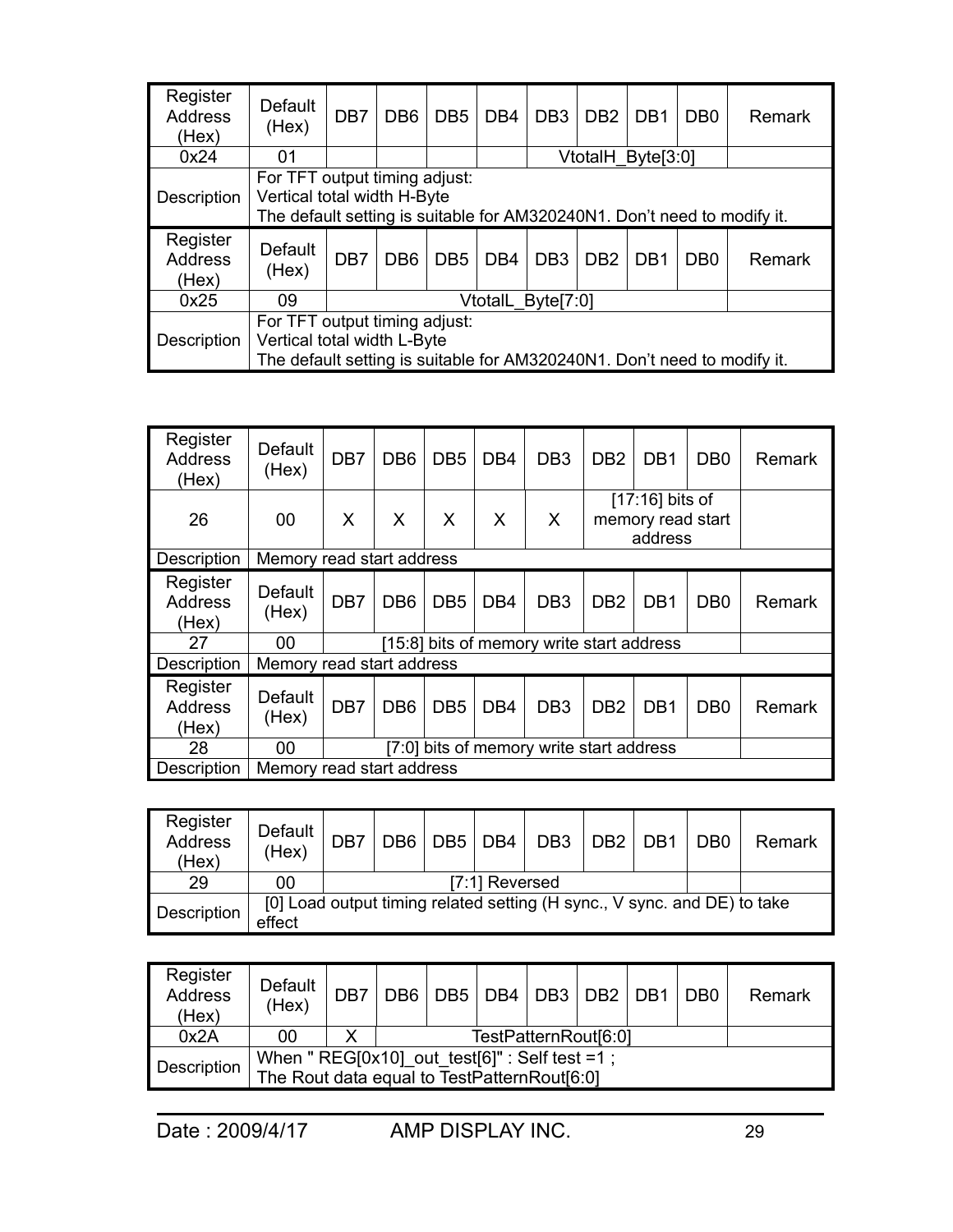| Register<br><b>Address</b><br>(Hex) | Default<br>(Hex)                                                                               | DB <sub>7</sub> | D <sub>B6</sub>                                                                                                                            | DB <sub>5</sub> | DB <sub>4</sub> | DB <sub>3</sub>      | DB <sub>2</sub> | D <sub>B</sub> 1 | D <sub>B</sub> 0 | Remark |
|-------------------------------------|------------------------------------------------------------------------------------------------|-----------------|--------------------------------------------------------------------------------------------------------------------------------------------|-----------------|-----------------|----------------------|-----------------|------------------|------------------|--------|
| 0x2B                                | 00                                                                                             | X               |                                                                                                                                            |                 |                 | TestPatternGout[6:0] |                 |                  |                  |        |
| Description                         | When " $REG[0x10]$ out test[6]" : Self test =1;<br>The Gout data equal to TestPatternGout[6:0] |                 |                                                                                                                                            |                 |                 |                      |                 |                  |                  |        |
|                                     |                                                                                                |                 | DB <sub>6</sub><br>DB <sub>3</sub><br>D <sub>B</sub><br>DB <sub>5</sub><br>DB <sub>4</sub><br>DB <sub>2</sub><br>DB <sub>1</sub><br>Remark |                 |                 |                      |                 |                  |                  |        |
| Register<br><b>Address</b><br>(Hex) | Default<br>(Hex)                                                                               | DB7             |                                                                                                                                            |                 |                 |                      |                 |                  |                  |        |
| 0x2C                                | 00                                                                                             | X               |                                                                                                                                            |                 |                 | TestPatternBout[6:0] |                 |                  |                  |        |

If you set the " REG[0x10]\_out\_test[6]" : Self test =1 , the TFT controller will skip the connect of the display RAM. The Output port will send the REG[2A] ,REG[2B],REG[2C] data.

| $REG[2A]=0x3F$ | $REG[2A]=0x00$       | $REG[2A]=0x00$   |
|----------------|----------------------|------------------|
| $REG[2B]=0x00$ | $REG[2B]=0x3F$       | $REG[2B]=0x00$   |
| $REG[2C]=0x00$ | $REG[2C]\equiv 0x00$ | $REG[2C] = 0x3F$ |
|                |                      |                  |

| Register<br><b>Address</b><br>(Hex) | Default<br>(Hex)                                                                                                     | DB <sub>7</sub> | DB <sub>6</sub> | DB <sub>5</sub> | DB4 | DB <sub>3</sub> | D <sub>B2</sub>                                                                                                                                                                              | DB <sub>1</sub> | D <sub>B</sub> 0 | Remark |
|-------------------------------------|----------------------------------------------------------------------------------------------------------------------|-----------------|-----------------|-----------------|-----|-----------------|----------------------------------------------------------------------------------------------------------------------------------------------------------------------------------------------|-----------------|------------------|--------|
| 0x2D                                | 00                                                                                                                   | X               | X               | X               | X   | [3]             | Rising/falling<br>edge[2]                                                                                                                                                                    |                 | rotate<br>[1:0]  |        |
| Description                         | 0: TFT POWER circuit OFF<br>1: TFT POWER circuit ON<br>Rising/falling edge[2]:                                       |                 |                 |                 |     |                 | [3] Output pin X DCON level control; TFT Power ON/OFF control<br>0: The RGB out put data are on the Rising edge of the DCLK.<br>1: The RGB out put data are on the Falling edge of the DCLK. |                 |                  |        |
|                                     | rotate $[1:0]$ :<br>00 : rotate 0 degree<br>01 : rotate90 degree<br>10 : rotate 270 degree<br>11 : rotate 180 degree |                 |                 |                 |     |                 |                                                                                                                                                                                              |                 |                  |        |

| Register<br><b>Address</b><br>(Hex) | Default<br>(Hex)          | DB7 | DB <sub>6</sub> | DB <sub>5</sub> | DB <sub>4</sub> | DB <sub>3</sub> | DB <sub>2</sub> DB <sub>1</sub> |                         | D <sub>B</sub> 0 | Remark |
|-------------------------------------|---------------------------|-----|-----------------|-----------------|-----------------|-----------------|---------------------------------|-------------------------|------------------|--------|
| 30                                  | 00                        |     |                 |                 |                 | Χ               |                                 | H byte<br>H-Offset[3:0] |                  |        |
| Description                         | Set the Horizontal offset |     |                 |                 |                 |                 |                                 |                         |                  |        |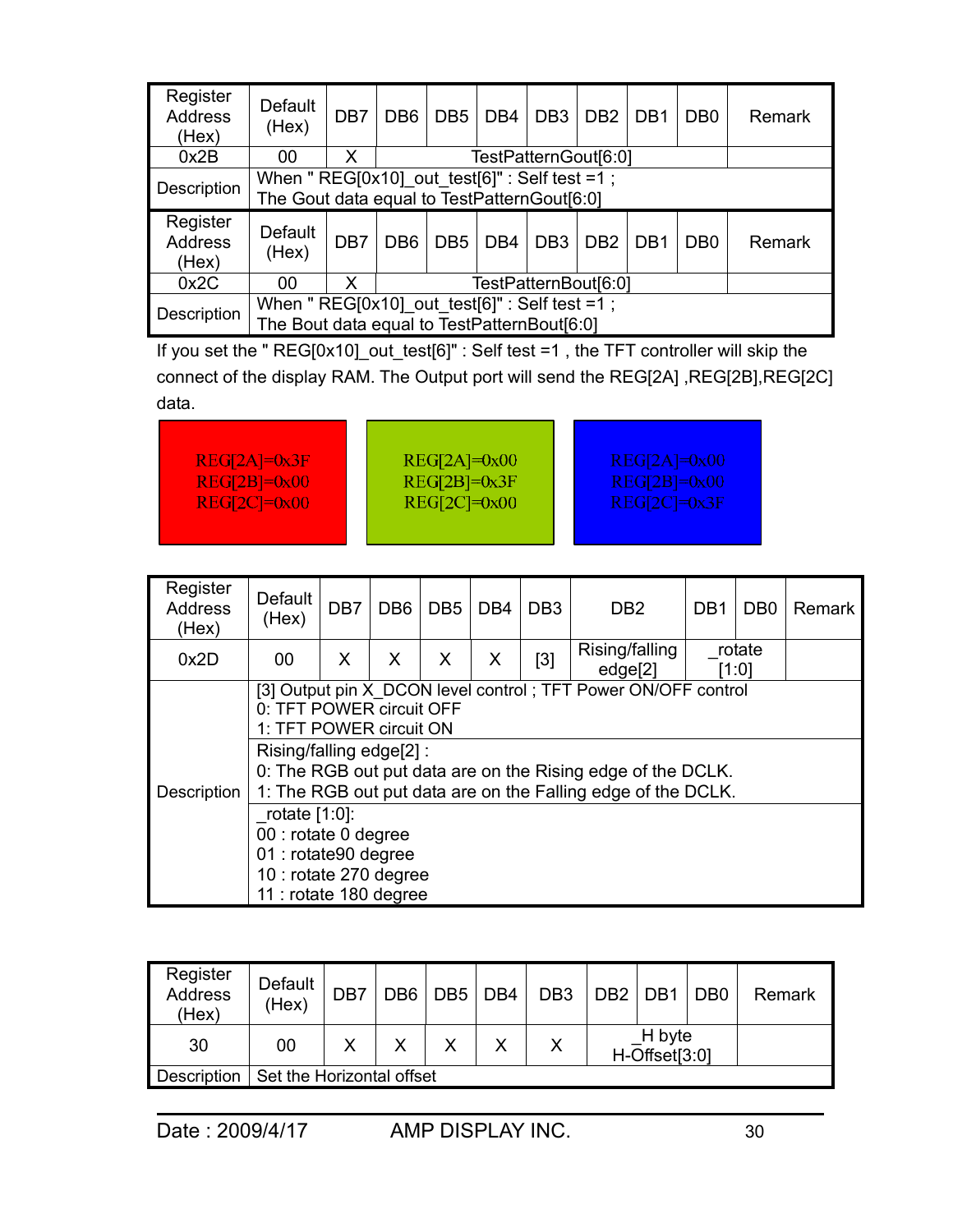| Register<br><b>Address</b><br>(Hex) | Default<br>(Hex)          | DB7 | DB6 DB5 DB4 | DB3                | DB2   DB1 | DB0 | Remark |
|-------------------------------------|---------------------------|-----|-------------|--------------------|-----------|-----|--------|
| 21                                  | 00                        |     |             | byte H-Offset[7:0] |           |     |        |
| <b>Description</b>                  | Set the Horizontal offset |     |             |                    |           |     |        |

| Register<br><b>Address</b><br>(Hex) | Default<br>(Hex)        | DB7 | DB <sub>6</sub> | DB <sub>5</sub> | DB <sub>4</sub> | DB <sub>3</sub>      | D <sub>B2</sub> | DB <sub>1</sub>               | D <sub>B</sub> 0 | Remark |
|-------------------------------------|-------------------------|-----|-----------------|-----------------|-----------------|----------------------|-----------------|-------------------------------|------------------|--------|
| 32                                  | 00                      | X   | X               | Χ               | Χ               | Χ                    |                 | H byte<br>$V$ -Offset $[3:0]$ |                  |        |
| Description                         | Set the Vertical offset |     |                 |                 |                 |                      |                 |                               |                  |        |
| Register<br>Address<br>(Hex)        | <b>Default</b><br>(Hex) | DB7 | DB <sub>6</sub> | DB <sub>5</sub> | DB <sub>4</sub> | DB <sub>3</sub>      | D <sub>B2</sub> | DB <sub>1</sub>               | D <sub>B</sub> 0 | Remark |
| 33                                  | 00                      |     |                 |                 |                 | L byte V-Offset[7:0] |                 |                               |                  |        |
| Description                         | Set the Vertical offset |     |                 |                 |                 |                      |                 |                               |                  |        |

| Register<br><b>Address</b><br>(Hex) | Default<br>(Hex)                                            | DB7 | DB <sub>6</sub> | DB <sub>5</sub> | DB <sub>4</sub> | DB <sub>3</sub>                                             | D <sub>B2</sub> | DB <sub>1</sub>             | D <sub>B</sub> 0 | Remark |
|-------------------------------------|-------------------------------------------------------------|-----|-----------------|-----------------|-----------------|-------------------------------------------------------------|-----------------|-----------------------------|------------------|--------|
| 34                                  | 00                                                          |     |                 | [7:4] Reserved  |                 |                                                             |                 | H byte<br>$H$ -def[ $3:0$ ] |                  |        |
| Description                         |                                                             |     |                 |                 |                 | [3:0] MSB of image horizontal physical resolution in memory |                 |                             |                  |        |
| Register<br><b>Address</b><br>(Hex) | Default<br>(Hex)                                            | DB7 | DB <sub>6</sub> | DB <sub>5</sub> | DB <sub>4</sub> | DB <sub>3</sub>                                             | D <sub>B2</sub> | DB <sub>1</sub>             | D <sub>B</sub> 0 | Remark |
| 35                                  | 40                                                          |     |                 |                 |                 | L byte $H$ -def[7:0]                                        |                 |                             |                  |        |
| Description                         | [7:0] LSB of image horizontal physical resolution in memory |     |                 |                 |                 |                                                             |                 |                             |                  |        |

| Register<br>Address<br>(Hex)        | Default<br>(Hex) | DB7 | DB <sub>6</sub>                                           | DB <sub>5</sub> | DB <sub>4</sub> | DB <sub>3</sub>                                           | D <sub>B2</sub> | DB <sub>1</sub>             | D <sub>B</sub> 0 | Remark |
|-------------------------------------|------------------|-----|-----------------------------------------------------------|-----------------|-----------------|-----------------------------------------------------------|-----------------|-----------------------------|------------------|--------|
| 36                                  | 01               |     |                                                           | [7:4] Reserved  |                 |                                                           |                 | H byte<br>$V$ -def[ $3:0$ ] |                  |        |
| Description                         |                  |     |                                                           |                 |                 | [3:0] MSB of image vertical physical resolution in memory |                 |                             |                  |        |
| Register<br><b>Address</b><br>(Hex) | Default<br>(Hex) | DB7 | DB <sub>6</sub>                                           | DB <sub>5</sub> | DB <sub>4</sub> | DB <sub>3</sub>                                           | D <sub>B2</sub> | DB <sub>1</sub>             | D <sub>B</sub> 0 | Remark |
| 37                                  | E <sub>0</sub>   |     |                                                           |                 |                 | L byte V-def[7:0]                                         |                 |                             |                  |        |
| Description                         |                  |     | [7:0] LSB of image vertical physical resolution in memory |                 |                 |                                                           |                 |                             |                  |        |

The total RAM size is 640x240x18bit. The user can arrange the Horizontal ram size by REG[34],REG[35] and the Vertical ram size by REG[36],REG[37].

EX: 320x480x18bit REG[34]=0x01 , REG[35]=0x40 , REG[36]=0x01 , REG[37]=0xE0 EX: 640x240x18bit. REG[34]=0x02 , REG[35]=0x80 , REG[36]=0x00 , REG[37]=0xF0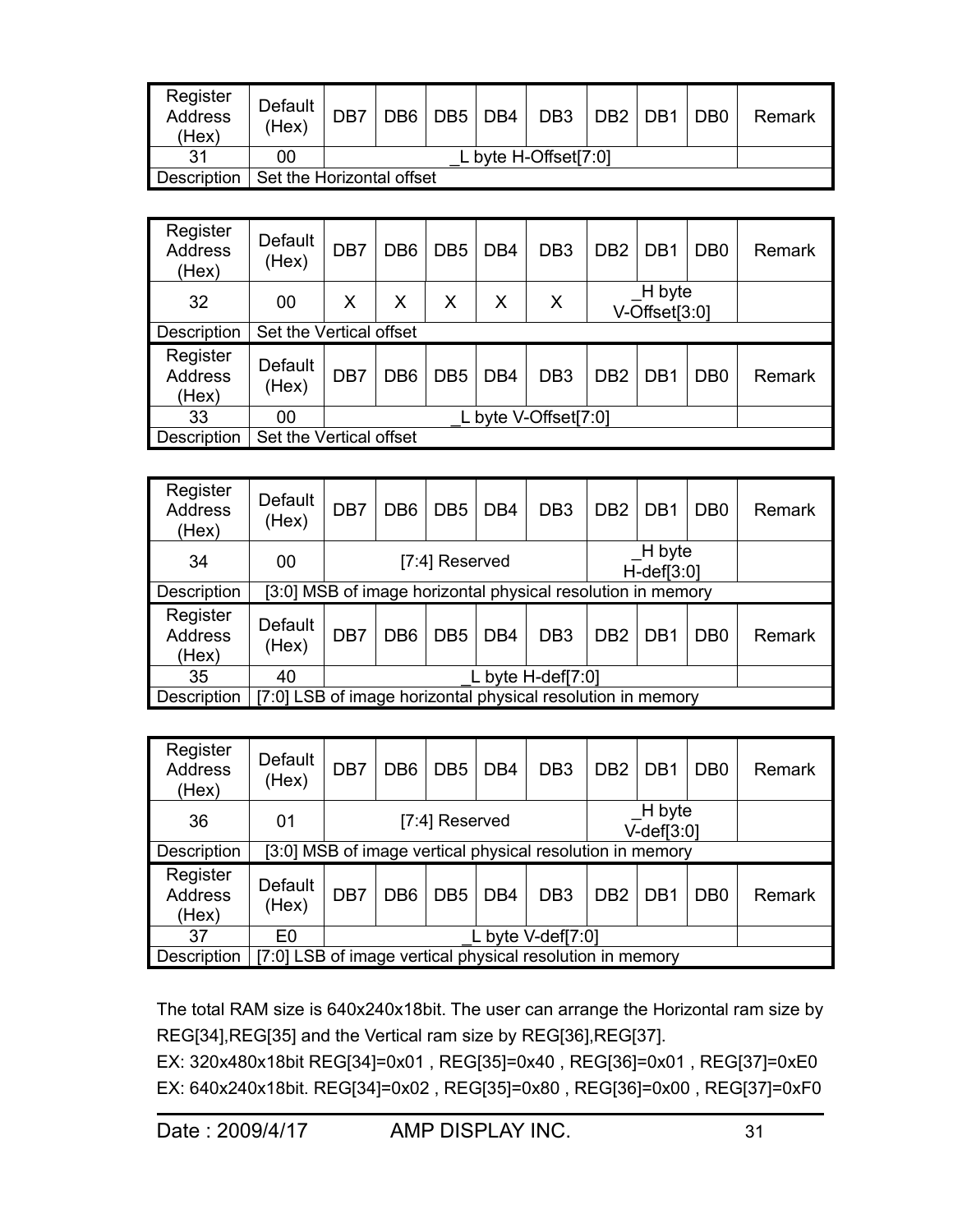#### **DISPLAYED COLOR AND INPUT DATA**

|              | Color &<br>Gray     |                      |              |                |                |                |                      |                |              |                | <b>DATA SIGNAL</b>   |                      |                |              |              |                      |                      |              |                |
|--------------|---------------------|----------------------|--------------|----------------|----------------|----------------|----------------------|----------------|--------------|----------------|----------------------|----------------------|----------------|--------------|--------------|----------------------|----------------------|--------------|----------------|
|              | <b>Scale</b>        | R <sub>5</sub>       | R4           | R <sub>3</sub> | R <sub>2</sub> | R <sub>1</sub> | R <sub>0</sub>       | G <sub>5</sub> | G4           | G <sub>3</sub> | G <sub>2</sub>       | G <sub>1</sub>       | G <sub>0</sub> | <b>B5</b>    | <b>B4</b>    | <b>B3</b>            | <b>B2</b>            | <b>B1</b>    | B <sub>0</sub> |
|              | <b>Black</b>        | $\mathbf{0}$         | 0            | 0              | $\mathbf{0}$   | 0              | 0                    | $\mathbf{0}$   | 0            | 0              | $\mathbf{0}$         | 0                    | 0              | 0            | 0            | 0                    | 0                    | $\mathbf{0}$ | 0              |
|              | $\overline{Red(0)}$ | 1                    | 1            | 1              | 1              | 1              | 1                    | 0              | 0            | 0              | $\mathbf{0}$         | 0                    | 0              | 0            | 0            | 0                    | 0                    | 0            | 0              |
|              | Green(0)            | 0                    | 0            | $\mathbf{0}$   | $\mathbf{0}$   | 0              | 0                    | 1              | 1            | 1              | 1                    | 1                    | 1              | $\mathbf{0}$ | $\Omega$     | 0                    | 0                    | 0            | 0              |
| <b>Basic</b> | Blue(0)             | 0                    | 0            | $\mathbf{0}$   | $\mathbf{0}$   | 0              | 0                    | 0              | $\mathbf{0}$ | 0              | $\mathbf{0}$         | 0                    | 0              | 1            | 1            | 1                    | 1                    | 1            | 1              |
| Color        | Cyan                | $\mathbf{0}$         | $\mathbf{0}$ | $\mathbf{0}$   | $\mathbf{0}$   | 0              | 0                    | 1              | 1            | 1              | 1                    | 1                    | 1              | 1            | 1            | 1                    | 1                    | 1            | 1              |
|              | <b>Magenta</b>      | 1                    | 1            | 1              | 1              | 1              | 1                    | $\mathbf{0}$   | $\mathbf{0}$ | 0              | $\mathbf{0}$         | 0                    | 0              | 1            | 1            | 1                    | 1                    | 1            | 1              |
|              | Yellow              | 1                    | 1            | 1              | 1              | 1              | 1                    | 1              | 1            | 1              | 1                    | 1                    | 1              | $\mathbf{0}$ | $\mathbf{0}$ | 0                    | 0                    | 0            | 0              |
|              | White               | 1                    | 1            | 1              | 1              | 1              | 1                    | 1              | 1            | 1              | 1                    | 1                    | 1              | 1            | 1            | 1                    | 1                    | 1            | 1              |
|              | <b>Black</b>        | 0                    | 0            | $\mathbf{0}$   | $\mathbf{0}$   | 0              | 0                    | $\mathbf{0}$   | $\mathbf 0$  | 0              | $\mathbf{0}$         | 0                    | 0              | $\mathbf{0}$ | $\mathbf 0$  | 0                    | 0                    | $\mathbf{0}$ | $\mathbf{0}$   |
|              | <b>Red(62)</b>      | 0                    | 0            | $\mathbf{0}$   | $\mathbf{0}$   | 0              | 1                    | 0              | 0            | 0              | $\mathbf{0}$         | 0                    | 0              | $\mathbf{0}$ | 0            | 0                    | 0                    | $\mathbf{0}$ | $\mathbf{0}$   |
|              | Red(61)             | $\mathbf{0}$         | 0            | 0              | 0              | 1              | 0                    | 0              | 0            | 0              | $\mathbf{0}$         | $\mathbf{0}$         | 0              | 0            | $\mathbf{0}$ | 0                    | 0                    | 0            | $\mathbf{0}$   |
| Red          |                     | $\ddot{\phantom{a}}$ | ÷            | ÷              | ÷              | ÷              | $\ddot{\phantom{a}}$ | ÷              | ÷            | ÷              | ÷                    | ÷                    | ÷              | ÷            | ÷            | ÷                    | ÷                    | ÷            | ÷              |
|              | Red(31)             | 0                    | 1            | 1              | 1              | 1              | 1                    | 0              | 0            | 0              | $\mathbf{0}$         | $\mathbf{0}$         | 0              | 0            | $\bf{0}$     | 0                    | 0                    | 0            | $\mathbf{0}$   |
|              |                     | ÷                    | ÷            | ٠              | $\blacksquare$ | ÷              | ÷                    | ÷              | ÷            | ÷              | ÷                    | ÷                    | ÷              | ÷            |              | ÷                    | ÷                    | ×            | ÷              |
|              | Red(1)              | 1                    | 1            | 1              | 1              | 1              | 0                    | $\mathbf{0}$   | 0            | 0              | $\mathbf{0}$         | 0                    | 0              | $\mathbf{0}$ | $\mathbf 0$  | 0                    | 0                    | $\mathbf{0}$ | 0              |
|              | Red(0)              | 1                    | 1            | 1              | 1              | 1              | 1                    | $\mathbf{0}$   | 0            | 0              | $\mathbf{0}$         | 0                    | 0              | $\mathbf{0}$ | $\mathbf 0$  | 0                    | 0                    | $\mathbf{0}$ | 0              |
|              | <b>Black</b>        | $\mathbf{0}$         | $\mathbf{0}$ | $\mathbf{0}$   | $\mathbf{0}$   | $\bf{0}$       | 0                    | $\mathbf{0}$   | $\mathbf{0}$ | 0              | $\mathbf{0}$         | 0                    | 0              | $\mathbf{0}$ | $\mathbf{0}$ | 0                    | 0                    | $\mathbf{0}$ | $\mathbf{0}$   |
|              | Green(62)           | $\bf{0}$             | $\bf{0}$     | $\mathbf{0}$   | 0              | 0              | 0                    | $\mathbf{0}$   | $\Omega$     | 0              | $\mathbf{0}$         | $\mathbf{0}$         | 1              | 0            | $\Omega$     | 0                    | 0                    | $\bf{0}$     | $\mathbf{0}$   |
|              | Green(61)           | 0                    | $\bf{0}$     | $\bf{0}$       | $\mathbf{0}$   | 0              | 0                    | $\mathbf{0}$   | 0            | 0              | $\mathbf{0}$         | 1                    | 0              | $\mathbf{0}$ | $\bf{0}$     | 0                    | 0                    | 0            | $\mathbf{0}$   |
| Green        |                     | ÷                    | ÷            | ٠              | t              |                | ÷                    | t              |              | $\blacksquare$ | ÷                    | ÷                    | ٠              | ÷            |              | ÷                    | ÷                    |              | ÷              |
|              | Green(31)           | 0                    | 0            | $\mathbf{0}$   | 0              | $\bf{0}$       | 0                    | 0              | 1            | 1              | 1                    | 1                    | 0              | 0            | $\mathbf{0}$ | 0                    | 0                    | $\mathbf{0}$ | 0              |
|              |                     | ÷                    | ÷            | ٠              | ÷              | $\cdot$        | $\ddot{\phantom{a}}$ | t              | $\cdot$      | $\blacksquare$ | ÷                    | $\ddot{\phantom{a}}$ | ÷              | ÷            |              | $\ddot{\phantom{a}}$ | ÷                    | ٠            | ÷              |
|              | Green(1)            | $\mathbf{0}$         | 0            | 0              | 0              | 0              | 0                    | 1              | 1            | 1              | 1                    | 1                    | 0              | 0            | 0            | 0                    | 0                    | 0            | $\mathbf{0}$   |
|              | Green(0)            | $\mathbf{0}$         | 0            | $\mathbf{0}$   | $\mathbf{0}$   | 0              | 0                    | 1              | 1            | 1              | 1                    | 1                    | 1              | 0            | 0            | 0                    | 0                    | 0            | $\mathbf{0}$   |
|              | <b>Black</b>        | $\mathbf{0}$         | $\mathbf{0}$ | $\mathbf{0}$   | $\mathbf{0}$   | $\bf{0}$       | 0                    | $\mathbf{0}$   | 0            | 0              | $\mathbf{0}$         | 0                    | 0              | $\mathbf{0}$ | $\mathbf 0$  | 0                    | 0                    | 0            | $\mathbf{0}$   |
|              | <b>Blue(62)</b>     | $\mathbf{0}$         | $\bf{0}$     | $\mathbf{0}$   | $\mathbf{0}$   | 0              | $\bf{0}$             | 0              | $\bf{0}$     | 0              | $\mathbf{0}$         | $\mathbf{0}$         | $\mathbf{0}$   | $\mathbf{0}$ | $\mathbf{0}$ | 0                    | 0                    | 0            | 1              |
|              | <b>Blue(61)</b>     | 0                    | $\bf{0}$     | $\Omega$       | $\mathbf{0}$   | $\bf{0}$       | 0                    | $\mathbf{0}$   | 0            | 0              | $\mathbf{0}$         | 0                    | $\bf{0}$       | 0            | $\mathbf{0}$ | 0                    | 0                    | 1            | 0              |
| <b>Blue</b>  |                     | ÷                    | ÷            | ÷              | ÷              | ÷              | $\ddot{\phantom{a}}$ | ÷              | ÷            | ÷              | $\ddot{\phantom{a}}$ | ÷                    | ÷              | ÷            | ÷            | $\ddot{\phantom{a}}$ | $\ddot{\phantom{a}}$ | ÷            | ÷              |
|              | <b>Blue(31)</b>     | $\mathbf{0}$         | 0            | $\mathbf{0}$   | 0              | $\bf{0}$       | 0                    | 0              | 0            | 0              | $\mathbf{0}$         | 0                    | 0              | 0            | 1            | 1                    | 1                    | 1            | 1              |
|              |                     | ÷                    | ÷            | ÷              | ÷              | ÷              | ÷                    | ÷              | ÷            | ÷              | ÷                    | ÷                    | ÷              | ÷            |              | ÷                    | ÷                    |              | ÷              |
|              | Blue(1)             | 0                    | $\mathbf 0$  | $\mathbf{0}$   | 0              | 0              | 0                    | 0              | 0            | 0              | 0                    | 0                    | 0              | 1            | 1            | 1                    | 1                    | 1            | $\mathbf{0}$   |
|              | Blue(0)             | 0                    | 0            | 0              | 0              | 0              | 0                    | $\mathbf{0}$   | 0            | 0              | $\mathbf{0}$         | 0                    | 0              | 1            | 1            | 1                    | 1                    | 1            | 1              |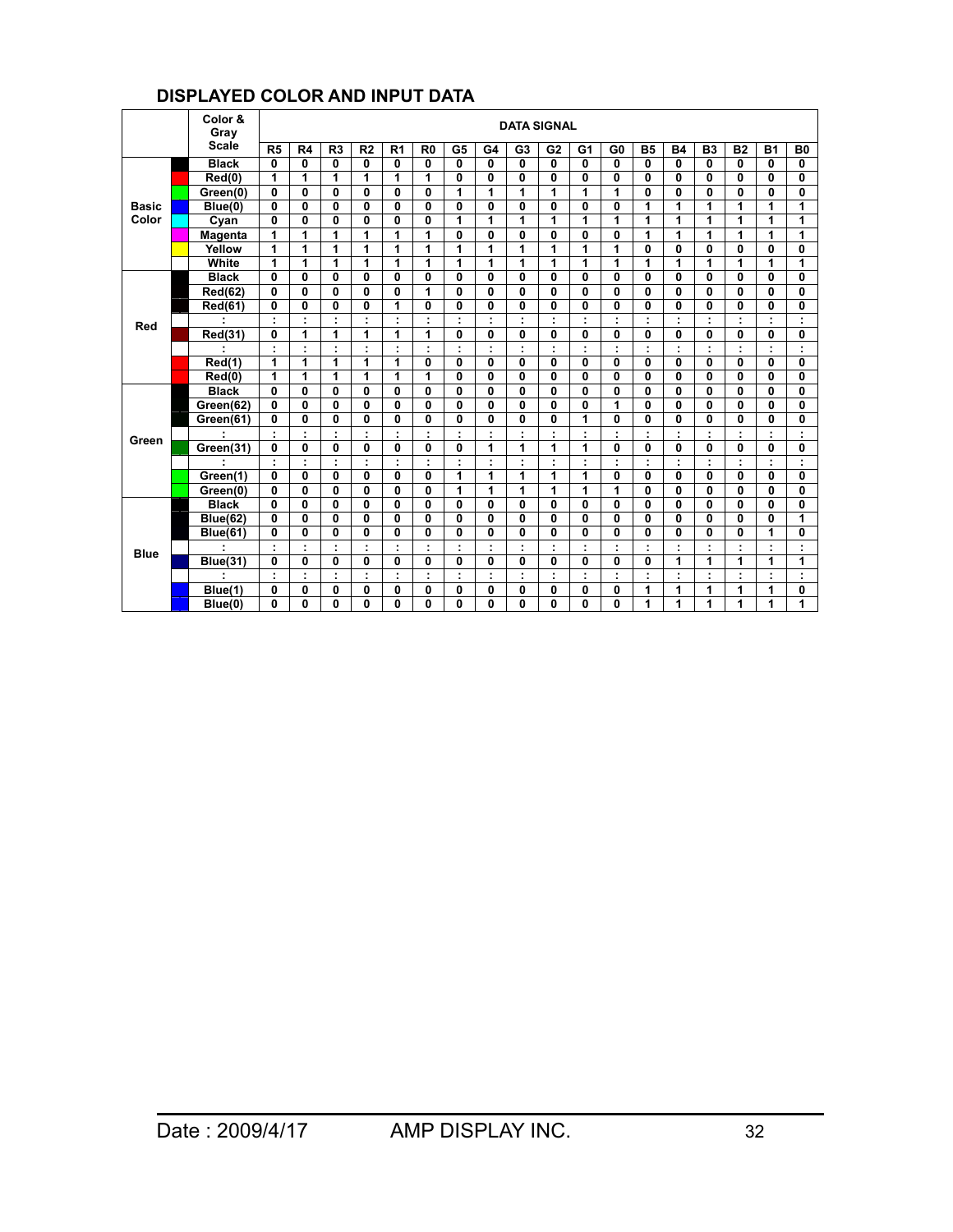# **10 QUALITY AND RELIABILITY**

# **10.1 TEST CONDITIONS**

 Tests should be conducted under the following conditions : Ambient temperature :  $25 \pm 5^{\circ}$ C Humidity :  $60 \pm 25\%$  RH.

## **10.2 SAMPLING PLAN**

 Sampling method shall be in accordance with MIL-STD-105E , level II, normal single sampling plan .

## **10.3 ACCEPTABLE QUALITY LEVEL**

 A major defect is defined as one that could cause failure to or materially reduce the usability of the unit for its intended purpose. A minor defect is one that does not materially reduce the usability of the unit for its intended purpose or is an infringement from established standards and has no significant bearing on its effective use or operation.

# **10.4 APPEARANCE**

 An appearance test should be conducted by human sight at approximately 30 cm distance from the LCD module under flourescent light. The inspection area of LCD panel shall be within the range of following limits.

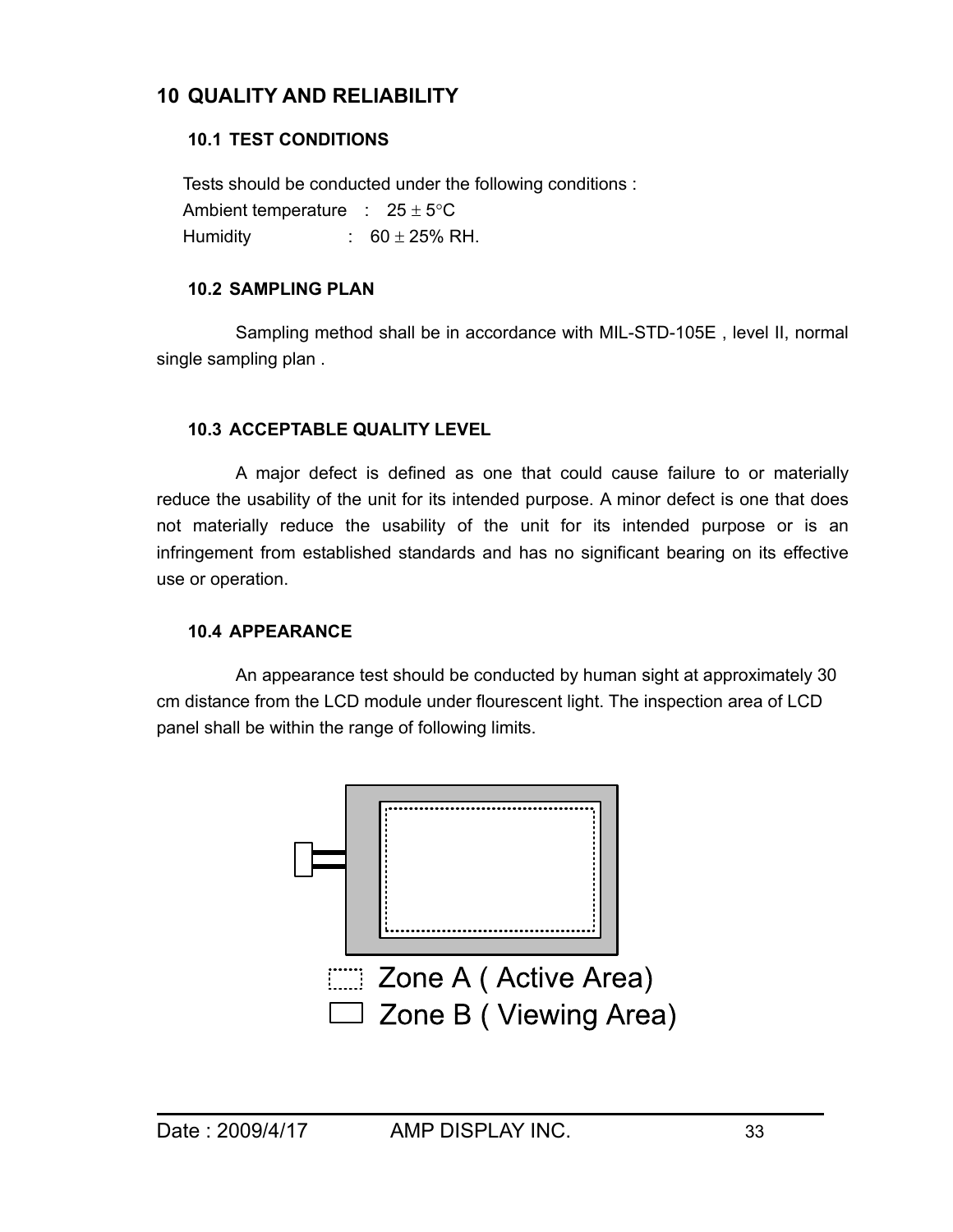# **10.5 INSPECTION QUALITY CRITERIA**

| No.            | <b>Item</b>                    |                                                                                                                     | <b>Criterion for defects</b>                                                                                      | <b>Class</b><br>of<br><b>Defect</b> | <b>Accept</b><br>able<br>level |
|----------------|--------------------------------|---------------------------------------------------------------------------------------------------------------------|-------------------------------------------------------------------------------------------------------------------|-------------------------------------|--------------------------------|
| $\mathbf{1}$   | Non display                    | No non display is allowed                                                                                           |                                                                                                                   | Major                               | 0.4                            |
| $\overline{2}$ | Irregular<br>operation         | No irregular operation is allowed                                                                                   |                                                                                                                   | Major                               | 0.4                            |
| 3              | Short                          | No short are allowed                                                                                                |                                                                                                                   | Major                               | 0.4                            |
| 4              | Open                           | are rejectable.                                                                                                     | Any segments or common patterns that don't activate                                                               | Major                               | 0.4                            |
| 5              | <b>Black/White</b><br>spot (I) | Size D (mm)<br>D < 0.1<br>$0.1 < D \le 0.15$<br>0.15 < D<br>※1: The distance of two defects must be more than 20mm. | Acceptable number<br>Ignore<br>$\overline{2}$<br>$*1$<br>0                                                        | Minor                               | 1.5                            |
|                |                                | Bright dot                                                                                                          | 1                                                                                                                 |                                     |                                |
|                |                                | Dark dot                                                                                                            | $N\leq 3$                                                                                                         |                                     |                                |
| 6              | Dot Defect                     | Total dot defect<br>(Bright dot + Dark dot)<br>Minimum distance between                                             | $N\leq 4$                                                                                                         | Minor                               | 1.5                            |
|                |                                | dark dot and dark dot                                                                                               | $0.1 < D \le 0.3$ mm, N $\le 2$                                                                                   |                                     |                                |
| $\overline{7}$ | <b>Back Light</b>              | 1. No Lighting is rejectable<br>2. Flickering and abnormal lighting are rejectable                                  |                                                                                                                   | Major                               | 0.4                            |
| 8              | Display pattern                | B<br>$\frac{A+B}{2} \le 0.30$   0 < C<br>1. Acceptable up to 3 damages<br>Note:                                     | Unit:mm<br>$\frac{D+E}{2} \le 0.25$ $\frac{F+G}{2} \le 0.25$<br>2. NG if there're to two or more pinholes per dot | Minor                               | 1.5                            |
|                | Blemish &                      |                                                                                                                     |                                                                                                                   |                                     |                                |
|                | Foreign matters                | Size D (mm)<br>D < 0.15                                                                                             |                                                                                                                   |                                     |                                |
| 9              | Size:<br>$D=\frac{A+B}{2}$     | $0.15 < D \le 0.20$<br>$0.20 < D \le 0.30$<br>0.30 < D                                                              | Ignore<br>3<br>$\overline{c}$<br>0                                                                                | Minor                               | 1.5                            |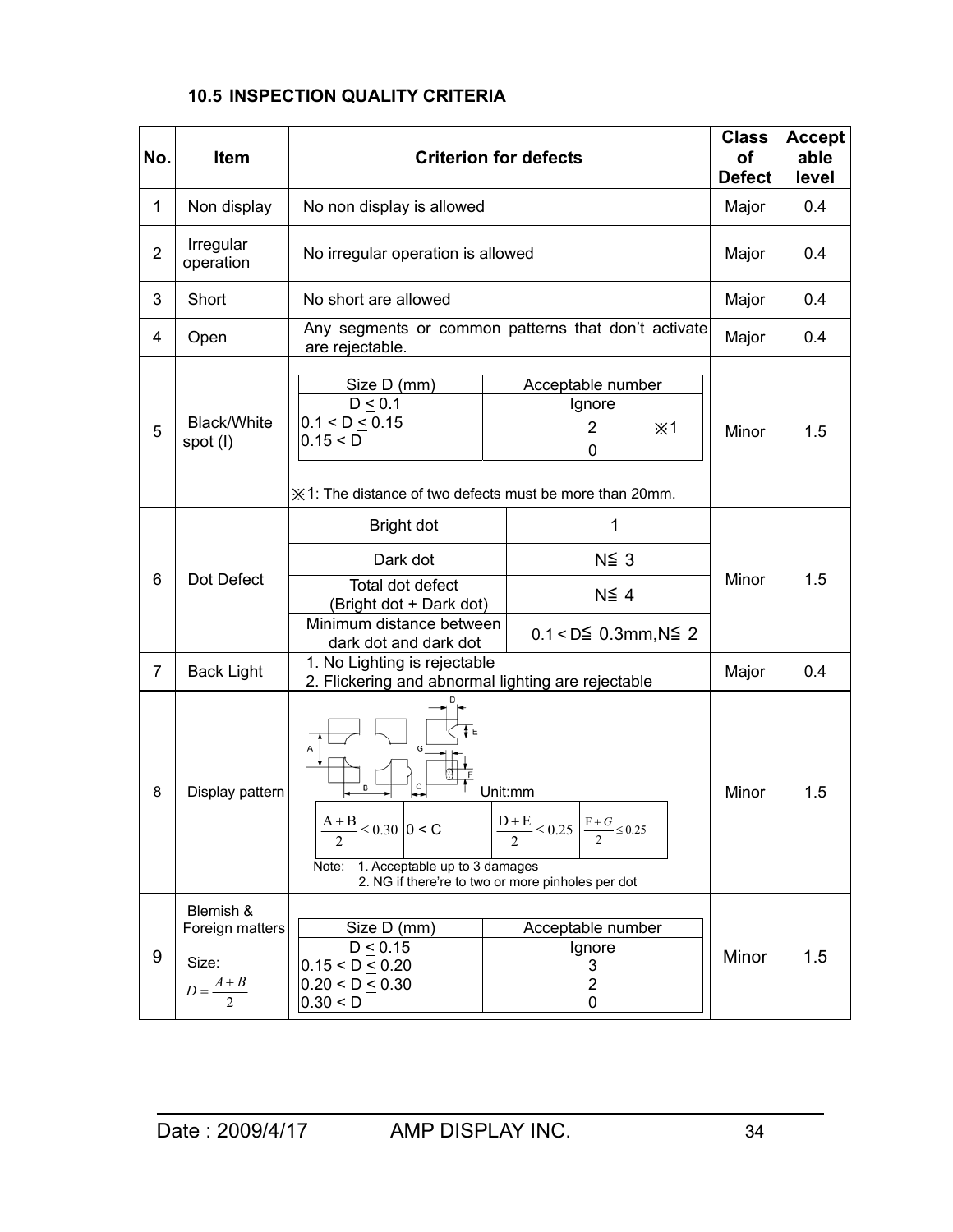| 10 | Scratch on<br>Polarizer                                        | Width (mm)<br>Length (mm)<br>Acceptable number<br>L < 2.0<br>W < 0.03<br>2<br>Note: The distance of two defects must be more than 20mm.                                                                                            | Minor                   | 1.5               |
|----|----------------------------------------------------------------|------------------------------------------------------------------------------------------------------------------------------------------------------------------------------------------------------------------------------------|-------------------------|-------------------|
| 11 | Bubble in<br>polarizer                                         | Zone A Active area : No bubble are allowed.<br>Zone B Viewing area: $\leq 0.05$ mm <sup>2</sup> , N $\leq 1$                                                                                                                       |                         | 1.5               |
| 12 | Stains on<br>LCD panel<br>surface                              | Stains that cannot be removed even when wiped lightly<br>with a soft cloth or similar cleaning too are rejectable.                                                                                                                 |                         | 1.5               |
| 13 | <b>Rust in Bezel</b>                                           | Rust which is visible in the bezel is rejectable.                                                                                                                                                                                  |                         | 1.5               |
| 14 | Defect of<br>land surface<br>contact (poor<br>soldering)       | Evident crevices which is visible are rejectable.                                                                                                                                                                                  |                         | 1.5               |
| 15 | Parts<br>mounting                                              | 1. Failure to mount parts<br>2. Parts not in the specifications are mounted<br>3. Polarity, for example, is reversed                                                                                                               |                         | 0.4               |
| 16 | Parts<br>alignment                                             | 1. LSI, IC lead width is more than 50% beyond pad<br>outline.<br>2. Chip component is off center and more than 50% of<br>the leads is off the pad outline.                                                                         |                         | 1.5               |
| 17 | Conductive<br>foreign matter<br>(Solder ball,<br>Solder chips) | 1.0.45 $<$ $\phi$<br>,N≧ 1<br>2. $0.30 < \phi \leq 0.45$ , N≧ 1<br>φ: Average diameter of solder ball (unit: mm)<br>3.0.50 < L<br>,N≧ 1<br>L: Average length of solder chip (unit: mm)                                             | Major<br>Minor<br>Minor | 0.4<br>1.5<br>1.5 |
| 18 | Faulty PCB<br>correction                                       | 1. Due to PCB copper foil pattern burnout, the pattern is<br>connected, using a jumper wire for repair; 2 or more<br>places are corrected per PCB.<br>2. Short circuited part is cut, and no resist coating has<br>been performed. | Minor<br>Minor          | 1.5               |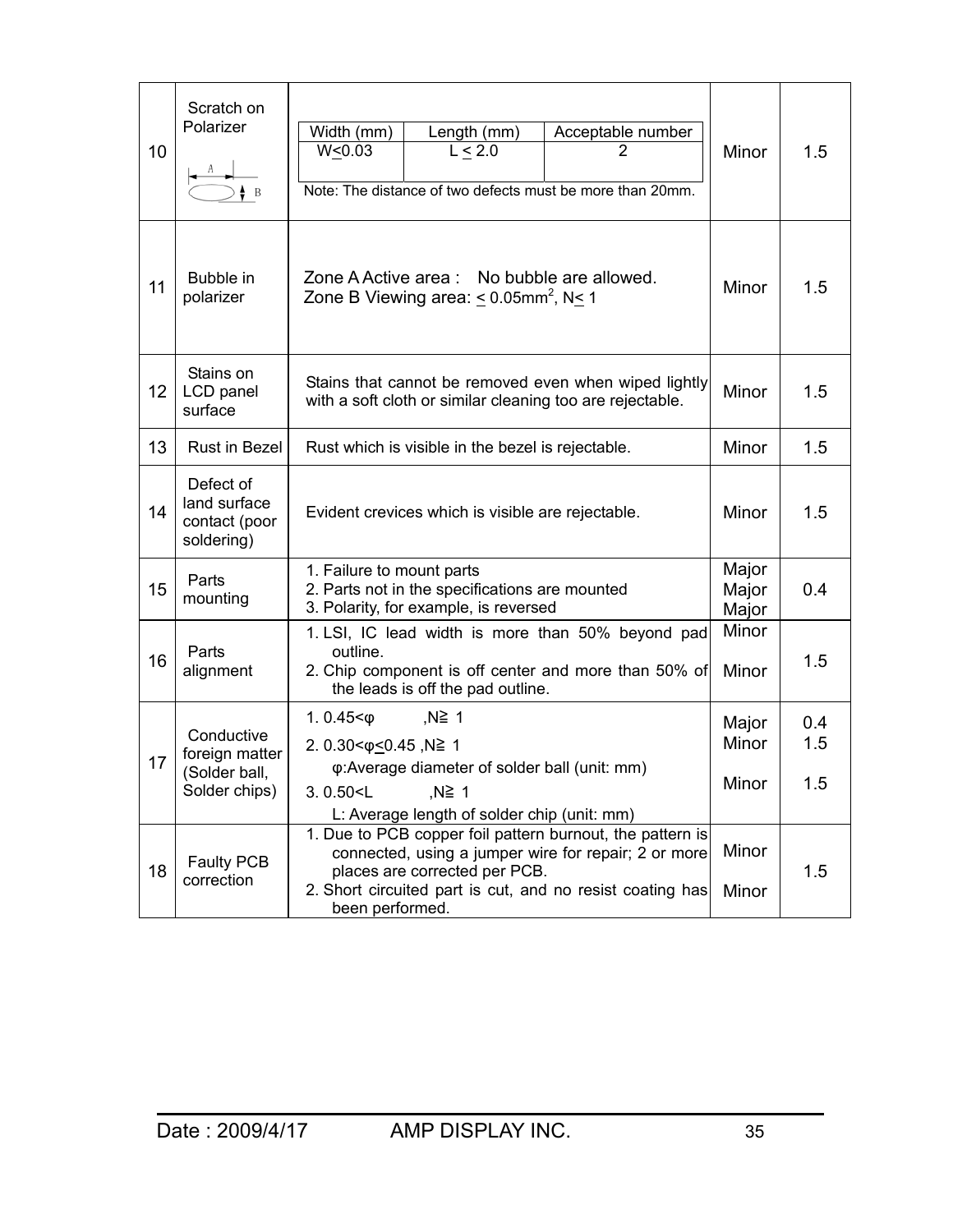# **11 RELIABILITY TEST CONDITIONS**

| <b>ITEM</b>                                                   | <b>CONDITIONS</b>                                     | <b>NOTE</b> |
|---------------------------------------------------------------|-------------------------------------------------------|-------------|
| <b>HIGH TEMPERATURE</b><br><b>OPERATION</b>                   | 70°C, 240Hrs                                          |             |
| <b>HIGH TEMPERATURE AND</b><br><b>HIGH HUMIDITY OPERATION</b> | 60°C, 90%RH, 240Hrs                                   |             |
| <b>HIGH TEMPERATURE</b><br><b>ISTORAGE</b>                    | 80°C, 240Hrs                                          |             |
| <b>LOW TEMPERATURE</b><br><b>OPERATION</b>                    | $-20^{\circ}$ C, 240Hrs                               |             |
| <b>LOW TEMPERATURE</b><br><b>STORAGE</b>                      | $-30^{\circ}$ C, 240Hrs                               |             |
| <b>THERMAL SHOCK</b>                                          | $-30^{\circ}C(1Hr) \sim 80^{\circ}C(1Hr)$<br>200Cycle |             |

# **12 USE PRECAUTIONS**

### **12.1 Handling precautions**

- 1) The polarizing plate may break easily so be careful when handling it. Do not touch, press or rub it with a hard-material tool like tweezers.
- 2) Do not touch the polarizing plate surface with bare hands so as not to make it dirty. If the surface or other related part of the polarizing plate is dirty, soak a soft cotton cloth or chamois leather in benzine and wipe off with it. Do not use chemical liquids such as acetone, toluene and isopropyl alcohol. Failure to do so may bring chemical reaction phenomena and deteriorations.
- 3) Remove any spit or water immediately. If it is left for hours, the suffered part may deform or decolorize.
- 4) If the LCD element breaks and any LC stuff leaks, do not suck or lick it. Also if LC stuff is stuck on your skin or clothing, wash thoroughly with soap and water immediately.

### **12.2 Installing precautions**

1) The PCB has many ICs that may be damaged easily by static electricity. To prevent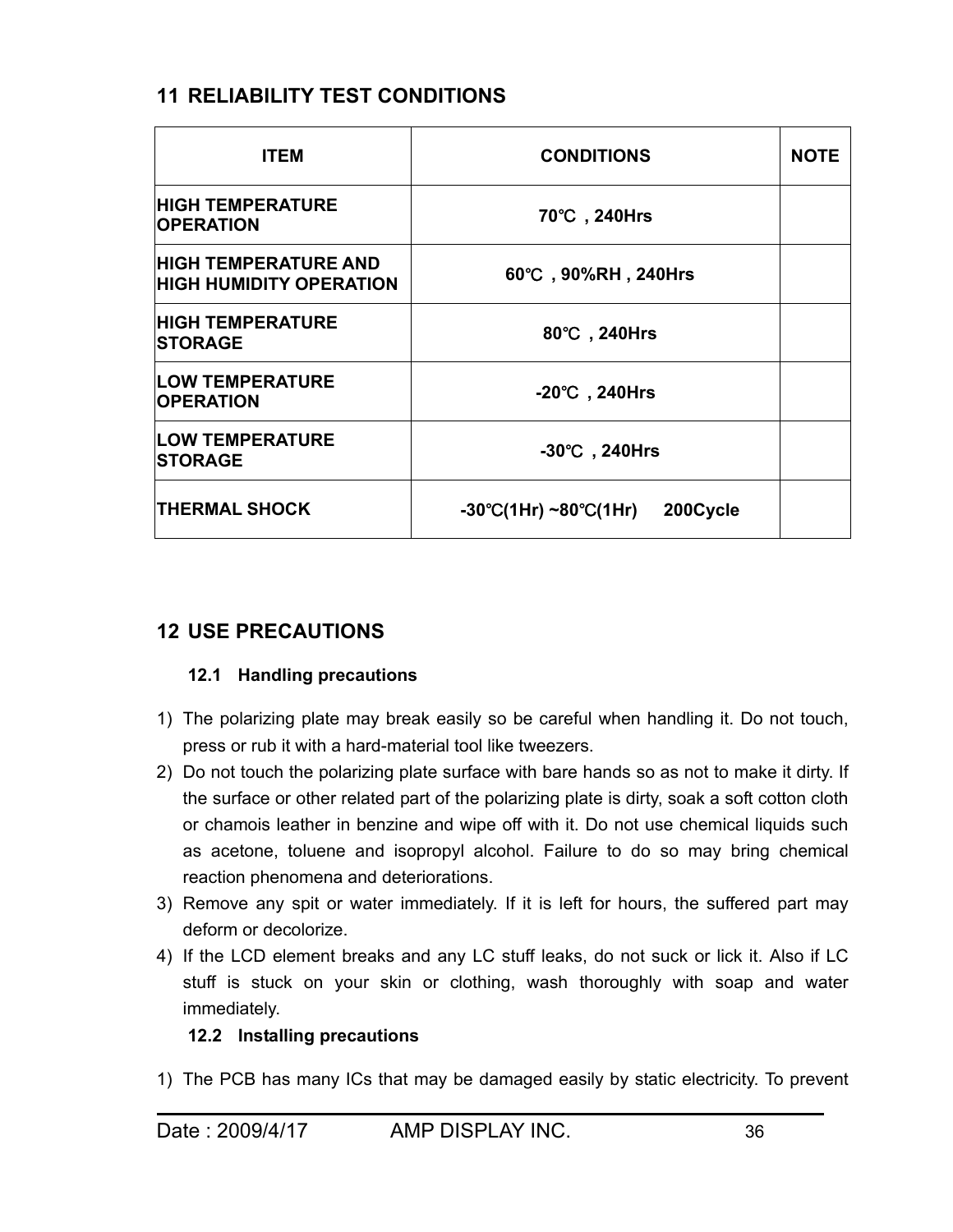breaking by static electricity from the human body and clothing, earth the human body properly using the high resistance and discharge static electricity during the operation. In this case, however, the resistance value should be approx.  $1M\Omega$  and the resistance should be placed near the human body rather than the ground surface. When the indoor space is dry, static electricity may occur easily so be careful. We recommend the indoor space should be kept with humidity of 60% or more. When a soldering iron or other similar tool is used for assembly, be sure to earth it.

- 2) When installing the module and ICs, do not bend or twist them. Failure to do so may crack LC element and cause circuit failure.
- 3) To protect LC element, especially polarizing plate, use a transparent protective plate (e.g., acrylic plate, glass etc) for the product case.
- 4) Do not use an adhesive like a both-side adhesive tape to make LCD surface (polarizing plate) and product case stick together. Failure to do so may cause the polarizing plate to peel off.

## **12.3 Storage precautions**

- 1) Avoid a high temperature and humidity area. Keep the temperature between  $0^{\circ}$ C and 35°C and also the humidity under 60%.
- 2) Choose the dark spaces where the product is not exposed to direct sunlight or fluorescent light.
- 3) Store the products as they are put in the boxes provided from us or in the same conditions as we recommend.

# **12.4 Operating precautions**

- 1) Do not boost the applied drive voltage abnormally. Failure to do so may break ICs. When applying power voltage, check the electrical features beforehand and be careful. Always turn off the power to the LC module controller before removing or inserting the LC module input connector. If the input connector is removed or inserted while the power is turned on, the LC module internal circuit may break.
- 2) The display response may be late if the operating temperature is under the normal standard, and the display may be out of order if it is above the normal standard. But this is not a failure; this will be restored if it is within the normal standard.
- 3) The LCD contrast varies depending on the visual angle, ambient temperature, power voltage etc. Obtain the optimum contrast by adjusting the LC dive voltage.
- 4) When carrying out the test, do not take the module out of the low-temperature space suddenly. Failure to do so will cause the module condensing, leading to malfunctions.
- 5) Make certain that each signal noise level is within the standard (L level: 0.2Vdd or